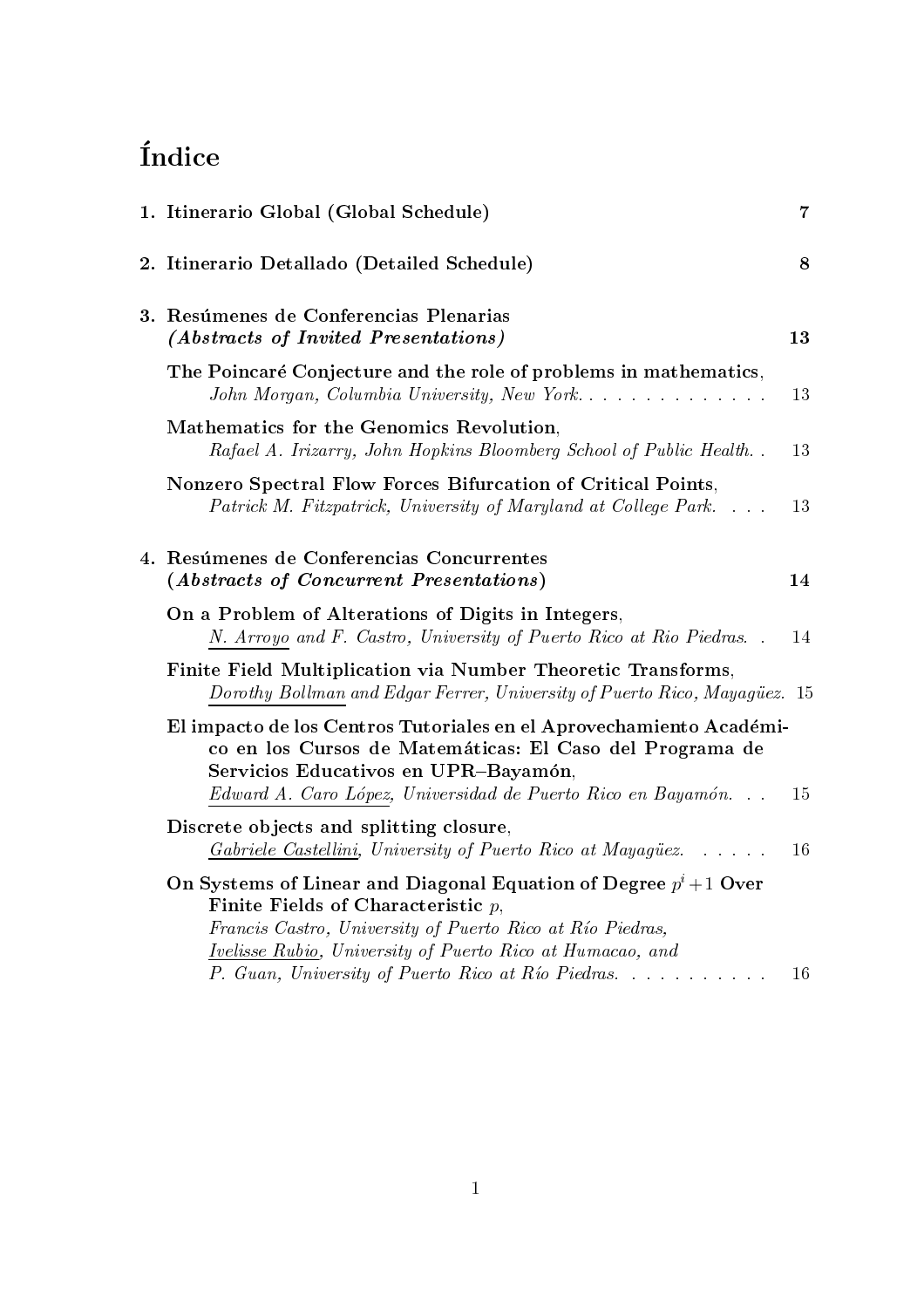| An Elementary Approach to Ax-Katz, McEliece's Divisibility and<br>Applications to Quasi-Perfect Binary 2-Error Correcting Codes,<br>Francis Castro, University of Puerto Rico at Río Piedras,<br><i>Ivelisse Rubio, University of Puerto Rico at Humacao,</i><br>Hugues Randriam, Ecole nationale supérieure des télécommunications, |    |
|--------------------------------------------------------------------------------------------------------------------------------------------------------------------------------------------------------------------------------------------------------------------------------------------------------------------------------------|----|
| Paris, France,<br>Oscar Moreno, University of Puerto Rico at Río Piedras, and<br>H. F. Mattson, Jr., Syracuse University, New York                                                                                                                                                                                                   | 17 |
| Feature Selection in KDD (Rough set approach),<br>Frida Coaquira, University of Puerto Rico at Mayagüez                                                                                                                                                                                                                              | 17 |
| Non-linear finite dynamical systems and its applications,<br>Omar Colón-Reyes and Dorothy Bollman, University of Puerto Rico                                                                                                                                                                                                         | 18 |
| Algorithm to measure symmetry and positional entropy of n points,<br><b>Dennis G. Collins, University of Puerto Rico at Mayagüez</b>                                                                                                                                                                                                 | 18 |
| Imputation methods for microarray data,<br>Sindy Díaz and Edgar Acuña, University of Puerto Rico, Mayagüez                                                                                                                                                                                                                           | 19 |
| A New Fast Finite Field Multiplier,<br>Edgar Ferrer, PhD. CISE Program, University of Puerto Rico, Mayagüez,<br>Dorothy Bollman, University of Puerto Rico, Mayagüez, and<br>Oscar Moreno, University of Puerto Rico, Rio Piedras                                                                                                    | 19 |
| Further Results on Tournament Matrices,<br>Edwin Flórez G and Xuerong Yong, University of Puerto Rico at Mayagüez. 20                                                                                                                                                                                                                |    |
| Simulación de Monte Carlo para comparar estimadores de regre-<br>sión en la estimación de totales y razones,<br>Jairo Alberto Fúquene P., Universidad de Puerto Rico en Mayagüez.                                                                                                                                                    | 20 |
| Periodic Solutions of Integro-differential Equations in Vector-valued<br><b>Function Spaces,</b>                                                                                                                                                                                                                                     |    |
| Valentin Keyantuo, University of Puerto Rico at Rio Piedras,<br>Carlos Lizama, Universidad de Santiago de Chile, and<br>Verónica Poblete, Universidad de Santiago de Chile                                                                                                                                                           | 20 |
| A Population Model with Age Distribution for San German, Puer-<br>to Rico,<br>Alvaro Lecompte Montes and Jorge Serrano Mojica, Inter American<br>University of Puerto Rico at San German                                                                                                                                             | 21 |
| Computación Cuántica,<br>Javier Luque, Universidad de Puerto Rico en Rio Piedras                                                                                                                                                                                                                                                     | 21 |
| Estudio del péndulo Simple, una experiencia de aprendizaje,<br>Carlos Malagón, Universidad Interamericana, Recinto de Ponce                                                                                                                                                                                                          | 22 |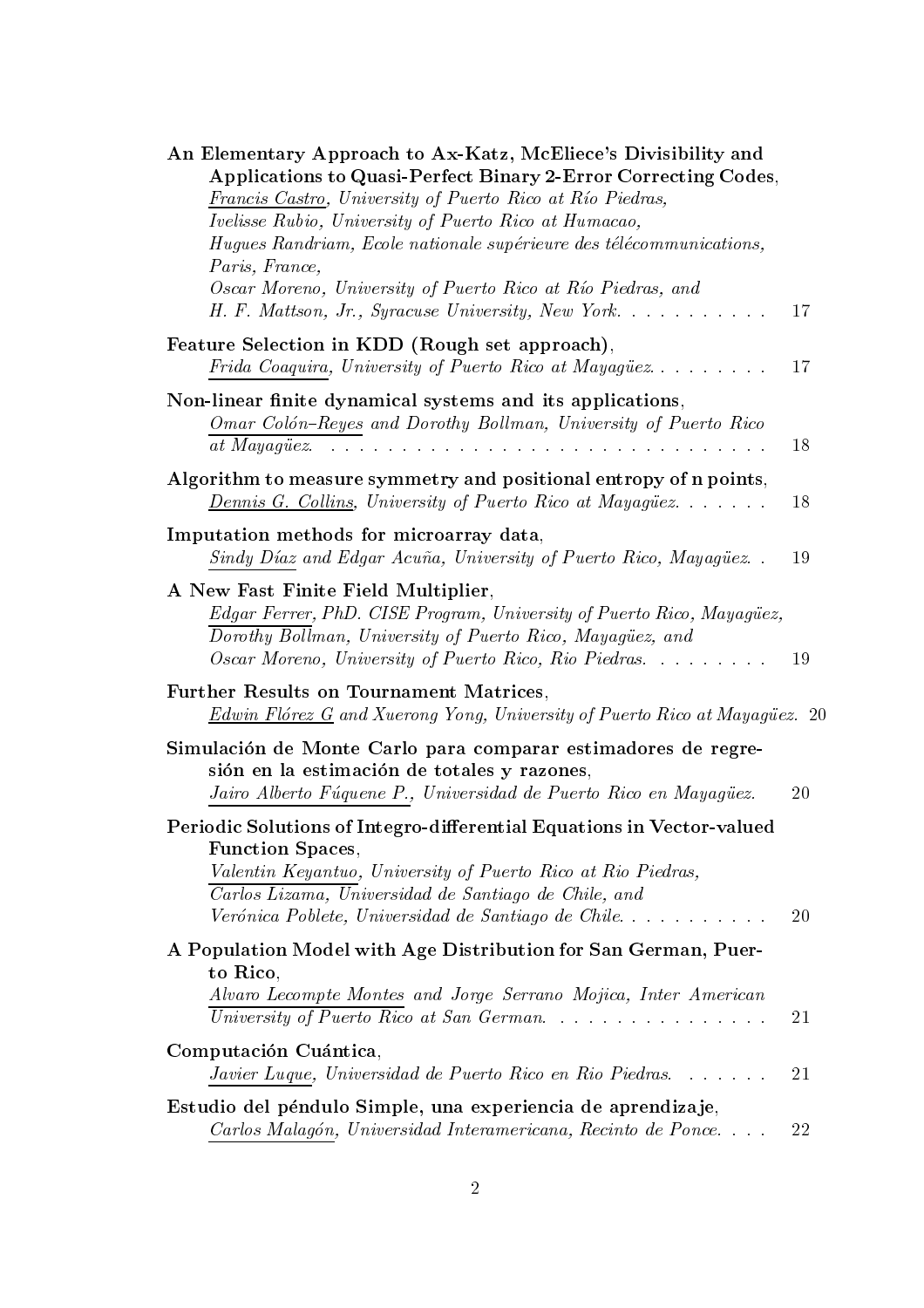| Student geometric ideas on functions of two variables,<br>Rafael Martínez Planell, University of Puerto Rico at Mayagüez and<br>María Trigueros Gaisman, ITAM, México                                                             | 22       |
|-----------------------------------------------------------------------------------------------------------------------------------------------------------------------------------------------------------------------------------|----------|
| Una Caracterización de Triángulos de Heron Especiales,<br>Ramón L. Matos Berríos, Departamento de Ciencias Naturales, Uni-<br>versidad de Puerto Rico en Carolina                                                                 | 23       |
| Uso de herramientas tales como mathml y svg para crear objetos<br>de aprendizaje en el web,<br>Jaime Miranda y Esteban Hernández, Universidad de Puerto Rico en                                                                   | 23       |
| Bifurcation in Three Dimensional Elasticity and Violations of the<br>Complementing Condition,<br>Errol L. Montes-Pizarro, University of Puerto Rico at Cayey and<br>Pablo V. Negrón-Marrero, University of Puerto Rico at Humacao | 24       |
| Técnica de Desarrollo de Sistemas de Objetos (TDSO),<br>Flor Narciso e Isabel Besembel, Universidad de los Andes, Mérida,                                                                                                         | 24       |
| The Random Homotopy Method for Signal Tracking and Global<br>Positioning Systems (GPS),<br>Pablo V. Negrón-Marrero, University of Puerto Rico at Humacao                                                                          | 25       |
| On Baire property of sets from the Descriptive Set-Theory view-<br>point,<br>Mehdi Nikpour, The University of Toledo, Toledo, OH.                                                                                                 | 26       |
| Torsión de Reidemeister en el Complejo de Khovanov,<br><u>Juan Ariel Ortiz-Navarro</u> , University of Iowa                                                                                                                       | 26       |
| La Codiferencial de la Forma de Kähler sobre una Variedad Ban-<br>dera Maximal,                                                                                                                                                   |          |
| Marlio Paredes, Universidad del Turabo, PR.<br>Objective Bayesian Analysis of Hardy-Weinberg Equillibrium,<br>María-Eglée Pérez and Luis Raúl Pericchi, University of Puerto Rico<br>at Rio Piedras.                              | 26<br>26 |
| Sistemas dinámicos finitos booleanos y operaciones de puente,<br>Luis O. Perez y Omar Colon-Reyes, Universidad de Puerto Rico en                                                                                                  | 27       |
| Large Modern Designs and Monitoring of Randomized Clinical<br>Trials by Bayesians Methods,<br>Luis Raúl Pericchi Guerra, University of Puerto Rico at Rio Piedras<br>and Universidad Simón Bolívar, and                           |          |
| <i>David Torres Núñez</i> , University of Puerto Rico at Rio Piedras                                                                                                                                                              | 27       |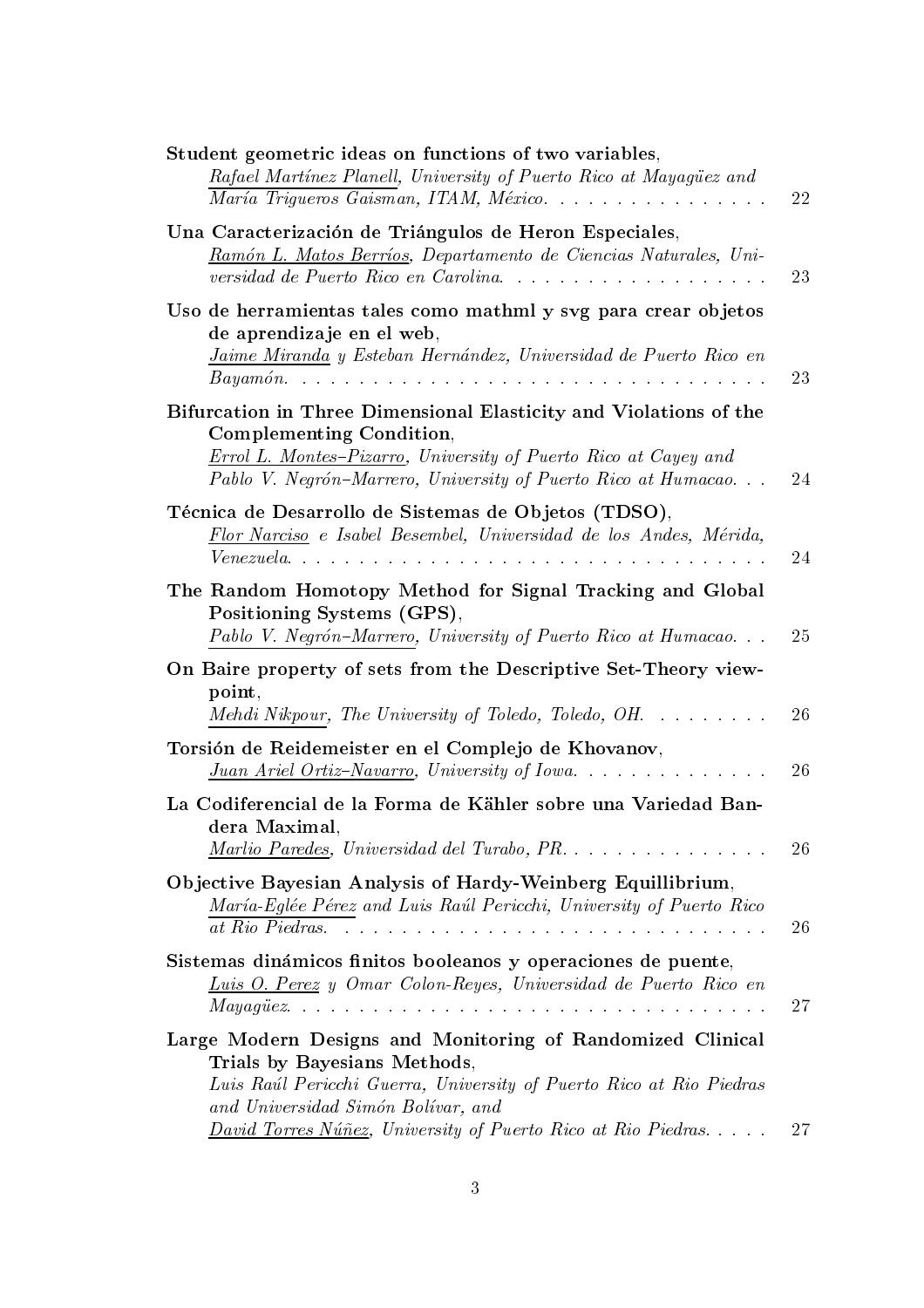| Construcción de conceptos de Geometría Analítica utilizando Cabrí II,                                                                                                                                                                                                                             |    |
|---------------------------------------------------------------------------------------------------------------------------------------------------------------------------------------------------------------------------------------------------------------------------------------------------|----|
| Orlando Planchart Márquez, Universidad Interamericana Recinto de<br>$Ponce \dots \dots \dots \dots$                                                                                                                                                                                               | 27 |
| El conocimiento matemático que se necesita para la enseñanza,<br>Ana Helvia Quintero, Universidad de Puerto Rico en Río Piedras                                                                                                                                                                   | 28 |
| <b>Fuzzy Information Space Based Voice Processing,</b><br>Wladimir Rodríguez, Universidad de Los Andes Mérida, Venezuela.                                                                                                                                                                         | 28 |
| On a curvature related problem and Colombeau's algebras,<br>Krzysztof Rózga, University of Puerto Rico at Mayagüez                                                                                                                                                                                | 28 |
| Dickson permutation polynomials that decompose in cycles of the<br>same length,<br><i>Ivelisse Rubio, University of Puerto Rico at Humacao,</i>                                                                                                                                                   |    |
| Gary Mullen, The Pennsylvania State University,<br>Carlos Corrada, University of Puerto Rico at Río Piedras, and<br>Francis Castro, University of Puerto Rico at Río Piedras                                                                                                                      | 29 |
| Ternas Consecutivas en Residuos o no Residuos Cuadráticos y sus<br>aplicaciones a sistemas dinámicos discretos,<br>Leonid Brehsner Sepúlveda Avendaño y Omar Colón-Reyes, Universi-<br>dad de Puerto Rico en Mayagüez.<br>.                                                                       | 30 |
| The Numerical Computation of the Critical Load for Radial Cav-<br>itation,<br>Jeyabal Sivaloganathan, University of Bath, Bath, UK and<br>Pablo V. Negrón-Marrero, University of Puerto Rico at Humacao                                                                                           | 30 |
| Acoplamiento de modelos de fluidos y acústicos en la simulación<br>de un oscilador de fluidos,<br>José O. Sotero Esteva, Universidad de Puerto Rico en Humacao,<br>Rogerio Furlan, Universidad de Puerto Rico en Humacao, y<br>Jorge J. Santiago Avilés, Universidad de Pennsylvania, Filadelfia. | 31 |
| Theory of Cosserat Plates. Part I. Mathematical Model with Vari-<br>ation Micro-rotations in the Thickness Direction,<br>Lev Steinberg and Pedro Madrid, University of Puerto Rico at Mayagüez. 31                                                                                                |    |
| Theory of Cosserat Plates. Part II. Effect of the Variation Micro-<br>rotations in Bending Problem,<br>Lev Steinberg and Pedro Madrid, University of Puerto Rico at Mayagüez. 32                                                                                                                  |    |
| La tecnología, los estilos de aprendizaje y la enseñanza de la matemática,<br>Evelyn Torres-Gallardo, Universidad de Puerto Rico en Humacao                                                                                                                                                       | 32 |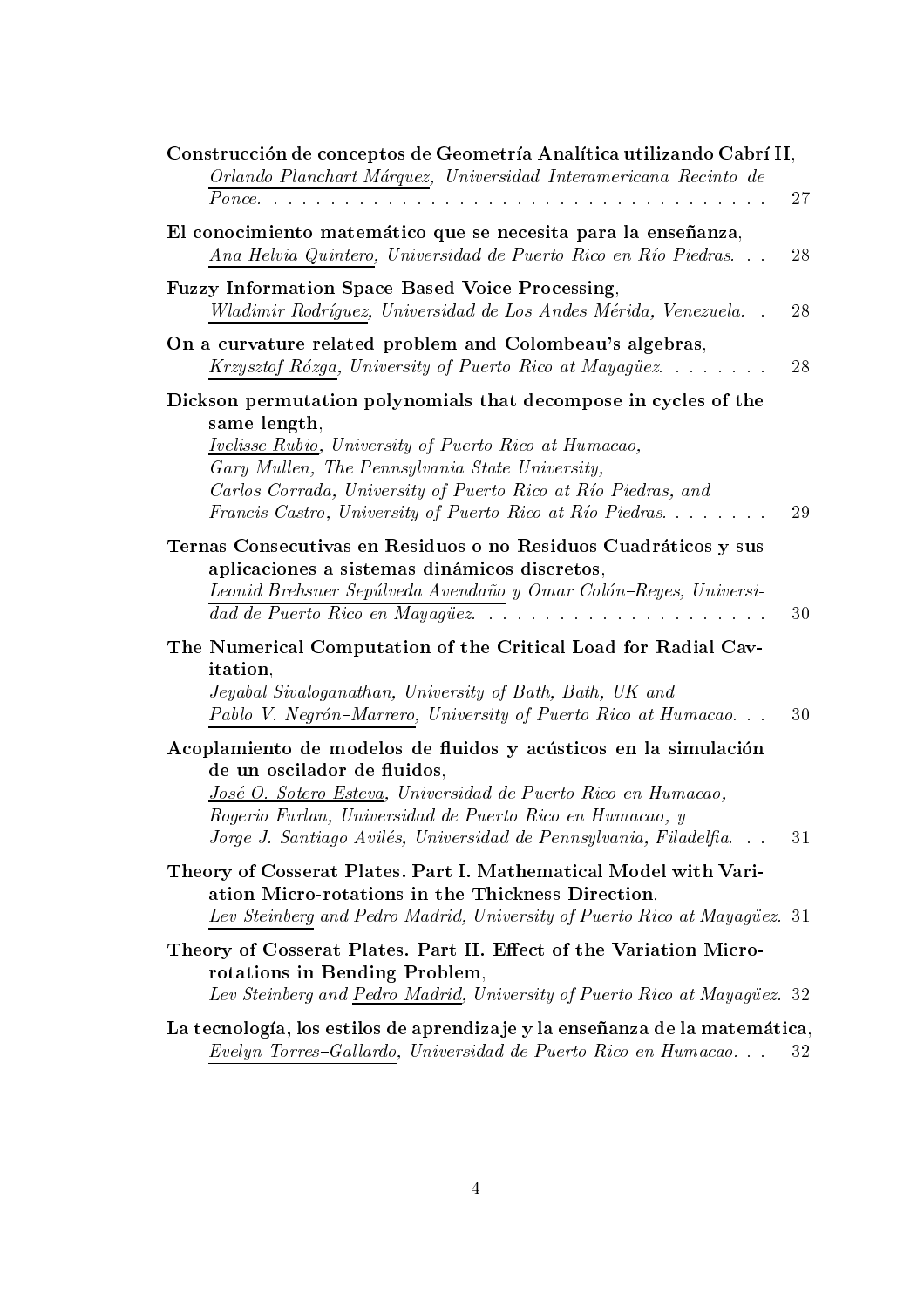| An Application of Continuous Wavelet Transform to Solve the<br>Kuramoto-Sivashinsky Equation,<br>Alexander Urintsey and Gloria Ruiz Valle, University of Puerto Rico<br>at Mayagüez.<br>والمتعاون والمتعاون والمتعاون والمتعاون والمتعاونة والمتعاونة والمتعاونة والمتعاونة والمتعاونة والمتعاونة والمتعاون | 33 |
|-------------------------------------------------------------------------------------------------------------------------------------------------------------------------------------------------------------------------------------------------------------------------------------------------------------|----|
| La Estructura Algebraica Del Espacio De Señales,<br>Jorge Villamizar y Marlio Paredes, Universidad del Turabo, y<br>Domingo Rodríguez, Universidad de Puerto Rico en Mayagüez                                                                                                                               | 33 |
| REU (Research Experience for Undergraduates) in Statistics at<br>Miami University,<br>Vasant B. Waikar, Miami University, Oxford, Ohio                                                                                                                                                                      | 33 |
| Regularity in Capacity and the Dirichlet Laplacian,<br>Mahamadi Warma, University of Puerto Rico at Rio Piedras.                                                                                                                                                                                            | 34 |
| Is there a difference in student performance based on medium of<br>instruction or learning resources?,<br>White, S.B. and White, J.A., Saint Leo University, $FL. \ldots \ldots$                                                                                                                            | 34 |
| 5. Afiches (Posters)                                                                                                                                                                                                                                                                                        | 34 |
| Permutations that decompose in cycles of length 2 and are given<br>by monomials,<br>Louis Cruz, University of Puerto Rico at Humacao                                                                                                                                                                        | 34 |
| Permutations of $F_q$ that are given by binomials and decompose in<br>cycles of length two,<br>Yesenia Cruz, University of Puerto Rico at Humacao                                                                                                                                                           | 35 |
| Permutations of $\mathbb{Z}_{p^r}$ as interleavers for turbo codes,<br>Joyce Fernández, University of Puerto Rico at Humacao                                                                                                                                                                                | 35 |
| The brachistochrone problem on a vertical plane and over surfaces,<br>Jessica Flores, University of Puerto Rico at Humacao.                                                                                                                                                                                 | 36 |
| Caracterización de Patrones Espaciales en Microfotografías de Epi-<br>dermis de Hojas,<br>Melissa Lopez, Universidad de Puerto Rico en Humacao                                                                                                                                                              | 36 |
| Sistema de simulación por dinámica molecular de interacciones<br>entre nanotubos de carbono de pared sencilla y diferentes<br>polímeros,<br>Myrna Merced, Universidad de Puerto Rico en Humacao                                                                                                             | 37 |
| Enseñanza Interdisciplinaria en la Practica: La Experiencia de<br>MeCoBi en la UPR-Humacao,<br>Elio Ramos y Denny S. Fernández, Universidad de Puerto Rico en                                                                                                                                               |    |
|                                                                                                                                                                                                                                                                                                             | 38 |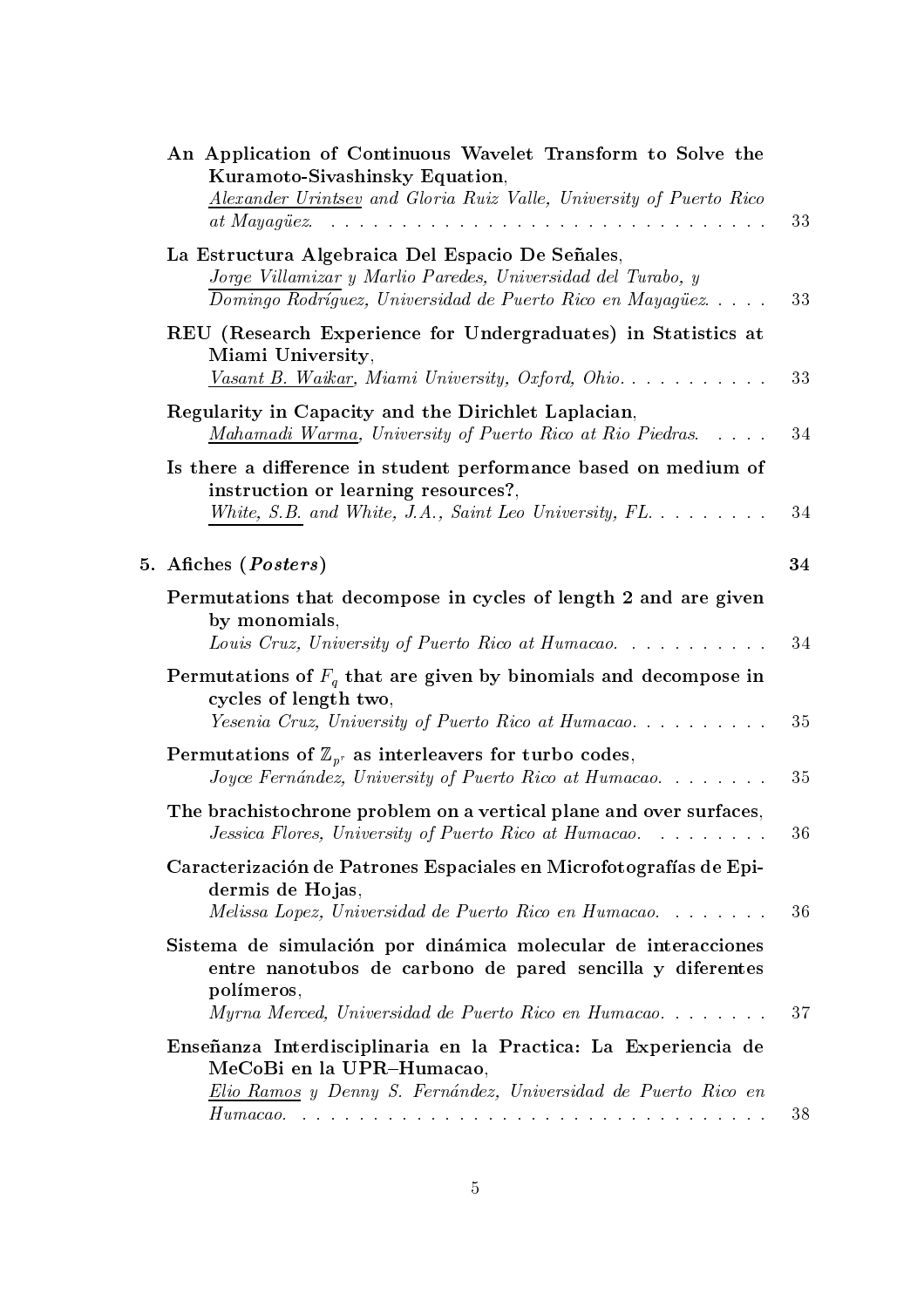Índice de Presentadores

38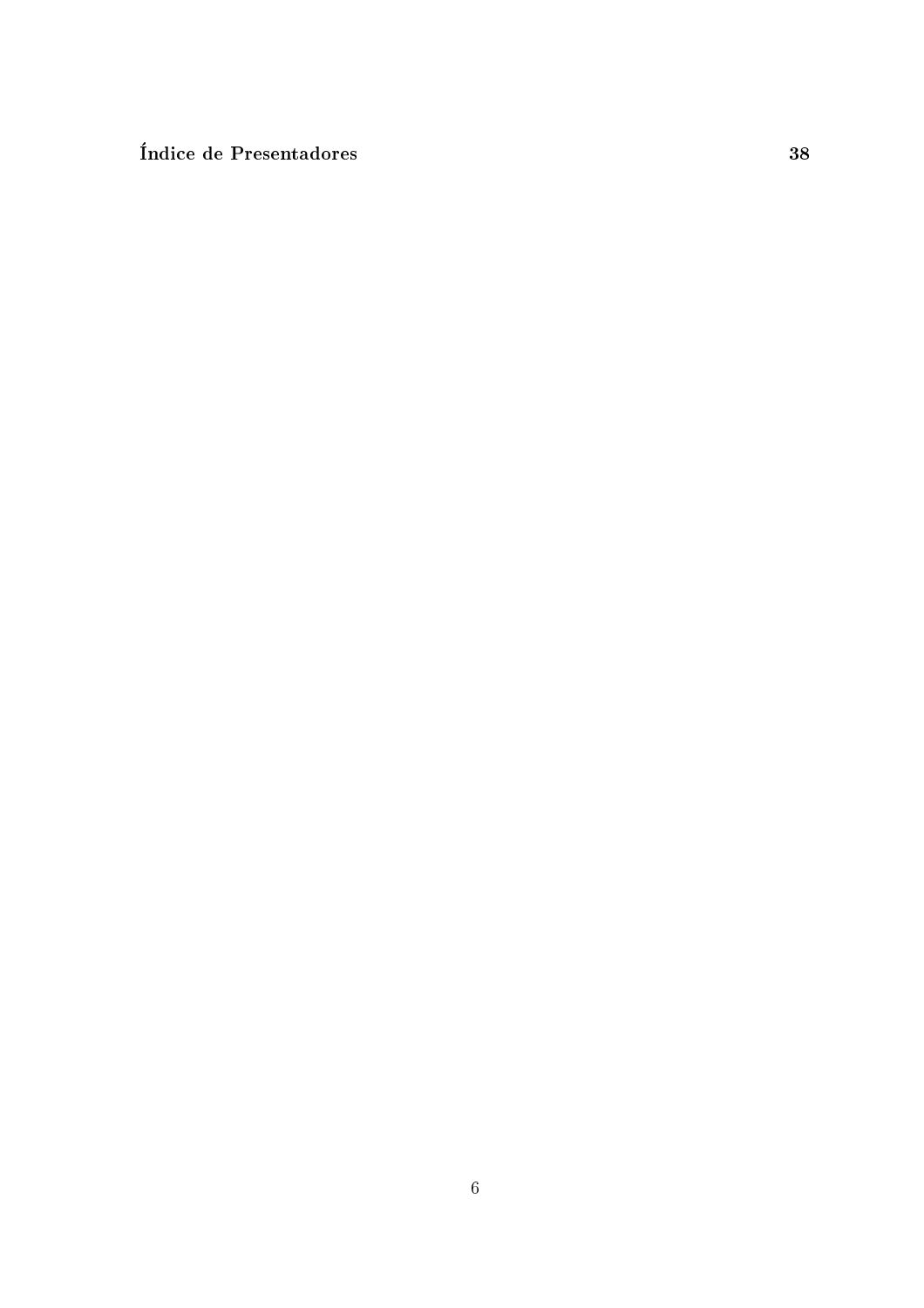Itinerario Global (Global Schedule)  $1.$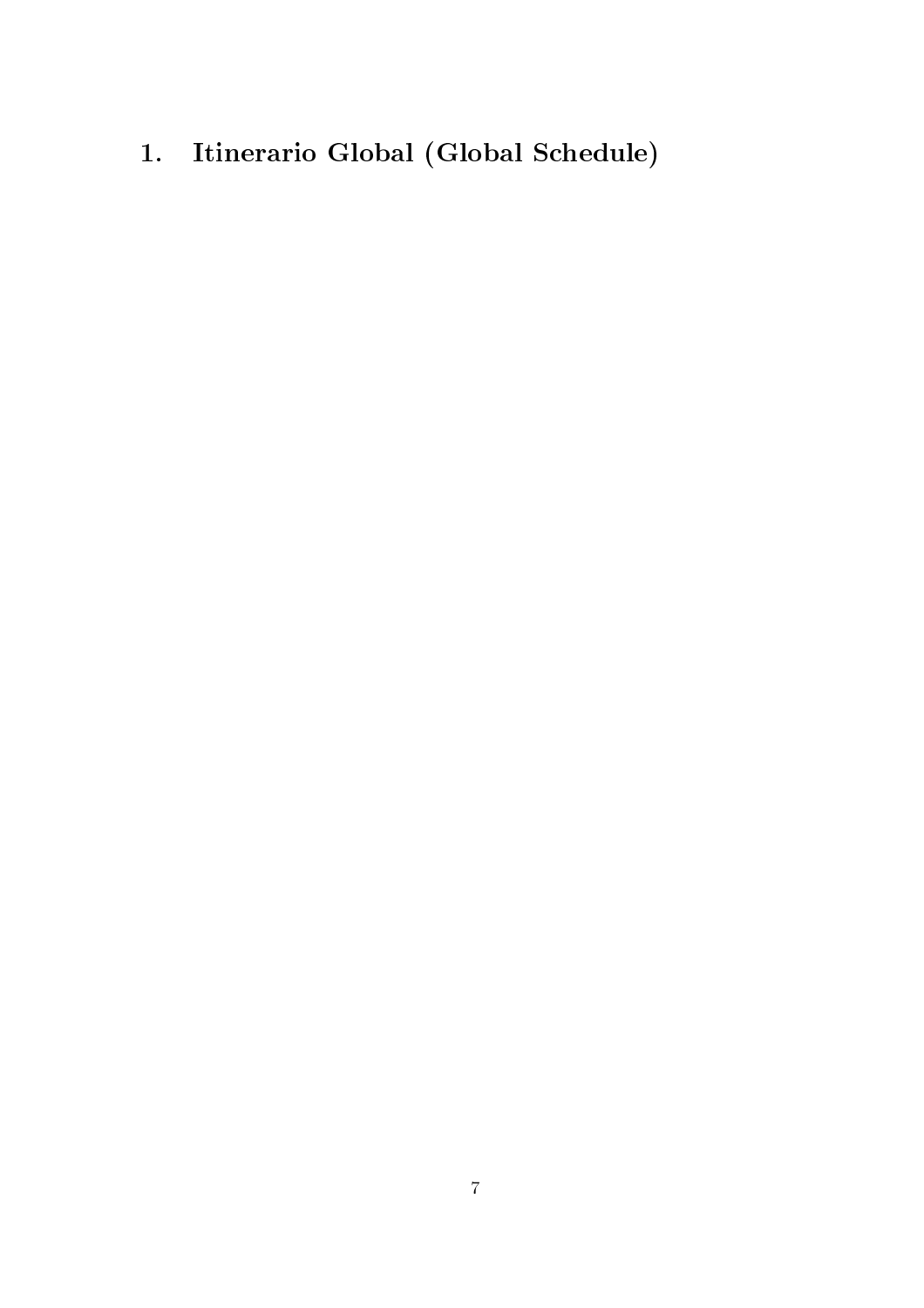#### Itinerario Detallado (Detailed Schedule)  $2.$

| Horario       | Lugar             | Actividad                                             |
|---------------|-------------------|-------------------------------------------------------|
| Viernes       |                   |                                                       |
| $4:00 - 6:00$ | Lobby             | Registro                                              |
| $4:00 - 9:00$ | Lobby             | Mesas de Exhibición                                   |
| $5:30 - 5:55$ |                   | <b>Conferencias Concurrentes</b>                      |
|               | $\rm{MATC}$ 1     | The Random Homotopy Method for Signal Tracking        |
|               |                   | and Global Positioning Systems (GPS),                 |
|               |                   | Pablo V. Negrón-Marrero.                              |
|               | MATC <sub>2</sub> | Ternas Consecutivas en Residuos o no<br>Residuos      |
|               |                   | Cuadráticos y sus aplicaciones a sistemas dinámicos   |
|               |                   | discretos,                                            |
|               |                   | Leonid Brehsner Sepúlveda Avendaño y Omar Colón-      |
|               |                   | Reyes.                                                |
|               | MATC 3            | Algorithm to measure symmetry and positional en-      |
|               |                   | tropy of n points,                                    |
|               |                   | Dennis G. Collins.                                    |
|               | S 124             | On a curvature related problem and Colombeau's alge-  |
|               |                   | bras,                                                 |
|               |                   | Krzysztof Rózga.                                      |
|               | S 125             | Una Caracterización de Triángulos de Heron Espe-      |
|               |                   | ciales.                                               |
|               |                   | Ramón L. Matos Berríos.                               |
|               | S 212             | Estudio del péndulo Simple, una experiencia de apren- |
|               |                   | dizaje,                                               |
|               |                   | Carlos Malagón.                                       |
| $6:00 - 6:25$ |                   | <b>Conferencias Concurrentes</b>                      |
|               | MATC <sub>1</sub> | A Population Model with Age Distribution for San      |
|               |                   | German, Puerto Rico,                                  |
|               |                   | Alvaro Lecompte Montes and Jorge Serrano Mojica.      |
|               | MATC <sub>2</sub> | Further Results on Tournament Matrices,               |
|               |                   | Edwin Flórez G and Xuerong Yong.                      |
|               | MATC 3            | Construcción de conceptos de Geometría Analítica uti- |
|               |                   | lizando Cabrí II,                                     |
|               |                   | Orlando Planchart Márquez.                            |
|               | S 124             | La Codiferencial de la Forma de Kähler sobre una Va-  |
|               |                   | riedad Bandera Maximal,                               |
|               |                   | Marlio Paredes.                                       |
|               | S 125             | An Application of Continuous Wavelet Transform to     |
|               |                   | Solve the Kuramoto-Sivashinsky Equation,              |
|               |                   | Alexander Urintsey and Gloria Ruiz Valle.             |
|               | S 212             | Computación Cuántica,                                 |
|               |                   | Javier Luque.                                         |
| $6:30 - 7:30$ | Lobby             | Sesión de Afiches                                     |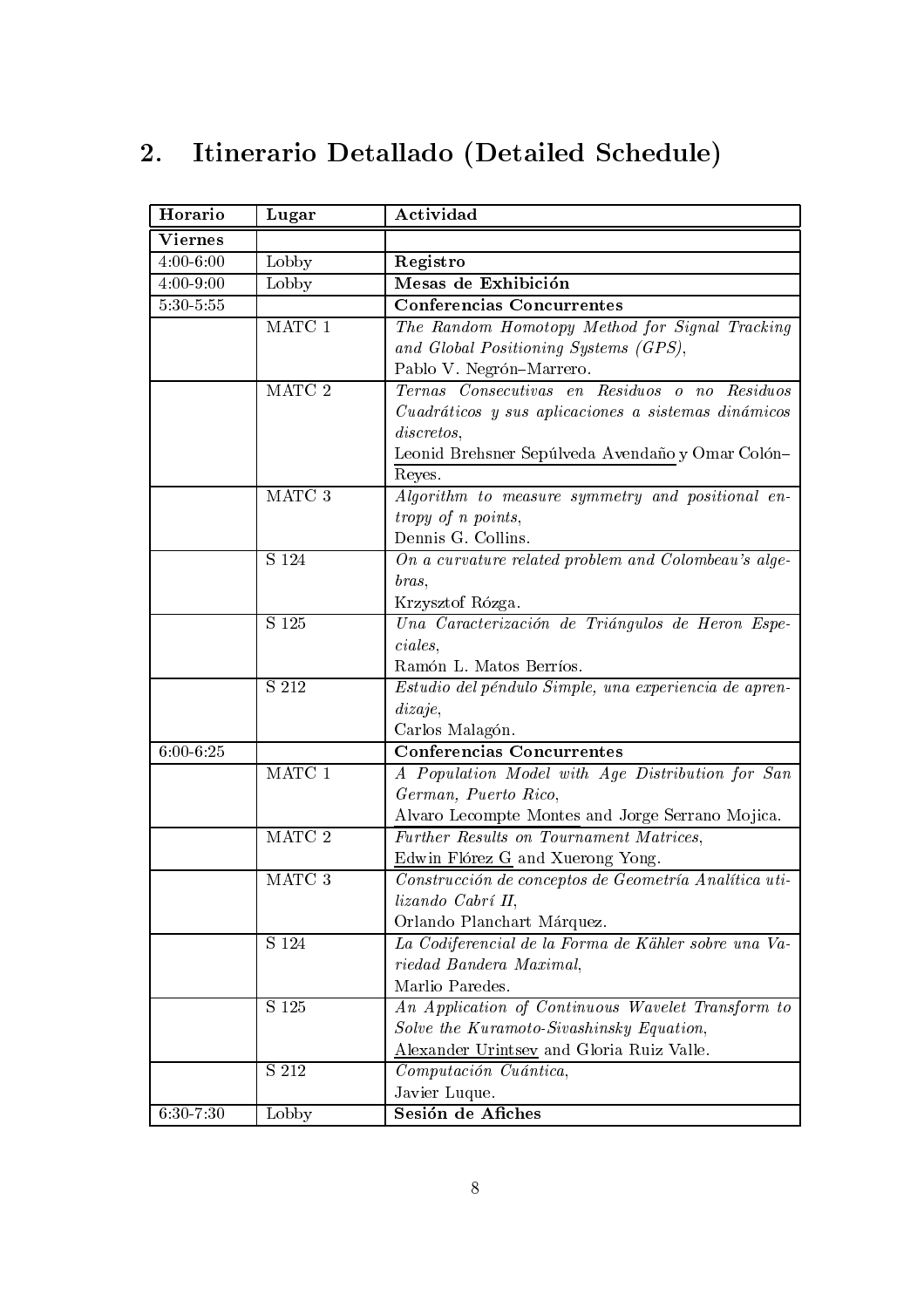| Horario         | Lugar             | Actividad                                                           |
|-----------------|-------------------|---------------------------------------------------------------------|
|                 |                   | Permutations that decompose in cycles of length 2 and               |
|                 |                   | are given by monomials,                                             |
|                 |                   | Louis Cruz.                                                         |
|                 |                   | Permutations of $F_q$ that are given by binomials and               |
|                 |                   | decompose in cycles of length two,                                  |
|                 |                   | Yesenia Cruz.                                                       |
|                 |                   | Permutations of $\mathbb{Z}_{p^r}$ as interleavers for turbo codes, |
|                 |                   | Joyce Fernández.                                                    |
|                 |                   | The brachistochrone problem on a vertical plane and                 |
|                 |                   | over surfaces,                                                      |
|                 |                   | Jessica Flores.                                                     |
|                 |                   | Caracterización de Patrones Espaciales en Microfo-                  |
|                 |                   | tografías de Epidermis de Hojas,                                    |
|                 |                   | Melissa López.                                                      |
|                 |                   | Sistema de simulación por dinámica molecular de in-                 |
|                 |                   | teracciones entre nanotubos de carbono de pared sen-                |
|                 |                   | cilla y diferentes polímeros,                                       |
|                 |                   | Myrna Merced.                                                       |
|                 |                   | Enseñanza Interdisciplinaria en la Practica: La Expe-               |
|                 |                   | riencia de MeCoBi en la UPR-Humacao,                                |
|                 |                   | Elio Ramos.                                                         |
| $7:30-8:30$     | Teatro            | Conferencia Plenaria                                                |
|                 |                   | The Poincaré Conjecture and the role of problems in                 |
|                 |                   | mathematics,                                                        |
|                 |                   | John Morgan                                                         |
| $8:30 - 10:00$  | Patio<br>Interior | Actividad de Confraternización                                      |
|                 | Decanato          |                                                                     |
| Sábado          |                   |                                                                     |
| $7:00-8:30$     | Lobby             | Registro y desayuno                                                 |
| $8:00 - 5:00$   | Lobby             | Mesas de Exhibición                                                 |
| 8:30-8:55       |                   | <b>Conferencias Concurrentes</b>                                    |
|                 | MATC 1            | Large Modern Designs and Monitoring of Randomized                   |
|                 |                   | Clinical Trials by Bayesians Methods,                               |
|                 |                   | Luis Raúl Pericchi Guerra and David Torres Núñez.                   |
|                 | MATC 2            | La tecnología, los estilos de aprendizaje y la enseñanza            |
|                 |                   | de la matemática,                                                   |
|                 |                   | Evelyn Torres-Gallardo.                                             |
|                 | MATC 3            | Uso de herramientas tales como mathml y svg para                    |
|                 |                   | crear objetos de aprendizaje en el web,                             |
|                 |                   | Jaime Miranda y Esteban Hernández.                                  |
| $9:00-9:30$     | A 225             | Apertura Oficial                                                    |
| $9:30 - 10:30$  | A 225             | Conferencia Plenaria                                                |
|                 |                   | Mathematics for the Genomics Revolution,                            |
|                 |                   | Rafael A. Irizarry.                                                 |
| $10:30-11:00$   | Lobby             | Afiches y Merienda                                                  |
| $11:00 - 11:25$ |                   | <b>Conferencias Concurrentes</b>                                    |
|                 |                   |                                                                     |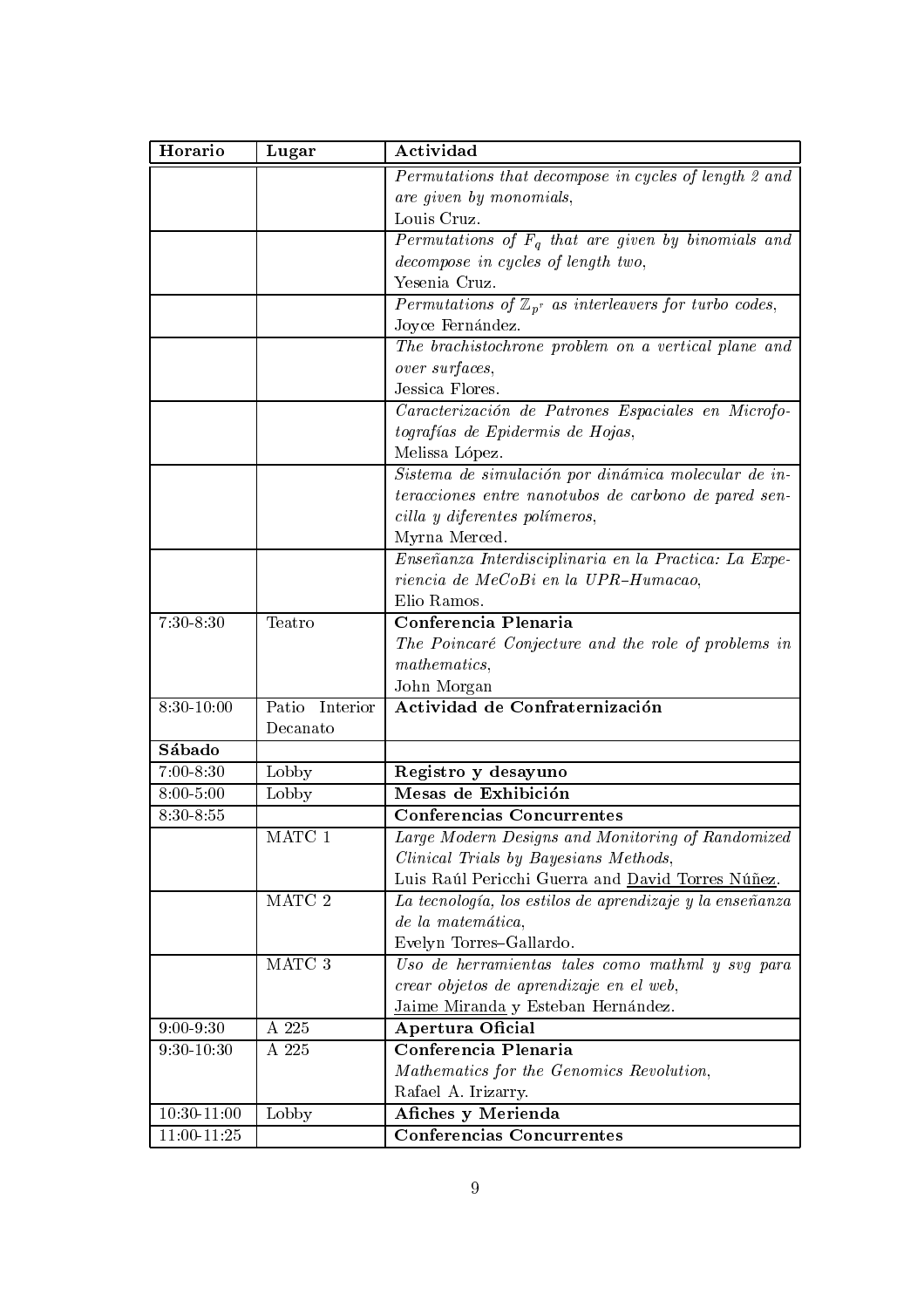| Horario                    | Lugar         | Actividad                                                                       |
|----------------------------|---------------|---------------------------------------------------------------------------------|
|                            | MATC 1        | Objective Bayesian Analysis of Hardy-Weinberg Equi-                             |
|                            |               | llibrium,                                                                       |
|                            |               | María-Eglée Pérez and Luis Raúl Pericchi.                                       |
|                            | MATC 2        | A New Fast Finite Field Multiplier,                                             |
|                            |               | Edgar Ferrer, Dorothy Bollman, and Oscar Moreno.                                |
|                            | MATC 3        | An Elementary Approach to Ax-Katz, McEliece's Di-                               |
|                            |               | <i>visibility</i> and Applications to Quasi-Perfect Binary 2-                   |
|                            |               | Error Correcting Codes,                                                         |
|                            |               | Francis Castro, Ivelisse Rubio, Hugues Randriam, Os-                            |
|                            |               | car Moreno, and H. F. Mattson.                                                  |
|                            | S 124         | Discrete objects and splitting closure,                                         |
|                            |               | Gabriele Castellini.                                                            |
|                            | S 125         | Theory of Cosserat Plates. Part I. Mathematical Mod-                            |
|                            |               | $el$ with Variation Micro-rotations in the Thickness $Di$                       |
|                            |               | rection,                                                                        |
|                            |               | Lev Steinberg and Pedro Madrid.                                                 |
|                            | S 212         | El conocimiento matemático que se necesita para la                              |
|                            |               | $ense\~na nza,$                                                                 |
|                            |               | Ana Helvia Quintero.                                                            |
| $11:30 - \overline{11:55}$ |               | <b>Conferencias Concurrentes</b>                                                |
|                            | $\rm{MATC}$ 1 | Imputation methods for microarray data,                                         |
|                            |               | Sindy Díaz and Edgar Acuña.                                                     |
|                            | MATC 2        | On a Problem of Alterations of Digits in Integers,                              |
|                            |               | N. Arroyo and F. Castro.                                                        |
|                            | MATC 3        | Sistemas dinámicos finitos booleanos y operaciones de                           |
|                            |               | <i>puente</i> ,                                                                 |
|                            |               | Luis O. Perez y Omar Colon-Reyes.                                               |
|                            | S 124         | Torsión de Reidemeister en el Complejo de Khovanov,                             |
|                            |               | Juan Ariel Ortiz-Navarro.                                                       |
|                            | S 125         | Theory of Cosserat Plates. Part II. Effect of the Vari-                         |
|                            |               | ation Micro-rotations in Bending Problem,                                       |
|                            |               | Lev Steinberg and Pedro Madrid.                                                 |
|                            | S 212         | impatch<br>$\,de\,$<br>$\log$<br><i>Tutoriales</i><br>Centros<br>el<br>El<br>en |
|                            |               | Aprovechamiento Académico en<br>$\log$<br>Cursos<br>de                          |
|                            |               | Matemáticas: El Caso del Programa de Servicios                                  |
|                            |               | Educativos en UPR-Bayamón,                                                      |
| $12:00 - 1:30$             |               | Edward A. Caro López.                                                           |
|                            | Cafetería     | Almuerzo<br>Conferencia Plenaria                                                |
| $1:30-2:30$                | A 225         |                                                                                 |
|                            |               | Nonzero Spectral Flow Forces Bifurcation of Critical<br>Points,                 |
|                            |               |                                                                                 |
| $2:30-2:\overline{55}$     |               | Patrick M. Fitzpatrick.<br><b>Conferencias Concurrentes</b>                     |
|                            | MATC 1        | REU (Research Experience for Undergraduates) in                                 |
|                            |               |                                                                                 |
|                            |               | Statistics at Miami University,<br>Vasant B. Waikar.                            |
|                            |               |                                                                                 |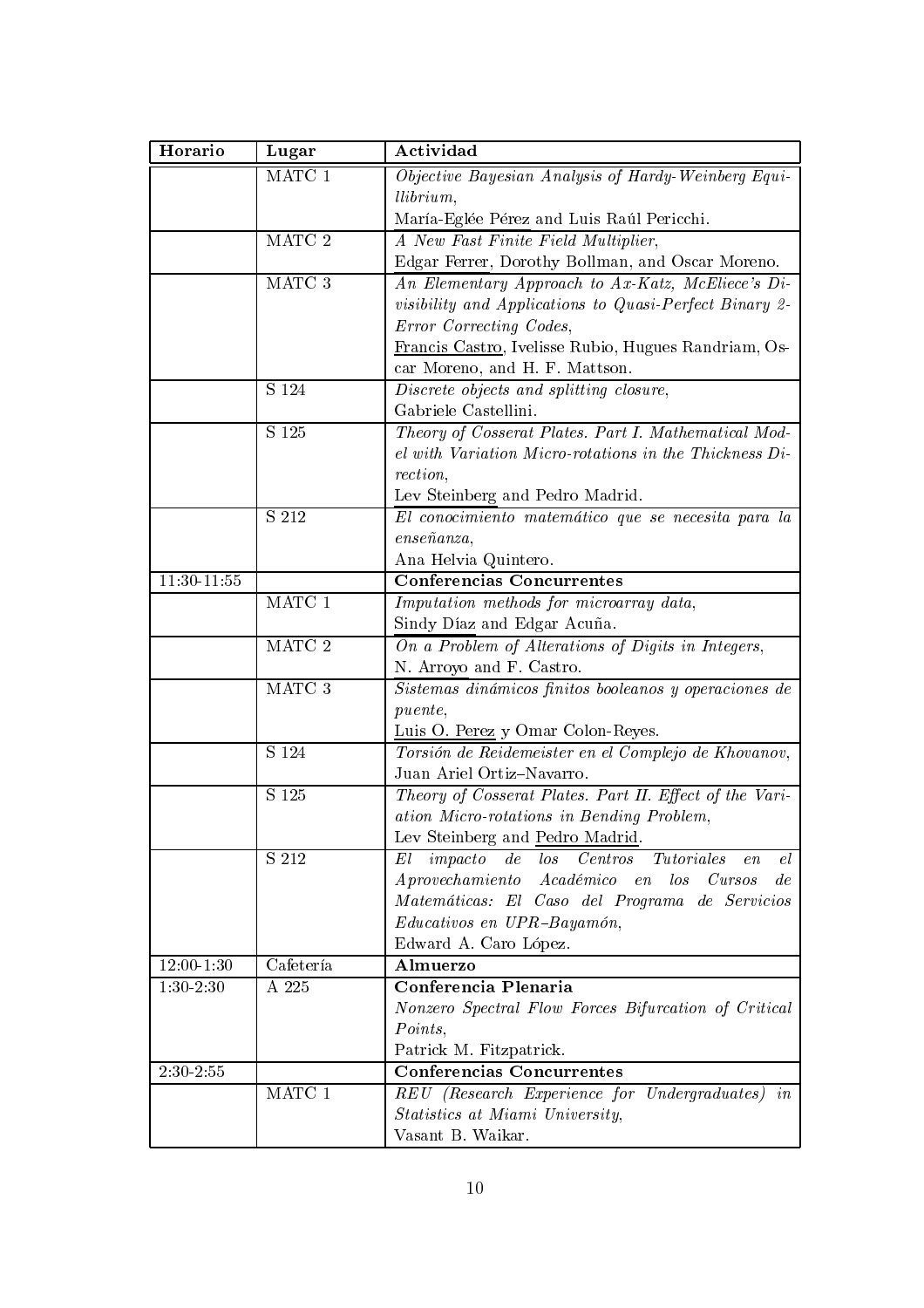| MATC <sub>2</sub><br>Finite Field Multiplication via Number Theoretic<br>Transforms,<br>Dorothy Bollman and Edgar Ferrer.<br>MATC 3<br>Dickson permutation polynomials that decompose in<br>cycles of the same length,<br>Ivelisse Rubio, Gary Mullen, Carlos Corrada, and<br>Francis Castro.<br>On Baire property of sets from the Descriptive Set-<br>S 124<br>Theory viewpoint,<br>Mehdi Nikpour.<br>S 125<br>Acoplamiento de modelos de fluidos y acústicos en la<br>simulación de un oscilador de fluidos,<br>José O. Sotero Esteva, Rogerio Furlan, y Jorge J. San-<br>tiago Avilés.<br>Is there a difference in student performance based on<br>S 212<br>medium of instruction or learning resources?,<br>White, S.B. and White, J.A<br>$3:00 - 3:15$<br>Lobby<br>Receso (Café)<br>Conferencias Concurrentes<br>$3:15-3:40$<br>$\rm{MATC}$ 1<br>Feature Selection in KDD (Rough set approach,<br>Frida Coaquira.<br>MATC 2<br>On Systems of Linear and Diagonal Equation of De-<br>gree $p^{i}+1$ Over Finite Fields of Characteristic p,<br>Francis Castro, <u>Ivelisse Rubio</u> , and P. Guan.<br>MATC 3<br>Fuzzy Information Space Based Voice Processing,<br>Wladimir Rodríguez.<br>S 124<br>Regularity in Capacity and the Dirichlet Laplacian,<br>Mahamadi Warma.<br>S 125<br>Bifurcation in Three Dimensional Elasticity and Vio-<br>lations of the Complementing Condition,<br>Errol L. Montes-Pizarro, and Pablo V. Negrón-<br>Marrero.<br>Student geometric ideas on functions of two variables,<br>S 212<br>Rafael Martínez Planell, and María Trigueros Gais-<br>man.<br><b>Conferencias Concurrentes</b><br>$3:45-4:10$<br>MATC 1<br>Simulación de Monte Carlo para comparar esti-<br>madores de regresión en la estimación de totales y ra-<br>zones.<br>Jairo Alberto Fúquene P<br>MATC 2<br>Non-linear finite dynamical systems and its applica-<br>tions<br>Omar Colón-Reyes and Dorothy Bollman.<br>$\rm{MATC}$ 3<br>Técnica de Desarrollo de Sistemas de Objetos (TD-<br>SO, | Horario | Lugar | Actividad                       |
|---------------------------------------------------------------------------------------------------------------------------------------------------------------------------------------------------------------------------------------------------------------------------------------------------------------------------------------------------------------------------------------------------------------------------------------------------------------------------------------------------------------------------------------------------------------------------------------------------------------------------------------------------------------------------------------------------------------------------------------------------------------------------------------------------------------------------------------------------------------------------------------------------------------------------------------------------------------------------------------------------------------------------------------------------------------------------------------------------------------------------------------------------------------------------------------------------------------------------------------------------------------------------------------------------------------------------------------------------------------------------------------------------------------------------------------------------------------------------------------------------------------------------------------------------------------------------------------------------------------------------------------------------------------------------------------------------------------------------------------------------------------------------------------------------------------------------------------------------------------------------------------------------------------------------------------------------------------------------------------------------------|---------|-------|---------------------------------|
|                                                                                                                                                                                                                                                                                                                                                                                                                                                                                                                                                                                                                                                                                                                                                                                                                                                                                                                                                                                                                                                                                                                                                                                                                                                                                                                                                                                                                                                                                                                                                                                                                                                                                                                                                                                                                                                                                                                                                                                                         |         |       |                                 |
|                                                                                                                                                                                                                                                                                                                                                                                                                                                                                                                                                                                                                                                                                                                                                                                                                                                                                                                                                                                                                                                                                                                                                                                                                                                                                                                                                                                                                                                                                                                                                                                                                                                                                                                                                                                                                                                                                                                                                                                                         |         |       |                                 |
|                                                                                                                                                                                                                                                                                                                                                                                                                                                                                                                                                                                                                                                                                                                                                                                                                                                                                                                                                                                                                                                                                                                                                                                                                                                                                                                                                                                                                                                                                                                                                                                                                                                                                                                                                                                                                                                                                                                                                                                                         |         |       |                                 |
|                                                                                                                                                                                                                                                                                                                                                                                                                                                                                                                                                                                                                                                                                                                                                                                                                                                                                                                                                                                                                                                                                                                                                                                                                                                                                                                                                                                                                                                                                                                                                                                                                                                                                                                                                                                                                                                                                                                                                                                                         |         |       |                                 |
|                                                                                                                                                                                                                                                                                                                                                                                                                                                                                                                                                                                                                                                                                                                                                                                                                                                                                                                                                                                                                                                                                                                                                                                                                                                                                                                                                                                                                                                                                                                                                                                                                                                                                                                                                                                                                                                                                                                                                                                                         |         |       |                                 |
|                                                                                                                                                                                                                                                                                                                                                                                                                                                                                                                                                                                                                                                                                                                                                                                                                                                                                                                                                                                                                                                                                                                                                                                                                                                                                                                                                                                                                                                                                                                                                                                                                                                                                                                                                                                                                                                                                                                                                                                                         |         |       |                                 |
|                                                                                                                                                                                                                                                                                                                                                                                                                                                                                                                                                                                                                                                                                                                                                                                                                                                                                                                                                                                                                                                                                                                                                                                                                                                                                                                                                                                                                                                                                                                                                                                                                                                                                                                                                                                                                                                                                                                                                                                                         |         |       |                                 |
|                                                                                                                                                                                                                                                                                                                                                                                                                                                                                                                                                                                                                                                                                                                                                                                                                                                                                                                                                                                                                                                                                                                                                                                                                                                                                                                                                                                                                                                                                                                                                                                                                                                                                                                                                                                                                                                                                                                                                                                                         |         |       |                                 |
|                                                                                                                                                                                                                                                                                                                                                                                                                                                                                                                                                                                                                                                                                                                                                                                                                                                                                                                                                                                                                                                                                                                                                                                                                                                                                                                                                                                                                                                                                                                                                                                                                                                                                                                                                                                                                                                                                                                                                                                                         |         |       |                                 |
|                                                                                                                                                                                                                                                                                                                                                                                                                                                                                                                                                                                                                                                                                                                                                                                                                                                                                                                                                                                                                                                                                                                                                                                                                                                                                                                                                                                                                                                                                                                                                                                                                                                                                                                                                                                                                                                                                                                                                                                                         |         |       |                                 |
|                                                                                                                                                                                                                                                                                                                                                                                                                                                                                                                                                                                                                                                                                                                                                                                                                                                                                                                                                                                                                                                                                                                                                                                                                                                                                                                                                                                                                                                                                                                                                                                                                                                                                                                                                                                                                                                                                                                                                                                                         |         |       |                                 |
|                                                                                                                                                                                                                                                                                                                                                                                                                                                                                                                                                                                                                                                                                                                                                                                                                                                                                                                                                                                                                                                                                                                                                                                                                                                                                                                                                                                                                                                                                                                                                                                                                                                                                                                                                                                                                                                                                                                                                                                                         |         |       |                                 |
|                                                                                                                                                                                                                                                                                                                                                                                                                                                                                                                                                                                                                                                                                                                                                                                                                                                                                                                                                                                                                                                                                                                                                                                                                                                                                                                                                                                                                                                                                                                                                                                                                                                                                                                                                                                                                                                                                                                                                                                                         |         |       |                                 |
|                                                                                                                                                                                                                                                                                                                                                                                                                                                                                                                                                                                                                                                                                                                                                                                                                                                                                                                                                                                                                                                                                                                                                                                                                                                                                                                                                                                                                                                                                                                                                                                                                                                                                                                                                                                                                                                                                                                                                                                                         |         |       |                                 |
|                                                                                                                                                                                                                                                                                                                                                                                                                                                                                                                                                                                                                                                                                                                                                                                                                                                                                                                                                                                                                                                                                                                                                                                                                                                                                                                                                                                                                                                                                                                                                                                                                                                                                                                                                                                                                                                                                                                                                                                                         |         |       |                                 |
|                                                                                                                                                                                                                                                                                                                                                                                                                                                                                                                                                                                                                                                                                                                                                                                                                                                                                                                                                                                                                                                                                                                                                                                                                                                                                                                                                                                                                                                                                                                                                                                                                                                                                                                                                                                                                                                                                                                                                                                                         |         |       |                                 |
|                                                                                                                                                                                                                                                                                                                                                                                                                                                                                                                                                                                                                                                                                                                                                                                                                                                                                                                                                                                                                                                                                                                                                                                                                                                                                                                                                                                                                                                                                                                                                                                                                                                                                                                                                                                                                                                                                                                                                                                                         |         |       |                                 |
|                                                                                                                                                                                                                                                                                                                                                                                                                                                                                                                                                                                                                                                                                                                                                                                                                                                                                                                                                                                                                                                                                                                                                                                                                                                                                                                                                                                                                                                                                                                                                                                                                                                                                                                                                                                                                                                                                                                                                                                                         |         |       |                                 |
|                                                                                                                                                                                                                                                                                                                                                                                                                                                                                                                                                                                                                                                                                                                                                                                                                                                                                                                                                                                                                                                                                                                                                                                                                                                                                                                                                                                                                                                                                                                                                                                                                                                                                                                                                                                                                                                                                                                                                                                                         |         |       |                                 |
|                                                                                                                                                                                                                                                                                                                                                                                                                                                                                                                                                                                                                                                                                                                                                                                                                                                                                                                                                                                                                                                                                                                                                                                                                                                                                                                                                                                                                                                                                                                                                                                                                                                                                                                                                                                                                                                                                                                                                                                                         |         |       |                                 |
|                                                                                                                                                                                                                                                                                                                                                                                                                                                                                                                                                                                                                                                                                                                                                                                                                                                                                                                                                                                                                                                                                                                                                                                                                                                                                                                                                                                                                                                                                                                                                                                                                                                                                                                                                                                                                                                                                                                                                                                                         |         |       |                                 |
|                                                                                                                                                                                                                                                                                                                                                                                                                                                                                                                                                                                                                                                                                                                                                                                                                                                                                                                                                                                                                                                                                                                                                                                                                                                                                                                                                                                                                                                                                                                                                                                                                                                                                                                                                                                                                                                                                                                                                                                                         |         |       |                                 |
|                                                                                                                                                                                                                                                                                                                                                                                                                                                                                                                                                                                                                                                                                                                                                                                                                                                                                                                                                                                                                                                                                                                                                                                                                                                                                                                                                                                                                                                                                                                                                                                                                                                                                                                                                                                                                                                                                                                                                                                                         |         |       |                                 |
|                                                                                                                                                                                                                                                                                                                                                                                                                                                                                                                                                                                                                                                                                                                                                                                                                                                                                                                                                                                                                                                                                                                                                                                                                                                                                                                                                                                                                                                                                                                                                                                                                                                                                                                                                                                                                                                                                                                                                                                                         |         |       |                                 |
|                                                                                                                                                                                                                                                                                                                                                                                                                                                                                                                                                                                                                                                                                                                                                                                                                                                                                                                                                                                                                                                                                                                                                                                                                                                                                                                                                                                                                                                                                                                                                                                                                                                                                                                                                                                                                                                                                                                                                                                                         |         |       |                                 |
|                                                                                                                                                                                                                                                                                                                                                                                                                                                                                                                                                                                                                                                                                                                                                                                                                                                                                                                                                                                                                                                                                                                                                                                                                                                                                                                                                                                                                                                                                                                                                                                                                                                                                                                                                                                                                                                                                                                                                                                                         |         |       |                                 |
|                                                                                                                                                                                                                                                                                                                                                                                                                                                                                                                                                                                                                                                                                                                                                                                                                                                                                                                                                                                                                                                                                                                                                                                                                                                                                                                                                                                                                                                                                                                                                                                                                                                                                                                                                                                                                                                                                                                                                                                                         |         |       |                                 |
|                                                                                                                                                                                                                                                                                                                                                                                                                                                                                                                                                                                                                                                                                                                                                                                                                                                                                                                                                                                                                                                                                                                                                                                                                                                                                                                                                                                                                                                                                                                                                                                                                                                                                                                                                                                                                                                                                                                                                                                                         |         |       |                                 |
|                                                                                                                                                                                                                                                                                                                                                                                                                                                                                                                                                                                                                                                                                                                                                                                                                                                                                                                                                                                                                                                                                                                                                                                                                                                                                                                                                                                                                                                                                                                                                                                                                                                                                                                                                                                                                                                                                                                                                                                                         |         |       |                                 |
|                                                                                                                                                                                                                                                                                                                                                                                                                                                                                                                                                                                                                                                                                                                                                                                                                                                                                                                                                                                                                                                                                                                                                                                                                                                                                                                                                                                                                                                                                                                                                                                                                                                                                                                                                                                                                                                                                                                                                                                                         |         |       |                                 |
|                                                                                                                                                                                                                                                                                                                                                                                                                                                                                                                                                                                                                                                                                                                                                                                                                                                                                                                                                                                                                                                                                                                                                                                                                                                                                                                                                                                                                                                                                                                                                                                                                                                                                                                                                                                                                                                                                                                                                                                                         |         |       |                                 |
|                                                                                                                                                                                                                                                                                                                                                                                                                                                                                                                                                                                                                                                                                                                                                                                                                                                                                                                                                                                                                                                                                                                                                                                                                                                                                                                                                                                                                                                                                                                                                                                                                                                                                                                                                                                                                                                                                                                                                                                                         |         |       |                                 |
|                                                                                                                                                                                                                                                                                                                                                                                                                                                                                                                                                                                                                                                                                                                                                                                                                                                                                                                                                                                                                                                                                                                                                                                                                                                                                                                                                                                                                                                                                                                                                                                                                                                                                                                                                                                                                                                                                                                                                                                                         |         |       |                                 |
|                                                                                                                                                                                                                                                                                                                                                                                                                                                                                                                                                                                                                                                                                                                                                                                                                                                                                                                                                                                                                                                                                                                                                                                                                                                                                                                                                                                                                                                                                                                                                                                                                                                                                                                                                                                                                                                                                                                                                                                                         |         |       |                                 |
|                                                                                                                                                                                                                                                                                                                                                                                                                                                                                                                                                                                                                                                                                                                                                                                                                                                                                                                                                                                                                                                                                                                                                                                                                                                                                                                                                                                                                                                                                                                                                                                                                                                                                                                                                                                                                                                                                                                                                                                                         |         |       |                                 |
|                                                                                                                                                                                                                                                                                                                                                                                                                                                                                                                                                                                                                                                                                                                                                                                                                                                                                                                                                                                                                                                                                                                                                                                                                                                                                                                                                                                                                                                                                                                                                                                                                                                                                                                                                                                                                                                                                                                                                                                                         |         |       |                                 |
|                                                                                                                                                                                                                                                                                                                                                                                                                                                                                                                                                                                                                                                                                                                                                                                                                                                                                                                                                                                                                                                                                                                                                                                                                                                                                                                                                                                                                                                                                                                                                                                                                                                                                                                                                                                                                                                                                                                                                                                                         |         |       |                                 |
|                                                                                                                                                                                                                                                                                                                                                                                                                                                                                                                                                                                                                                                                                                                                                                                                                                                                                                                                                                                                                                                                                                                                                                                                                                                                                                                                                                                                                                                                                                                                                                                                                                                                                                                                                                                                                                                                                                                                                                                                         |         |       |                                 |
|                                                                                                                                                                                                                                                                                                                                                                                                                                                                                                                                                                                                                                                                                                                                                                                                                                                                                                                                                                                                                                                                                                                                                                                                                                                                                                                                                                                                                                                                                                                                                                                                                                                                                                                                                                                                                                                                                                                                                                                                         |         |       |                                 |
|                                                                                                                                                                                                                                                                                                                                                                                                                                                                                                                                                                                                                                                                                                                                                                                                                                                                                                                                                                                                                                                                                                                                                                                                                                                                                                                                                                                                                                                                                                                                                                                                                                                                                                                                                                                                                                                                                                                                                                                                         |         |       |                                 |
|                                                                                                                                                                                                                                                                                                                                                                                                                                                                                                                                                                                                                                                                                                                                                                                                                                                                                                                                                                                                                                                                                                                                                                                                                                                                                                                                                                                                                                                                                                                                                                                                                                                                                                                                                                                                                                                                                                                                                                                                         |         |       |                                 |
|                                                                                                                                                                                                                                                                                                                                                                                                                                                                                                                                                                                                                                                                                                                                                                                                                                                                                                                                                                                                                                                                                                                                                                                                                                                                                                                                                                                                                                                                                                                                                                                                                                                                                                                                                                                                                                                                                                                                                                                                         |         |       |                                 |
|                                                                                                                                                                                                                                                                                                                                                                                                                                                                                                                                                                                                                                                                                                                                                                                                                                                                                                                                                                                                                                                                                                                                                                                                                                                                                                                                                                                                                                                                                                                                                                                                                                                                                                                                                                                                                                                                                                                                                                                                         |         |       |                                 |
|                                                                                                                                                                                                                                                                                                                                                                                                                                                                                                                                                                                                                                                                                                                                                                                                                                                                                                                                                                                                                                                                                                                                                                                                                                                                                                                                                                                                                                                                                                                                                                                                                                                                                                                                                                                                                                                                                                                                                                                                         |         |       |                                 |
|                                                                                                                                                                                                                                                                                                                                                                                                                                                                                                                                                                                                                                                                                                                                                                                                                                                                                                                                                                                                                                                                                                                                                                                                                                                                                                                                                                                                                                                                                                                                                                                                                                                                                                                                                                                                                                                                                                                                                                                                         |         |       | Flor Narciso e Isabel Besembel. |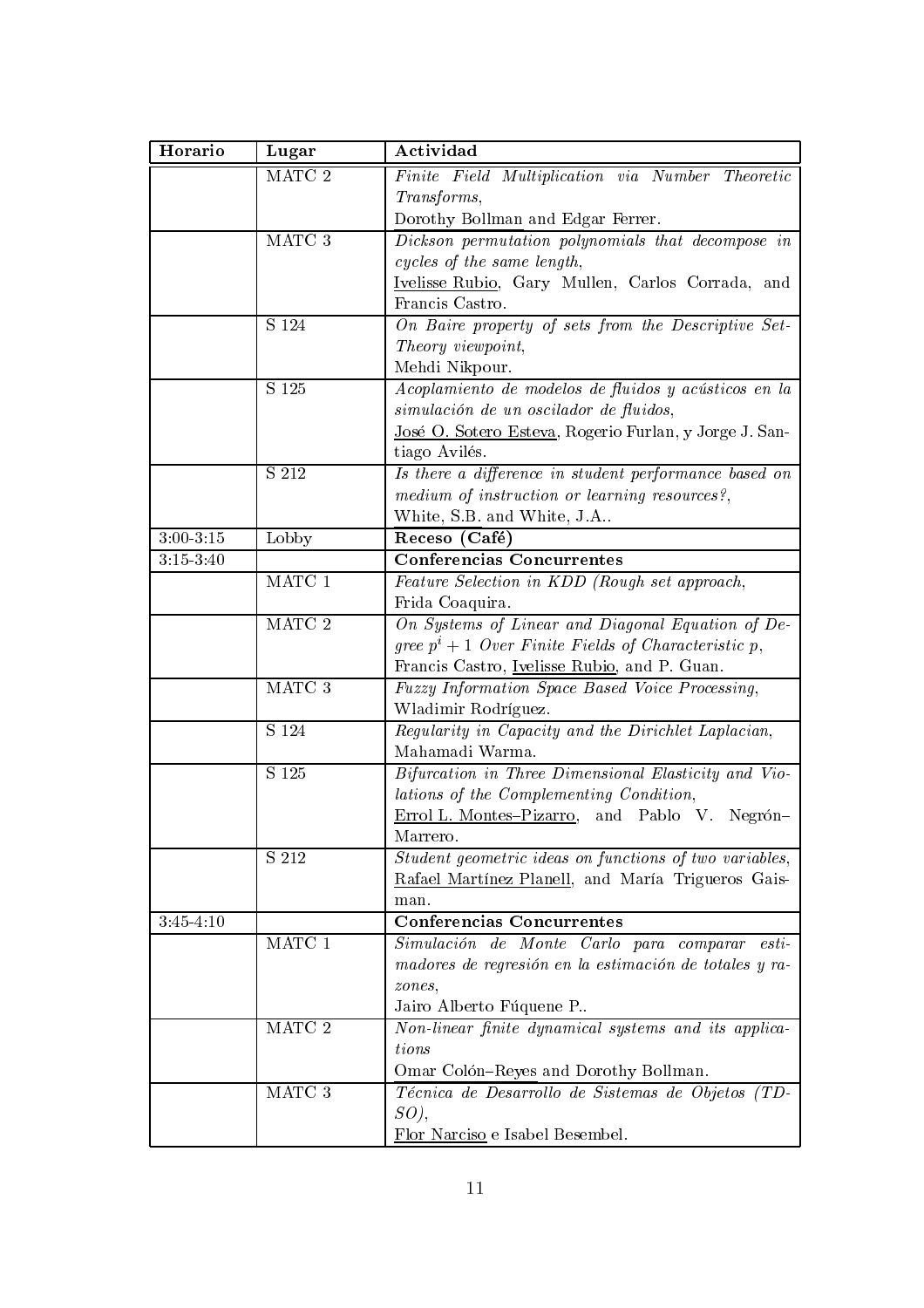| Horario     | Lugar | Actividad                                               |
|-------------|-------|---------------------------------------------------------|
|             | S 124 | La Estructura Algebraica Del Espacio De Señales,        |
|             |       | Jorge Villamizar y Marlio Paredes.                      |
|             | S 125 | The Numerical Computation of the Critical Load for      |
|             |       | Radial Cavitation,                                      |
|             |       | Jeyabal Sivaloganathan and P. V. Negrón-Marrero.        |
|             | S 212 | Periodic Solutions of Integro-differential Equations in |
|             |       | Vector-valued Function Spaces,                          |
|             |       | Valentin Keyantuo, Carlos Lizama, and Verónica          |
|             |       | Poblete.                                                |
| $4:15-4:45$ | A 225 | Sesión Administrativa                                   |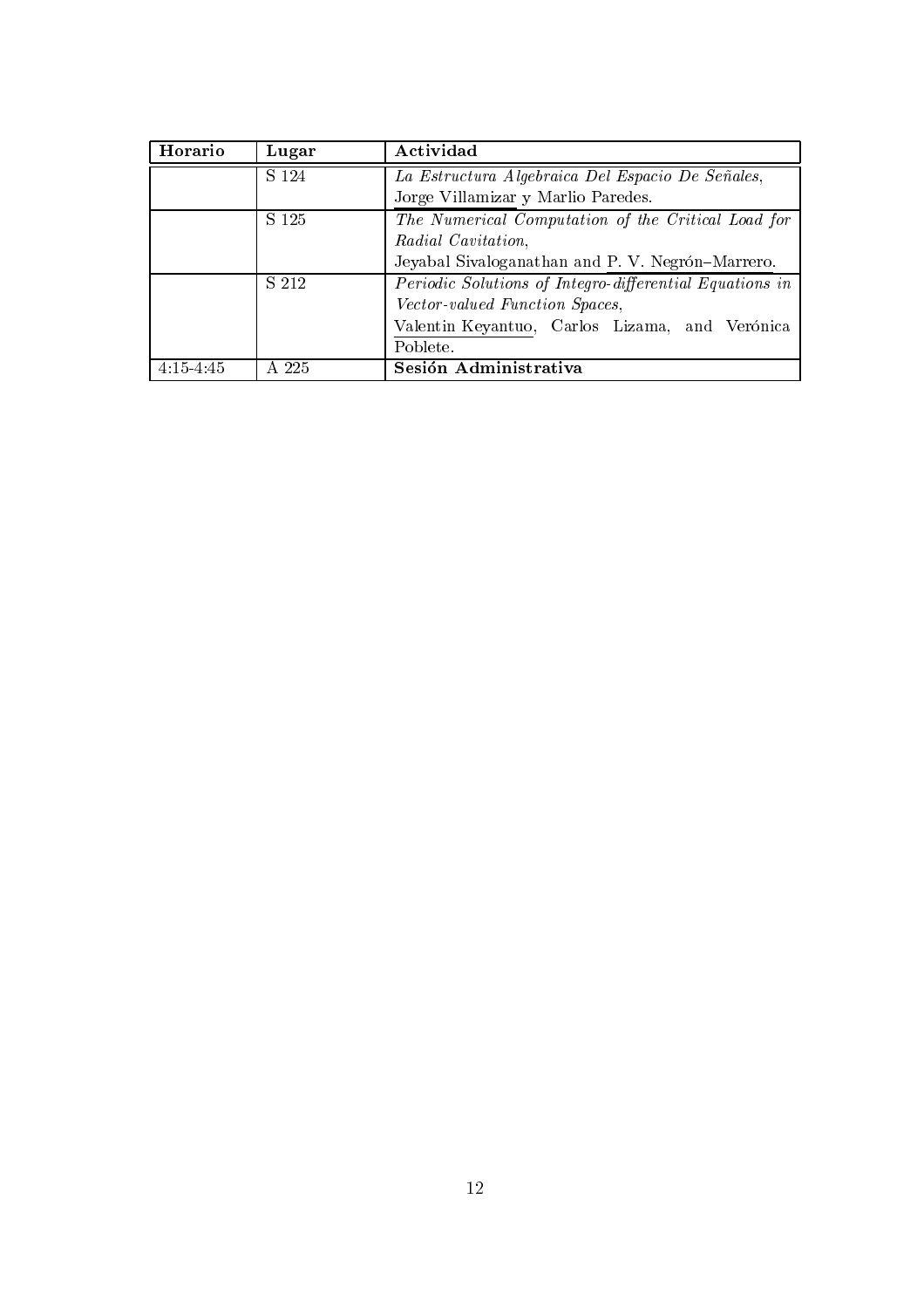## Resúmenes de Conferencias Plenarias 3. (Abstracts of Invited Presentations)

## The Poincaré Conjecture and the role of problems in mathematics

#### John Morgan, Columbia University, New York.

We begin with a discussion of the history of problems in mathematics. We discuss Hilbert's problem list from 1900 and the Clay Millennium problems from 2000. We discuss in general terms the basic notions of topological spaces, dimension, etc. Then we talk about surfaces and their classification. We discuss in general terms the statement of the Poincaré Conjecture and how it is motivated by results for surfaces. Then we discuss the history of attempts to resolve this problem over the last 100 years and some of the vast amount of mathematics that has resulted from these attempts. We then discuss how the solution is derived not from topology but from differential geometry and partial differential equations.

## Mathematics for the Genomics Revolution

#### Rafael A. Irizarry, John Hopkins Bloomberg School of Public Health.

The completion of the human genome project has revolutionized biology and science in general. The information gained from this project along with powerful new technologies has led to de so-called Genomics Revolution and has transformed biology to be a much more quantitative science. Mathematical models have been extremely important in physics, chemistry, and, to some extent, biology. However most biological processes of interest are far to complex for these models to be useful. The impact of Mathematics, and more specifically Statistics, on the Genomics Revolution has been through the development of powerful data analysis techniques, many of which rely on empirically motivated models. In this talk I will give some examples of useful tools developed to aid in the analysis of data produced by one of the most widely used technologies: microarrays.

## **Nonzero Spectral Flow Forces Bifurcation of Critical Points**

Patrick M. Fitzpatrick, University of Maryland at College Park.

For a one-parameter family of nonlinear operators  $F: \mathbb{R} \times H \to H$ , where H is a real Hilbert space, suppose that for every parameter  $\lambda$ ,  $h = 0$  is a solution of the equation

$$
F(\lambda, h) = 0. \tag{1}
$$

Given an interval [a, b] in the parameter space an important problem is to determine conditions that guarantee that there are nontrivial solutions of equation (1) (that is, solutions  $(\lambda, h), h \neq 0$  that bifurcate for the trivial branch  $[a, b] \times \{0\}$ . The data that is presented is the path of linearizations with respect to h at  $h = 0$ , that is, the path of linear operators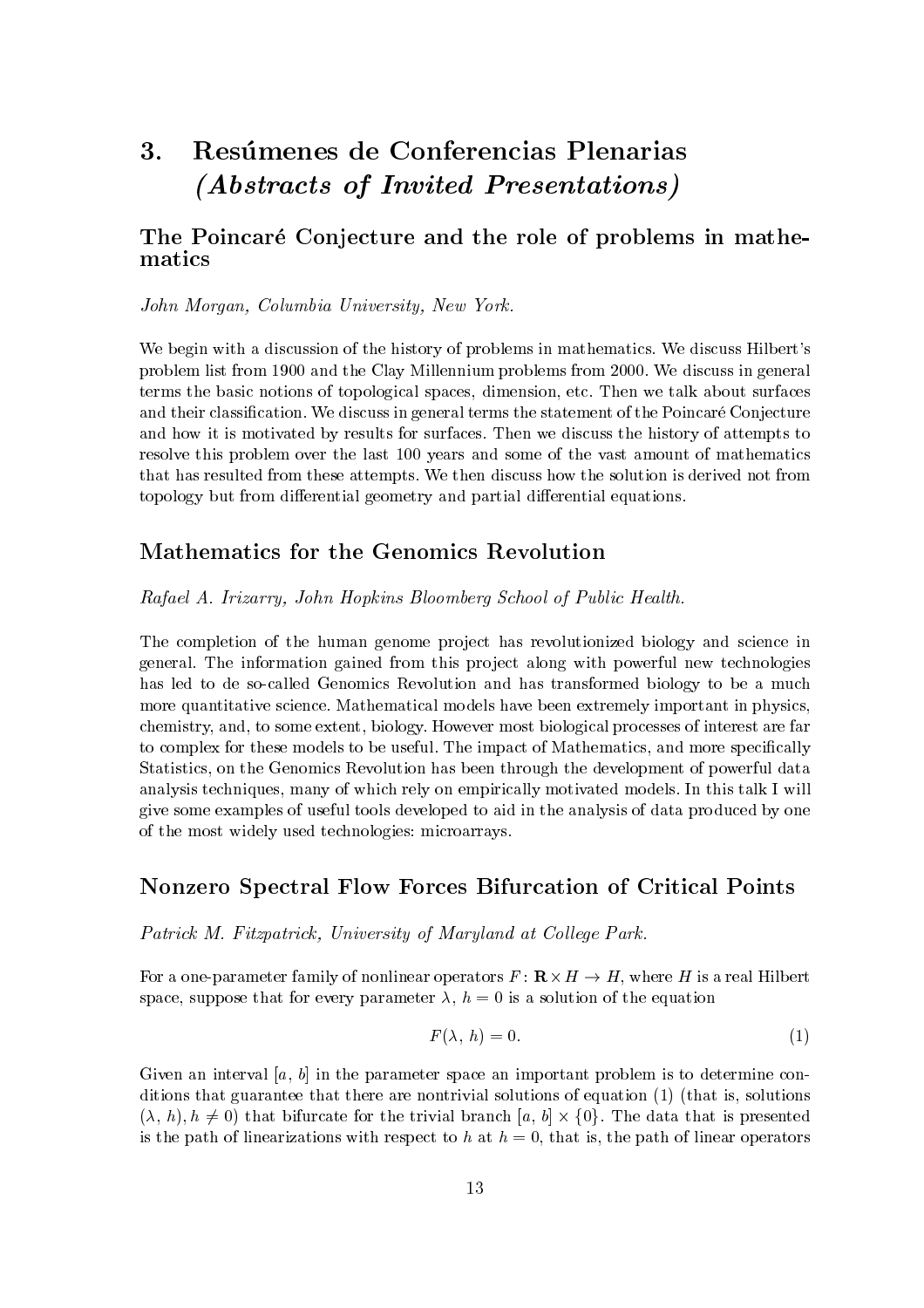$\lambda \mapsto L_{\lambda} \in \mathcal{L}(H),$ 

$$
\{L_{\lambda}\}_{\lambda \in [a,b]} \text{ where each } L_{\lambda} \equiv \frac{\partial F}{\partial h}(\lambda, h)|_{h=0}.
$$

In the case that each operator  $F(\lambda, \cdot)$  is variational, that is, there is a real-valued functional  $\varphi: \mathbf{R} \times H \to \mathbf{R}$  such that  $F(\lambda, h) = \nabla_h \varphi(\lambda, h)$ , equation (1) has the form

$$
\nabla_h \varphi(\lambda, h) = 0
$$

so one is studying critical points and each linearization

$$
L_{\lambda} = Hess_h \varphi(\lambda, h)|_{h=0}
$$
 is a self-adjoint operator.

For  $H = \mathbb{R}^n$ , two theorems of Krasnoselskii describe sufficient conditions, in terms of the eigenvalues of  $L_{\lambda}$  at the end-points of [a, b], for bifurcation: in the general case, a change in the parity of the number of negative eigenvalues forces bifurcation while in the variational case only a change in the number of negative eigenvalues forces bifurcation. In the infinite dimensional case, under the assumption that each linearization  $L_{\lambda}$  is Fredholm of index 0, two bifurcation theorems will be described where properties of the whole path of linearizations, not just of the end-points of the path, forces bifurcation. These will be compared with two local (in the parameter space) bifurcation theorems of Rabinowitz. In the variational case, an invariant associated with paths of self-adjoint Fredholm operators called spectral flow will be described in the context of a bifurcation theorem established in work with Jacobo Pejsachowicz and Lázero Recht.

## Resúmenes de Conferencias Concurrentes 4. (Abstracts of Concurrent Presentations)

Los resúmenes aparecen en orden alfabético de acuerdo al apellido del primer autor nombrado en el trabajo. (The abstracts appear in alphabetical order according to the last name of the first listed author.)

## On a Problem of Alterations of Digits in Integers

N. Arroyo, Department of Education, University of Puerto Rico at Rio Piedras, and  $\overline{F. \text{ Castro}}$ , Department of Mathematics, University of Puerto Rico at Rio Piedras.

In the book The USSR Olympiad Problem Book appear the following problem: Which integers have the following property? If the final digit is deleted, the integer is divisible by the new number. In this note we give a new proof of this result and we generalize this result. We answer the following for  $k = 2$  and  $k = 3$ : Which integers have the following property? If the final k digits are deleted, the integer is divisible by the new integer. We also prove that the number of integer satisfying the previous property is finite.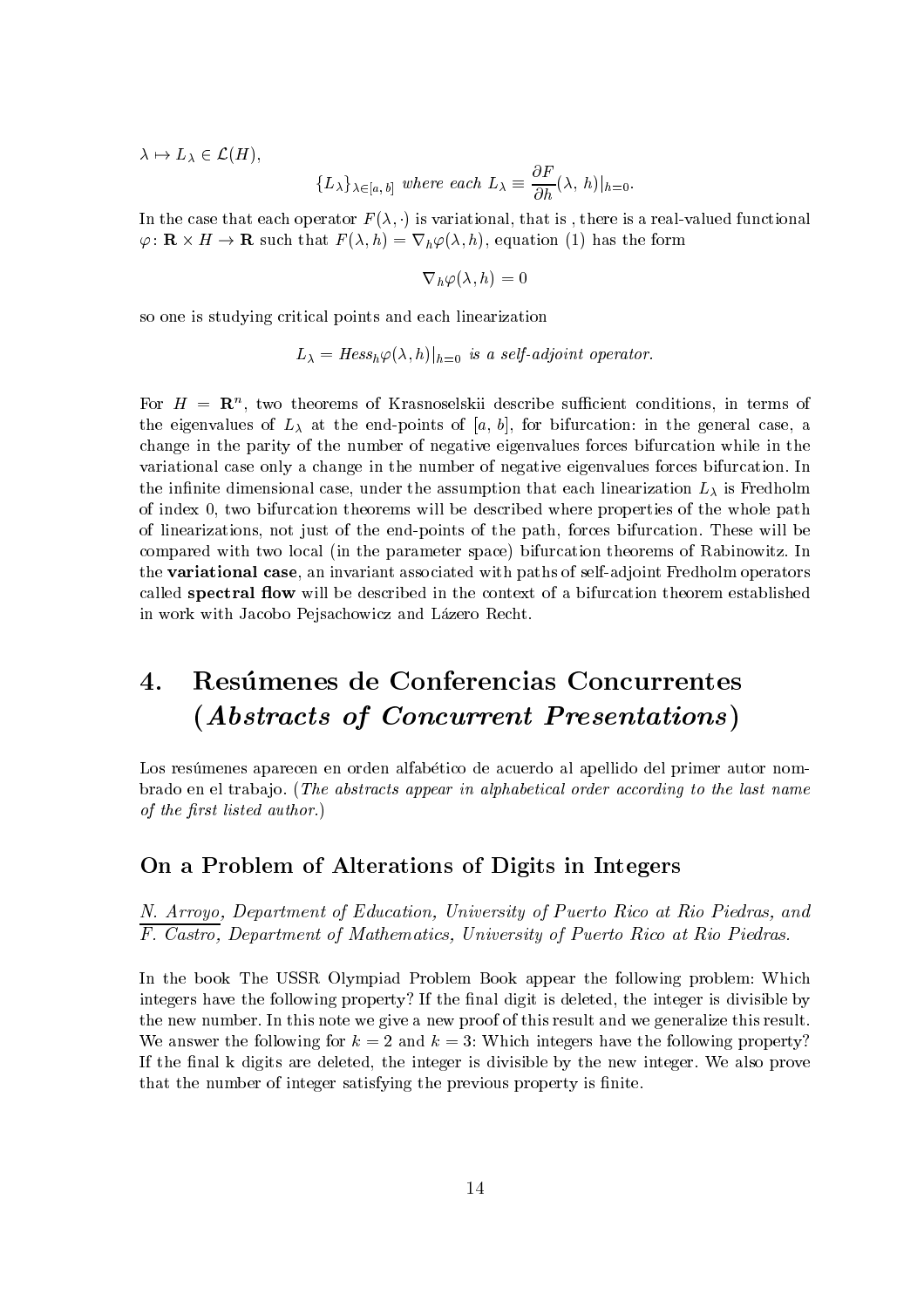## Finite Field Multiplication via Number Theoretic Transforms

Dorothy Bollman, Department of Mathematical Sciences, University of Puerto Rico, Mayaqüez and Edgar Ferrer, PhD. CISE Program, University of Puerto Rico, Mayagüez.

Mastrovito has shown that multiplication,  $c = a \cdot b$ , in a finite field  $GF(2^m)$  can be performed by a matrix-vector product,  $c = Mb$  where b and c are represented by vectors over  $Z_2$  and M is a certain  $m \times m$  matrix of 0s and 1s depending on a that has come to be known as the Mastrovito matrix. In this work we show that a slight rearrangement of the rows of M yields a Toeplitz matrix which in turn can be embedded in a ciruculant matrix, thus allowing us to express multiplication in  $GF(2^m)$  in terms of cyclic convolution via a numbertheoretic transform. This result gives an algorithm whose operation count is  $O(m \log m)$ mod p operations for some prime p in lieu of the  $O(m^2)$  bit operations in the Mastrovito algorithm.

## El impacto de los Centros Tutoriales en el Aprovechamiento Académico en los Cursos de Matemáticas: El Caso del Programa de Servicios Educativos en UPR-Bayamón

Edward A. Caro López, Departamento de Matemáticas, Universidad de Puerto Rico en Bayamón.

El Proyecto de Servicios Educativos en UPR-Bayamón existe a partir de 1982 creado por fondos federales de Título IV. Éste, es uno de apoyo académico, ofreciendo entre otros servicios tutorías a los estudiantes que toman cursos en las áreas de matemáticas, español, inglés, biología y química. Entre los participantes de este programa, están los estudiantes de nuevo ingreso con necesidad académica que cumplen con algunos de los siguientes requisitos; su familia es una de ingresos económicos limitados, son la primera generación de estudiante universitario en su hogar u obtuvieron puntuaciones en el examen de entrada ofrecido por el College Board inferiores a parámetros establecidos por el programa.

Establecemos una ecuación de regresión no lineal, para estimar la probabilidad de aprobar (obtener A, B ó C) los cursos de matemática, en los primeros dos semestres, a base de las variables independientes. Se utilizan variables dicótomas para identificar características en los estudiantes, incluyendo la participación en el proyecto, de manera que podamos comparar a los estudiantes admitidos al programa con aquellos que no participaron pero tenían perfiles académicos similares a los anteriores.

Las variables independientes son : género, puntuaciones en el examen de entrada ofrecido por el College Board, promedio de escuela secundaria, tipo de escuela de procedencia, escolaridad de los padres, ingreso familiar, número de créditos matriculados en el semestre que tomó el curso, profesor que dictó el curso y programa académico de aceptación.

Se determina la significancia estadística y el peso de cada variable independiente en la estimación de las probabilidades de aprobación. Utilizamos el modelo estadístico no lineal "probit", para el análisis de una base de datos de expedientes de estudiantes de nuevo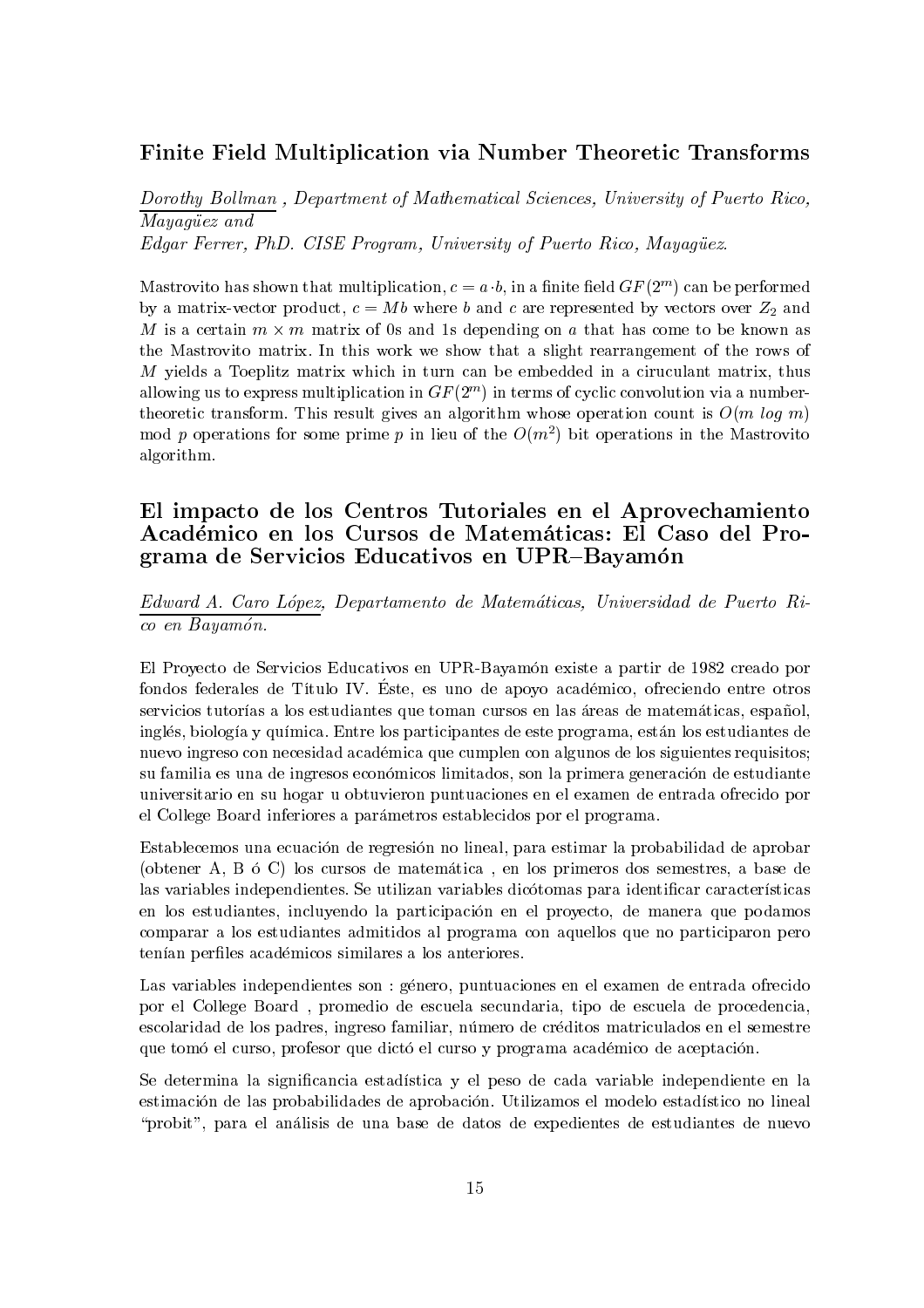ingreso, que incluye tanto estudiantes participantes como no participantes del programa.

## Discrete objects and splitting closure

#### Gabriele Castellini, Department of Mathematics, University of Puerto Rico at Mayagüez.

The notion of splitting closure operator was recently introduced by Brümmer, Giuli and Holgate as a categorical approach to the notion of splittable space introduced by Arhangel'skii. We push the categorical approach even further by showing that the notion of splitting closure operator on a category  $\mathcal X$  is part of a Galois connection between closure operators on  $\mathcal X$  and subcategories of  $\mathcal X$  that defines the notion od discrete objects of a closure operator. Moreover, this setup can be "dualized" in order to define a notion of cosplitting closure that is also related to the indiscrete objects of a closure operator.

An interesting consequence of the above is that the two Galois connections give rise as a composition to a third Galois connection that can be used as a generalization of torsion theories in algebra and connectedness and disconnectedness in topology.

All the above concepts and results are discussed and examples are provided.

## On Systems of Linear and Diagonal Equation of Degree  $p^{i}+1$ Over Finite Fields of Characteristic  $p$

Francis Castro, Department of Mathematics, University of Puerto Rico at Río Piedras. Ivelisse Rubio, Department of Mathematics, University of Puerto Rico at Humacao, P. Guan, Department of Mathematics, University of Puerto Rico at Río Piedras.

One of the most important questions in number theory is to find properties on a system of equations that guarantee solutions over a field. This type of question is called of the *Chevalley type* and there are many results related to this. In this work we consider the following problem over finite fields: To find the minimum number of variables such that

$$
x_1 + \dots + x_n = \beta_1
$$
  

$$
x_1^d + \dots + x_n^d = \beta_2
$$

has a solution over  $\mathbf{F}_{p^f}$  for any  $(\beta_1, \beta_2) \in \mathbf{F}_{p^f}^2$ . We denote this number by  $\delta(d, p^f)$ .

For the case where  $p > 3$ , it has been known for a long time that  $\delta(1, 2, p^f) = 3$ . When  $p = 3$ it was proved by Cohen(1957) that  $\delta(1,2,3^f) = 4$ . We prove that, for  $p > 3$ ,  $\delta(1, p^i + 1, p^f) =$ 3 if and only if  $i \neq 2i$ .

We also give conditions on the coefficients to guarantee solutions of the following system of polynomials equations:

$$
a_1x_1 + a_2x_2 + a_3x_3 = \beta_1
$$
  

$$
b_1x_1^{p^i+1} + b_2x_2^{p^i+1} + b_3x_3^{p^i+1} = \beta_2
$$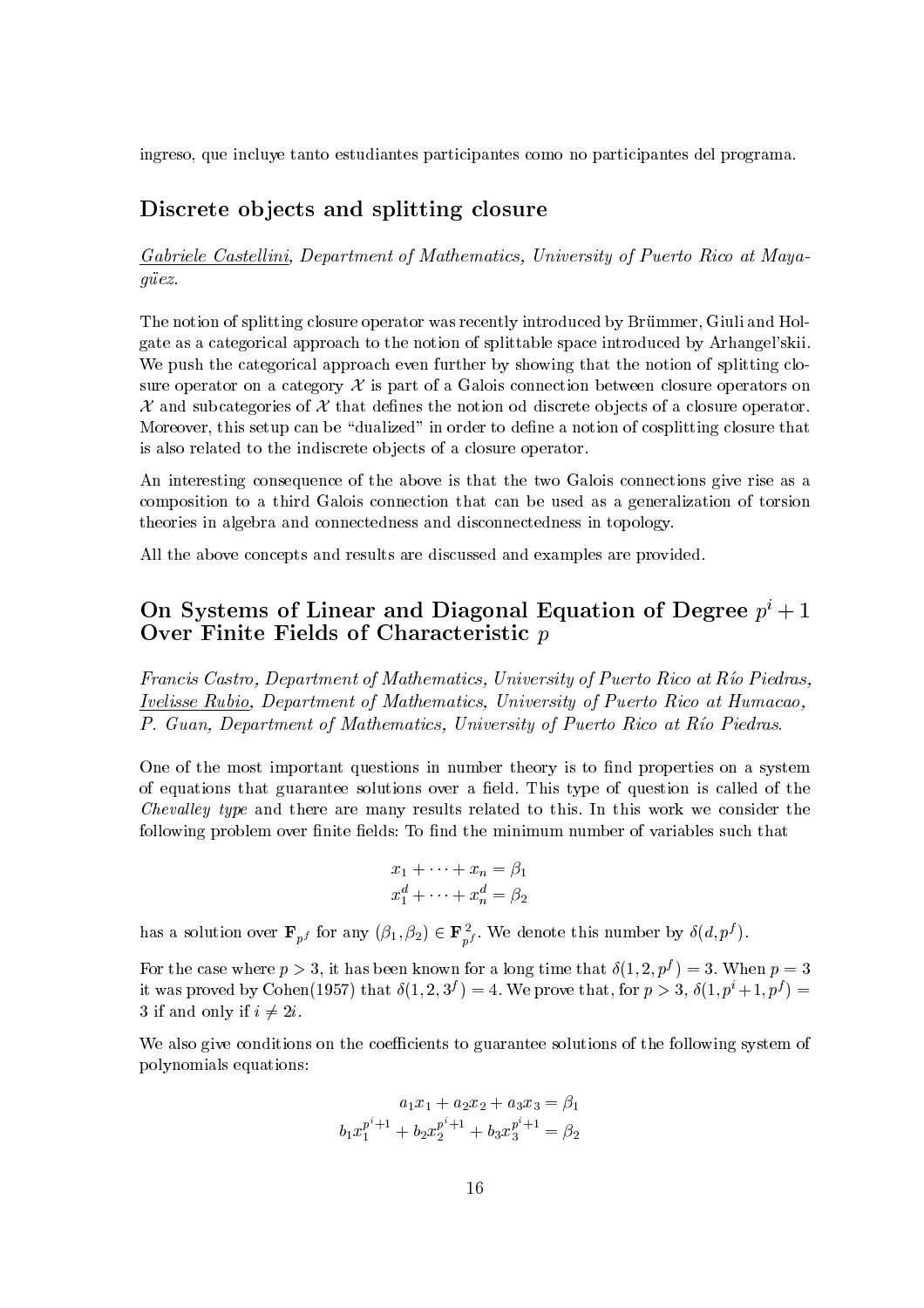over  $\mathbf{F}_{pf}$  for any  $(\beta_1, \beta_2) \in \mathbf{F}_{pf}^2$ .

**Acknowledgement:** The research of I. Rubio was sponsored in part by the National Security Agency (NSA) under grant number H98230-04-C-0486.

## An Elementary Approach to Ax-Katz, McEliece's Divisibility and Applications to Quasi-Perfect Binary 2-Error Correcting Codes

Francis Castro, Department of Mathematics, University of Puerto Rico at Río Piedras and

Ivelisse Rubio, Department of Mathematics, University of Puerto Rico at Humacao, Hugues Randriam, Ecole nationale supérieure des télécommunications, 46 rue Barrault,  $75634$  Paris Cedex  $13$  – France,

Oscar Moreno, Department of Computer Science, University of Puerto Rico at Río Piedras, and

H. F. Mattson, Jr., Electrical Engineering and Computer Science, Syracuse University CST 2-179, Syracuse, New York.

There are several results on the divisibility of the number of solutions to systems of equations; some examples are the results by Ax-Katz, Moreno-Moreno, McEliece and Adolphson-Sperber. These results have been widely used in applications to coding theory and cryptography. However, the methods used to obtain these and other related results required advanced mathematics techniques such as p-adic analysis, the theorem of Stickelberger and Newton Polyhedra.

Moreno-Castro-Mattson gave an elementary proof of the Moreno-Moreno result for characteristic 2 that uses the covering method. In the present paper we estimate the divisibility of exponential sums, for arbitrary characteristic, using a generalization of the covering method. This new generalization allows us to give a completely elementary proof of Moreno-Moreno's result for any characteristic and improvements to Ax-Katz and Adolphson-Sperber's results over the prime field. We use integer linear programming to estimate the divisibility of system of polynomial equations. We show that this method has the advantage of being algorithmic and easy to program and, as a consequence, we prove that all binary primitive cyclic codes  $\mathcal{C}_n$  with two zeros and minimum distance 5 are quasi-perfect for  $n \leq 2^{12} - 1$ .

**Acknowledgement:** The research of I. Rubio was sponsored in part by the National Security Agency (NSA) under grant number H98230-04-C-0486.

## Feature Selection in KDD (Rough set approach)

#### Frida Coaquira, Department of Mathematics, University of Puerto Rico at Mayaquez.

Rough sets theory is a method for KDD processing based on partition. Knowledge discovery is the nontrivial extraction of implicit, previously unknown and potentially useful information from data. Kdd process include many steps, from preprocessing to conclusion. Cleaning data is a preprocessing step that reduces the problem and offer better condition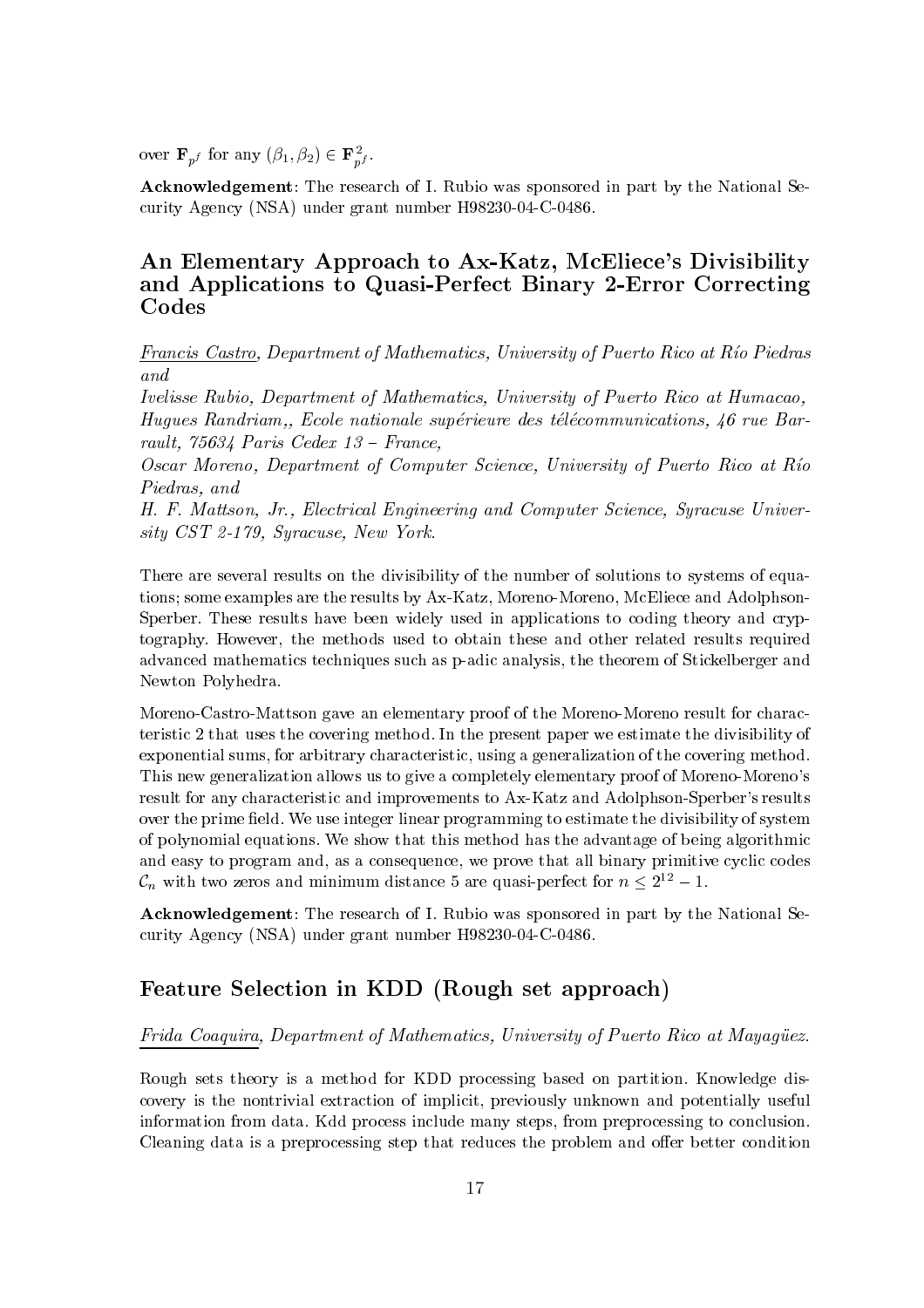to analysis. Feature extraction is a form to reduce the dimensionality of the problem. There are two principal reasons to reduce the dimensionality of the features in a Kdd task: cost minimization and classification accuracy. After feature selection the classifier will be faster according to new dimensionality, and elimination of the redundancy. Rough set approach is used to analyze the feature and keep only the principals feature. There are many procedures for feature subset generation (Complete, heuristic and random), Rough set theory offer us the accuracy according to class label like a feature evaluation function. The new subset of feature leads to new data base where realize the kdd task, these could be classification, regression or other analyzes.

## Non-linear finite dynamical systems and its applications

Omar Colón-Reyes and Dorothy Bollman, Department of Mathematics, University of Puerto Rico at Mayaquez.

In this talk we will present necessary and sufficient conditions for a family of non-linear finite dynamical systems to be fixed point systems. Applications to Control Theory will be presented as well.

## Algorithm to measure symmetry and positional entropy of n points

Dennis G. Collins, Department of Mathematics, University of Puerto Rico at Ma- $\emph{u}aaiez.$ 

A method and algorithm is given to measure the symmetry (SYM= global symmetry) of n points. No other attempt to do this task is known at present, as all known present methods to describe symmetry break into different incomparable cases according to the kind of symmetry (mirror vs rotational and so on). The algorithm is based on counting the number of "elementary symmetric recognition acts, or having two distances  $d(A, B)$  and  $d(C, D)$  be equal within a given tolerance t. The same algorithm can be adapted to measure "un-normalized positional entropy deficit" ( $=$ UPED) and positional entropy of n points. These (SYM and UPED) quantities represent a "missing link.<sup>o</sup>r "holy grail" (of a minor sort) connecting symmetry with order/disorder with entropy, since for small occupation numbers  $(1 \le k \le 4)$  they come out almost the same. Here the occupation number k is the number of equal distances in the figure for a given value  $d$ . The algorithm can be added via software to imaging devices, such as computer graphs programs or cameras to solve problems of defect detection, say in gems, or object detection. It should contribute to improved symmetry applications similar to the introduction of interchangeable parts in manufacturing, since any figure has the same symmetry measure in any setting, and any two figures can be compared as to their symmetry. The program can be expanded to cover the case of similar figures through calculating ratios and cases of graph theory by working with a partial set of distances.

Typically symmetry is handled on a piece-meal basis, by working with translational or mirror or rotational symmetry through the location of symmetry axes or centers, which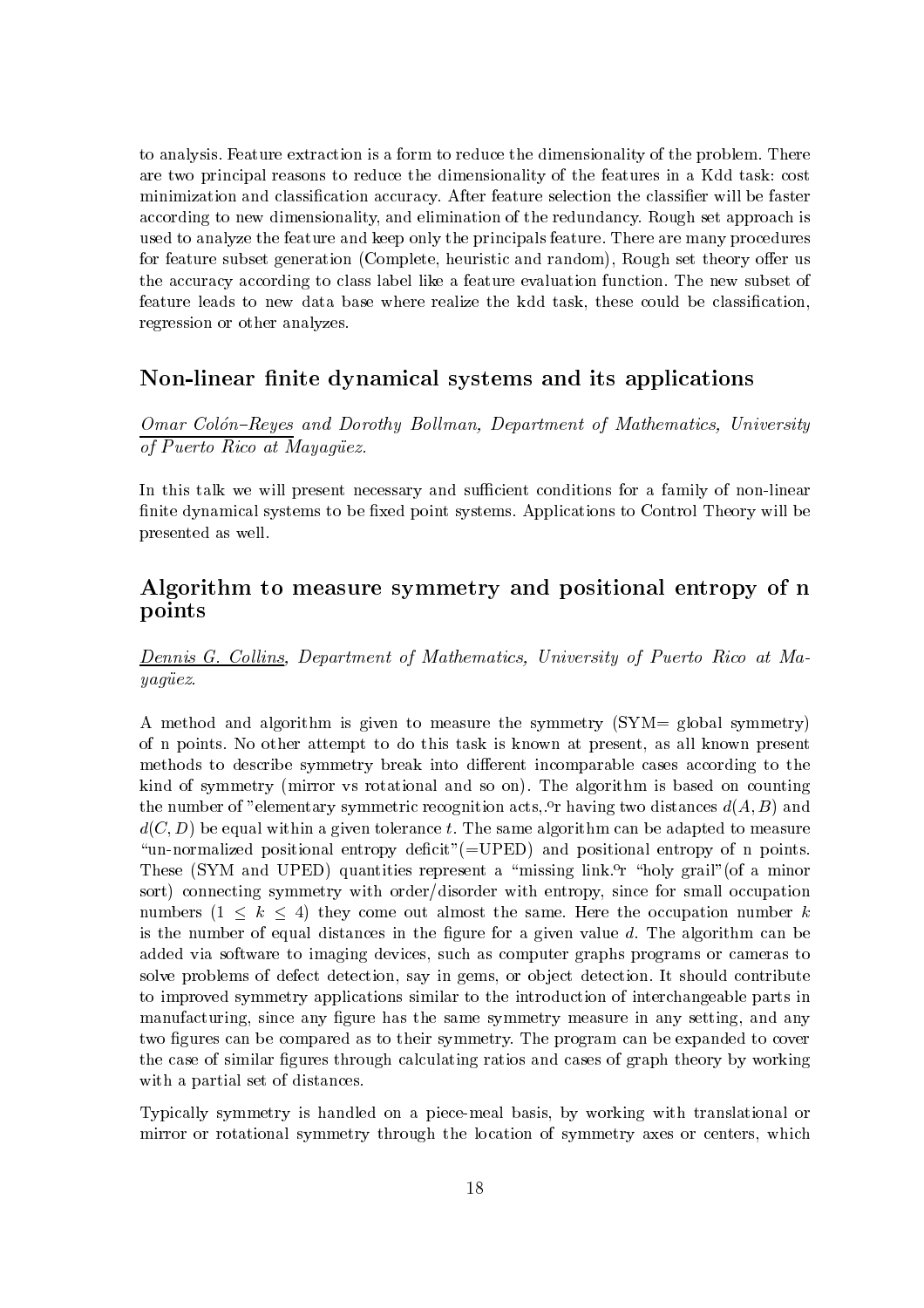must be calculated separately for each case. Mathematically, this procedure can lead to the complicated construction of various symmetry groups as outlined by Jablan (1995). Attempts to work with partial symmetry have led to even more complicated mathematical structures such as groupoids (cf. Weinstein and Johnson). An earlier attempt to measure symmetric order by the author, which agrees in simple cases with the present method, is covered in Collins, 2005, which gave the definition of "tropical" symmetric order as "number of equal distances from each object, added together. The first (reference) distance does not count..."It was found that working with reference distances could be avoided by counting number of pairs of equal distances, since one reference distance plus one equal distance counts as one pair of equal distances.

As stated in the article by Reid (2006) most imaging problems can be solved at present by "proper knowledge, hardware, software, and tweaking" (p.18). It remains to be seen whether the new approach described here changes the way symmetry is done or represents an alternate curiosity, much as the rotary (Wankel) engine.

Alexander (2002) counts the number of "local symmetries" (p.189); however this method appears to be infeasible (take exponential complexity) for large n since it involves considering all subsets, plus there is no indication of how to count local symmetries in more than one dimension.

The term "distance entropy. "cours with respect to the "distance transform" in the work by Kia: however the terms refer to different calculations from this algorithm, involving edge effects.

## Imputation methods for microarray data

Sindy Díaz and Edgar Acuña, Department of Mathematical Sciences, University of  $\overline{Puerto \; Rico, \; May a \ddot{q} \ddot{u} ez.}$ 

A review of recent imputation methods for microarray data will be given. The effect of the imputation methods in three well known datasets will be shown.

## A New Fast Finite Field Multiplier

Edgar Ferrer, PhD. CISE Program, University of Puerto Rico, Mayagüez, Dorothy Bollman, Department of Mathematical Sciences, University of Puerto Rico, Mayaquez, and Oscar Moreno, Department of Computer Science, University of Puerto Rico, Rio Piedras.

We present a method for implementing a fast multiplier for finite fields  $GF(2^m)$  generated by irreducible trinomials of the form  $\alpha^{m} + \alpha^{n} + 1$ . We propose a design based on the Mastrovito multiplier which is described by a parallel/serial architecture that computes a multiplication in m clock cycles by using only bit-adders  $(XORs)$ , bit-multipliers  $(ANDs)$ , and shift registers. This approach exploits symmetries and subexpression sharing in Mastrovito matrices in order to reduce the number of operations, and hence computation time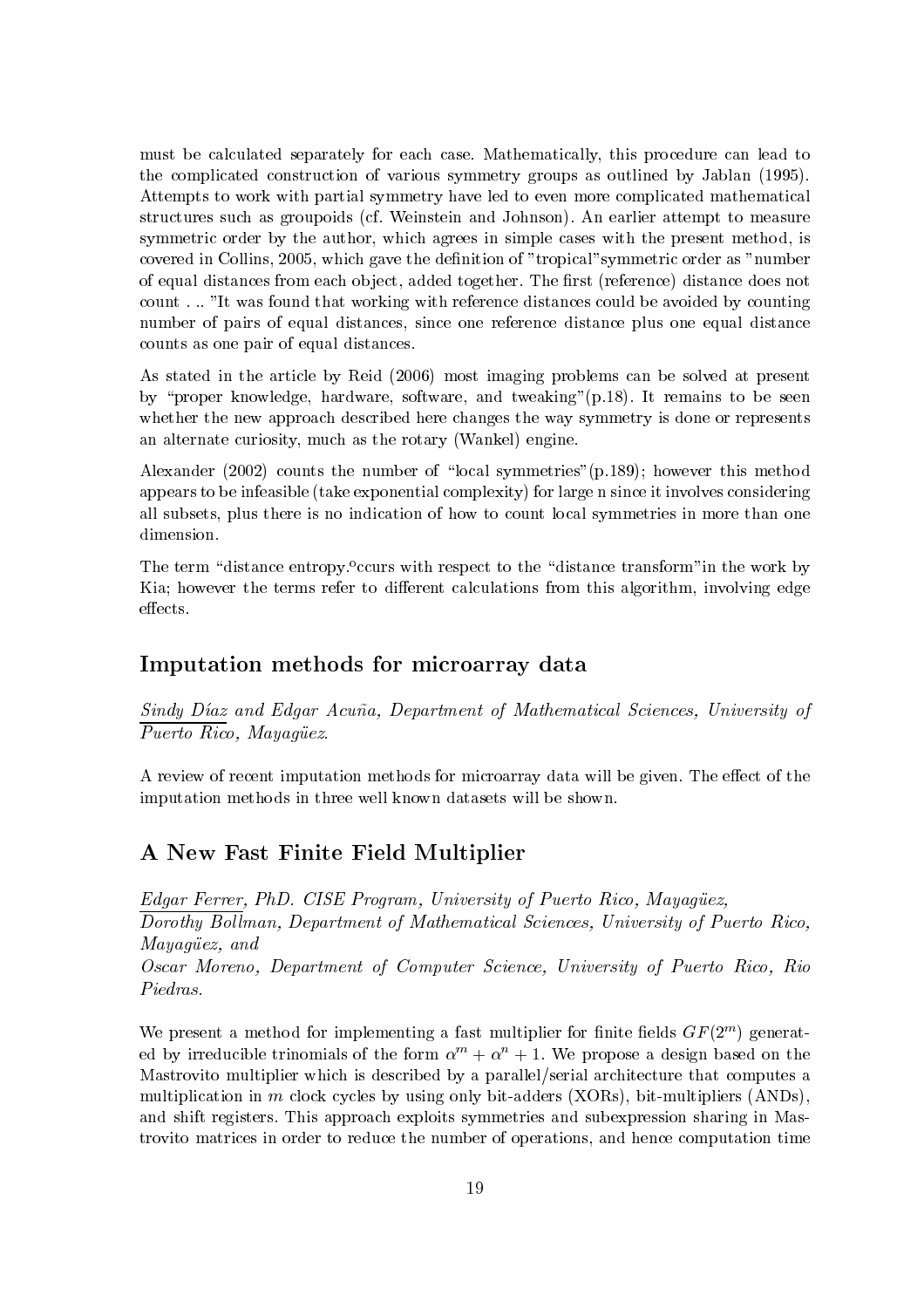in our FPGA implementation. According to preliminary performance results, our approach performs efficiently for large fields and has potential for a variety of applications, such as cryptography, coding theory, and the reverse engineering problem for genetic networks.

Acknowledgement: This research is supported by grant NIH-MBRS (SCORE) S06-GM08102

## **Further Results on Tournament Matrices**

Edwin Flórez G and Xuerong Yong, Department of Mathematics, University of Puerto Rico at Mayaquez.

Tournament matrices have been considered by several authors during the past decades. In this work we extend to deal with the eigenvalues properties of r-tournament matrices. By modifying the techniques introduced by S. Kirkland (published in Linear Algebra Appl. Vol. 361, 2003), we first obtain a new bound of the Perron value for almost regular tournament matrices. We then explore the r-partite tournaments, which is based on the updated results given by Yi-Zheng Fan and Jiong-Sheng Li on 2-tournament matrices (published in SIAM Matrix Analysis Appl, Vol.24, No. 2). We show that the algebraic multiplicity of its zero eigenvalues and the number of distinct eigenvalues of these matrices have similar properties to the ones of 2-partities. We derive new results and also improve the previous ones.

## Simulación de Monte Carlo para comparar estimadores de regresión en la estimación de totales y razones

Jairo Alberto Fúquene P., Departamento de Matemáticas, Universidad de Puerto Rico en Mayagüez.

Se presenta el concepto de estimador de regresión para la estimación de un total poblacional bajo el diseño M.A.S. y los modelos heterocedástico sin intercepto y homocedástico con intercepto dados por Särndal, Swensson & Wretman (1992). Además, se muestra un estimador de razón construido en este trabajo con dos estimadores de regresión por medio del método de linealización de Taylor. Finalmente, mediante simulación de Monte Carlo, se comparan las propiedades del estimador propuesto por Horvitz-Thompson, cinco estimadores de regresión para la estimación de un total y el estimador de razón.

## Periodic Solutions of Integro-differential Equations in Vectorvalued Function Spaces

 $\frac{Valentin\ Keyantuo}{Piedras,} \ \begin{minipage}[c]{0.9\linewidth} \textit{Department of Mathematics, University of Puerto Rico at Rio} \end{minipage}$ 

Carlos Lizama, Departamento de Matemática, Universidad de Santiago de Chile, and Verónica Poblete, Departamento de Matemática, Universidad de Santiago de Chile.

Operator-valued Fourier multipliers are used to study well-posedness of integro-differential equations in Banach spaces. Both strong and mild periodic solutions are considered. Strong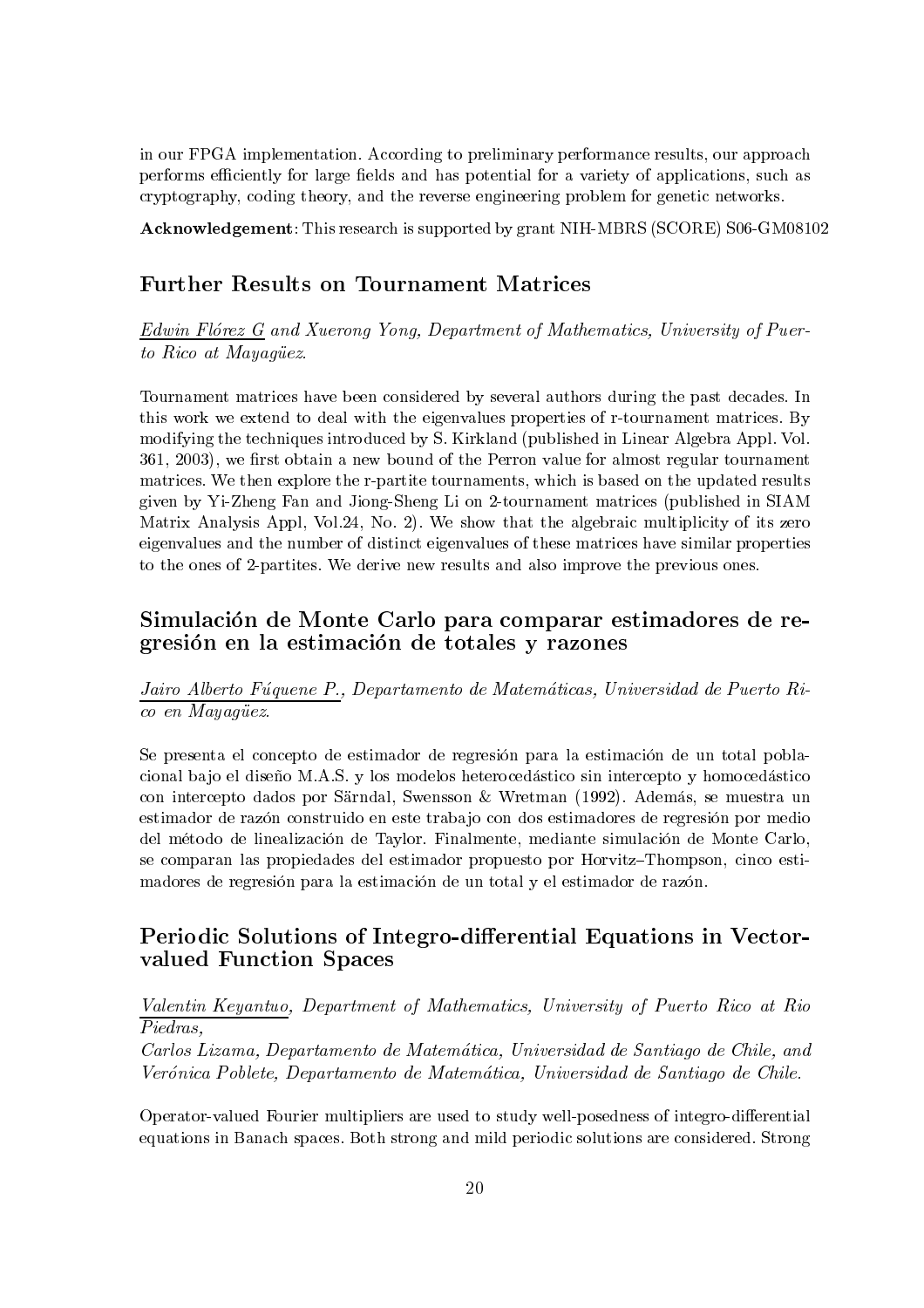well-posedness corresponds to maximal regularity which has proved very efficient in the handling of nonlinear problems. We are concerned with a large array of vector-valued Lebesgue–Bochner spaces  $L^p$ . The results are applied to various classes of nonlinear integral and integro-differential equations.

Acknowledgement: The first author is supported in part by Convenio de Cooperación Internacional (CONICYT) Grant  $# 7060064$  and the second author is partially financed by FONDECYT Grant  $\#1050084$ .

## A Population Model with Age Distribution for San German, Puerto Rico

Alvaro Lecompte Montes and Jorge Serrano Mojica, Department of Mathematics, In*ter American University of Puerto Rico at San German.* 

Mathematical population models of a single specie with age distribution attempt to predict the distribution pattern with age of a population along time, by its own internal dynamic. A simple model based in the von Foerster equation with a logistic term can be accurate in many circumstances and it has the advantage of being simple enough to be susceptible of mathematical analysis. New offspring are calculated based in birth ratios from their parents. We followed this approach with the human population of San German, Puerto Rico, according to the census data since 1950. The data suggest that migration has been the main factor in population change for this small city in last decades, with young adults leaving from and middle aged coming into. As migration can be accepted as caused by excess or defect of population in relation to the capacity of the location, the logistic form could approximately explain the observed pattern for rates of growth after the statistical calculation of the parameters. The population distribution of near future could then be obtained by integration in steps of the logistic equation. The pattern of an aged population emerges for the next decades. The model can be readily adapted to similar populations.

## Computación Cuántica

Javier Luque, Departamento de Matemáticas, Universidad de Puerto Rico en Rio  $\overline{Piedras.}$ 

La teoría de la computación cuántica es uno de los más importantes desarrollos recientes (Feynman, R. P. "Simulating Physics with Computers"Intl. J. Theo. Phys. 21 (1982), 467-488, Deutsch, D. "Quantum Computation and Quantum Information" Proc. Roy. Soc. Lond. A400 (1985), 97-117).

Mientras un bit clásico solo admite dos estados 0 y 1, un bit cuántico, un qbit, puede existir en una superposición de varios estados, representando simultáneamente todos ellos. Operaciones con qbits se aplicarían simultáneamente a los múltiples estados que representan, obteniéndose un paralelismo inalcanzable clásicamente.

Problemas intratables clásicamente no lo son para los conjeturados ordenadores cuánticos. Un importante problema, teórico y práctico, para el que no se conocen algoritmos eficientes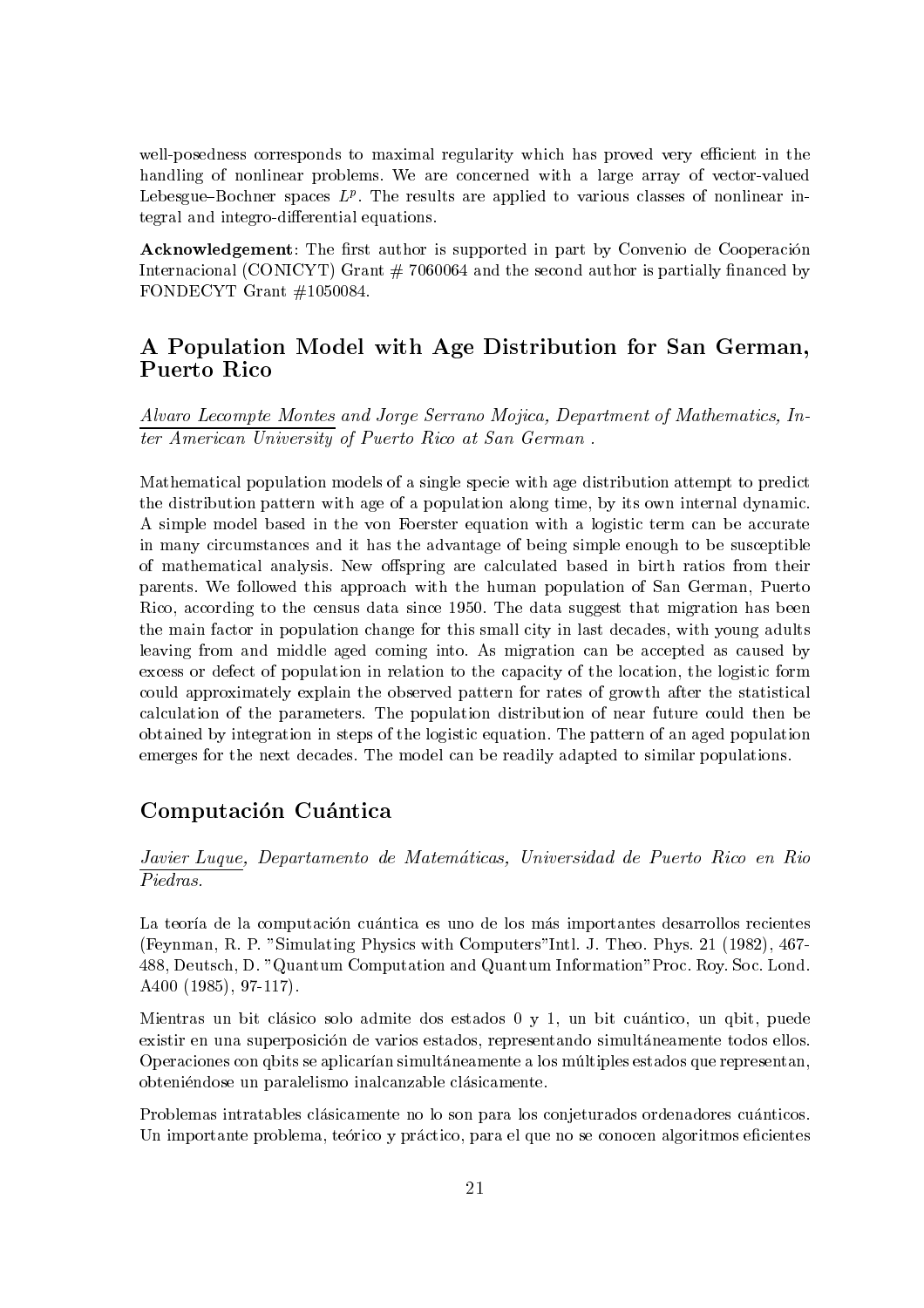es la factorización de enteros. En su dificultad se basan los sistemas criptográficos más usados. Clásicamente, se sospecha que no es NP-completo, por lo que se piensa que es P. Sin embargo, en 1994 Peter W. Shor descubrió un algoritmo para computadoras cuánticas que es polinomial en tiempo (Algorithms for quantum computation: Discrete logarithms and factoring, Proc. 35nd Annual Symposium on Foundations of Computer Science (Shaft Goldwasser, ed.), IEEE Computer Society Press (1994) 124-134).

Se presentarán los principios y resultados básicos, y las potencialidades de la Computación Cuántica, un campo en el que en los últimos años, ha habido un gran incremento de actividad, tanto académica como industrial.

## Estudio del péndulo Simple, una experiencia de aprendizaje

#### Carlos Malagón, Universidad Interamericana, Recinto de Ponce.

La presentación se basará en el estudio del péndulo simple, en la relación entre la longitud y el periodo. Al modelar la relación entre estas variables (longitud y periodo) y comparar con la ecuación teórica se mostró a los estudiantes una manera dinámica y didáctica de hallar experimentalmente la aceleración de gravedad. En esta actividad educativa se utilizaron foto censores, la interfase y la computadora lo que permitió recoger los datos de una manera automatizada dentro del laboratorio del curso de física general. Se explicará como se analizaron los datos y las gráficas a través de la hoja electrónica EXCEL.

## Student geometric ideas on functions of two variables

Rafael Martínez Planell, Department of Mathematics, University of Puerto Rico at Mayaqüez and,

María Trigueros Gaisman, ITAM, México.

The notion of a multivariable function is of fundamental importance in mathematics and its applications. However there are not many research studies probing student understanding of this notion. While there are many studies that deal with the general idea of a function, few make use of the particularities of multivariable functions to explicitly study how students build their understanding about them. This lack of research findings in turn limits understanding of student learning of the main ideas of the multivariable calculus. It must be acknowledged that there are many published articles that focus on the implementation of new classroom material for the teaching of different aspects of multivariable calculus. However, these are not theory-based research studies and while many of the materials developed seem to be of the highest quality, the best one can do without a solid theoretical underpinning is hope that they do a better job in aiding student understanding than traditional materials. This is a report of a study that uses APOS theory as theoretical framework to study how students learn about functions of two variables. The study does not include the use of any particular technological tool or any graphing utility to work on new teaching materials.

A very brief introduction to the basics of APOS theory will be presented. It will be followed by a particular genetic decomposition for functions of two variables. This is a conjecture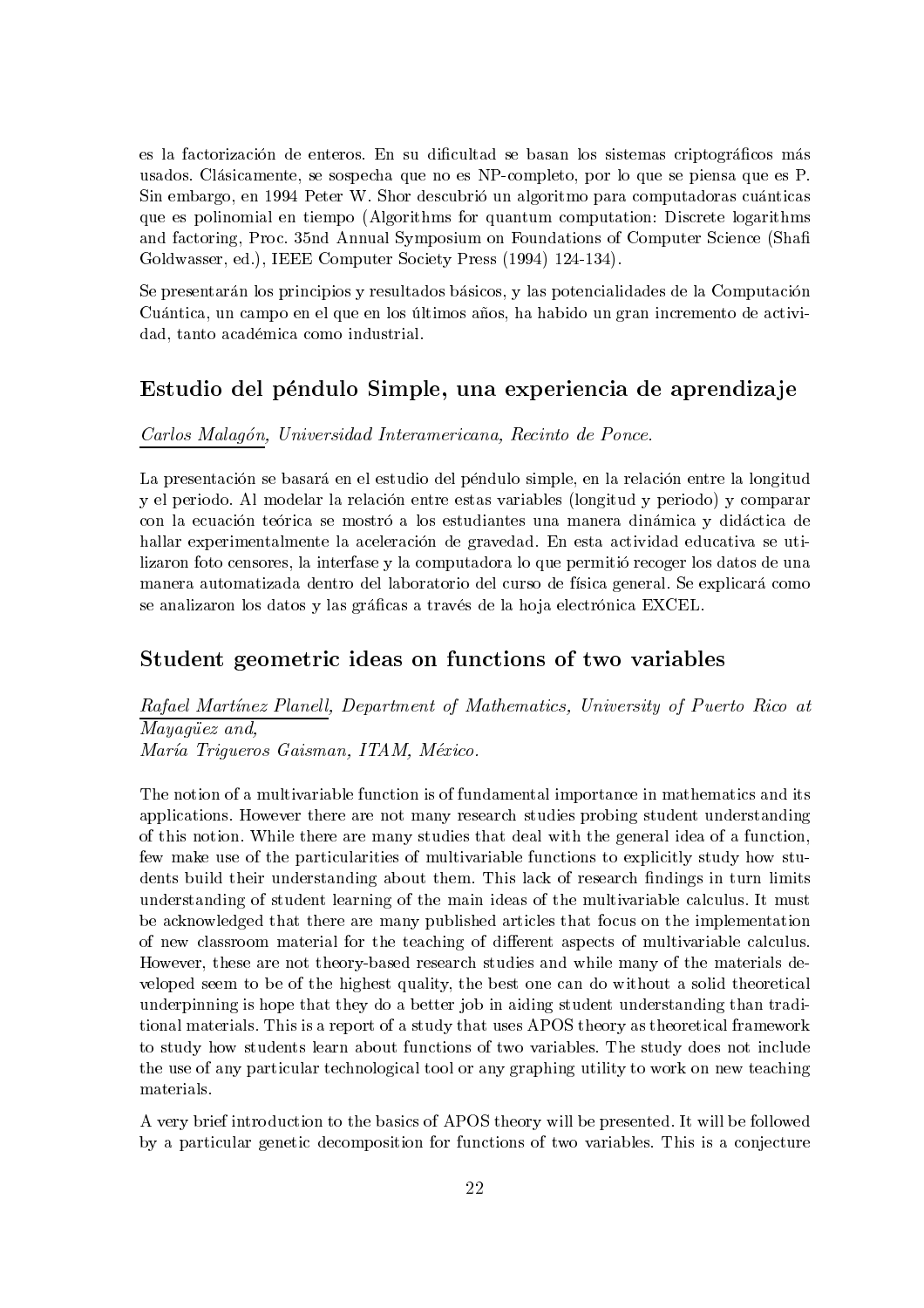of how students go about building their knowledge of two-variable functions, together with a description of the main elements needed to successfully guide the students to a full understanding of the concept. A written instrument was designed to enable us to test the different components of the genetic decomposition. A small group of students was chosen and interviewed using the written instrument as a basis. The results were used to improve the instrument and the revised instrument was then applied to a larger group of students who were also interviewed. The interviews were transcribed and analyzed independently by the two researchers, and conclusions were then negotiated between them. Results from the written instrument and follow up student interviews will be discussed, particularly as they relate to the proposed genetic decomposition. The end product will be a new genetic decomposition that more accurately describes how students may construct their knowledge of functions of two variables, and will also be presented. This decomposition may then be used to guide successful pedagogical interventions, and new research studies.

## Una Caracterización de Triángulos de Heron Especiales

Ramón L. Matos Berríos, Departamento de Ciencias Naturales, Universidad de Puerto Rico en Carolina.

Estudio de los triples de enteros consecutivos que generan triángulos de Heron. Se determinan los triples consecutivos que satisfacen la condición anterior. Además, existen relaciones entre el perímetro y el área de los triángulos mencionados, así como también para el perímetro y el área en la sucesión de los triángulos de Heron inducidos por los tríos de números naturales consecutivos y sus múltiplos. Se establecen relaciones lineales recursivas y fórmulas explícitas. Es una investigación motivada por otros trabajos relacionados con los triángulos pitagóricos generados por tríos pitagóricos consecutivos.

## Uso de herramientas tales como mathml y svg para crear objetos de aprendizaje en el web

Jaime Miranda y Esteban Hernández, Departamento de Matemáticas, Universidad de Puerto Rico en Bayamón.

Se presentarán distintas actividades creadas con estas herramientas donde el estudiante puede afinar sus destrezas en las distintas áreas. El uso de estas herramientas permite generar expresiones y gráficas que contengan símbolos matemáticos no disponibles en el ASCII code y además generar bancos de ejercicios con un simple código generador.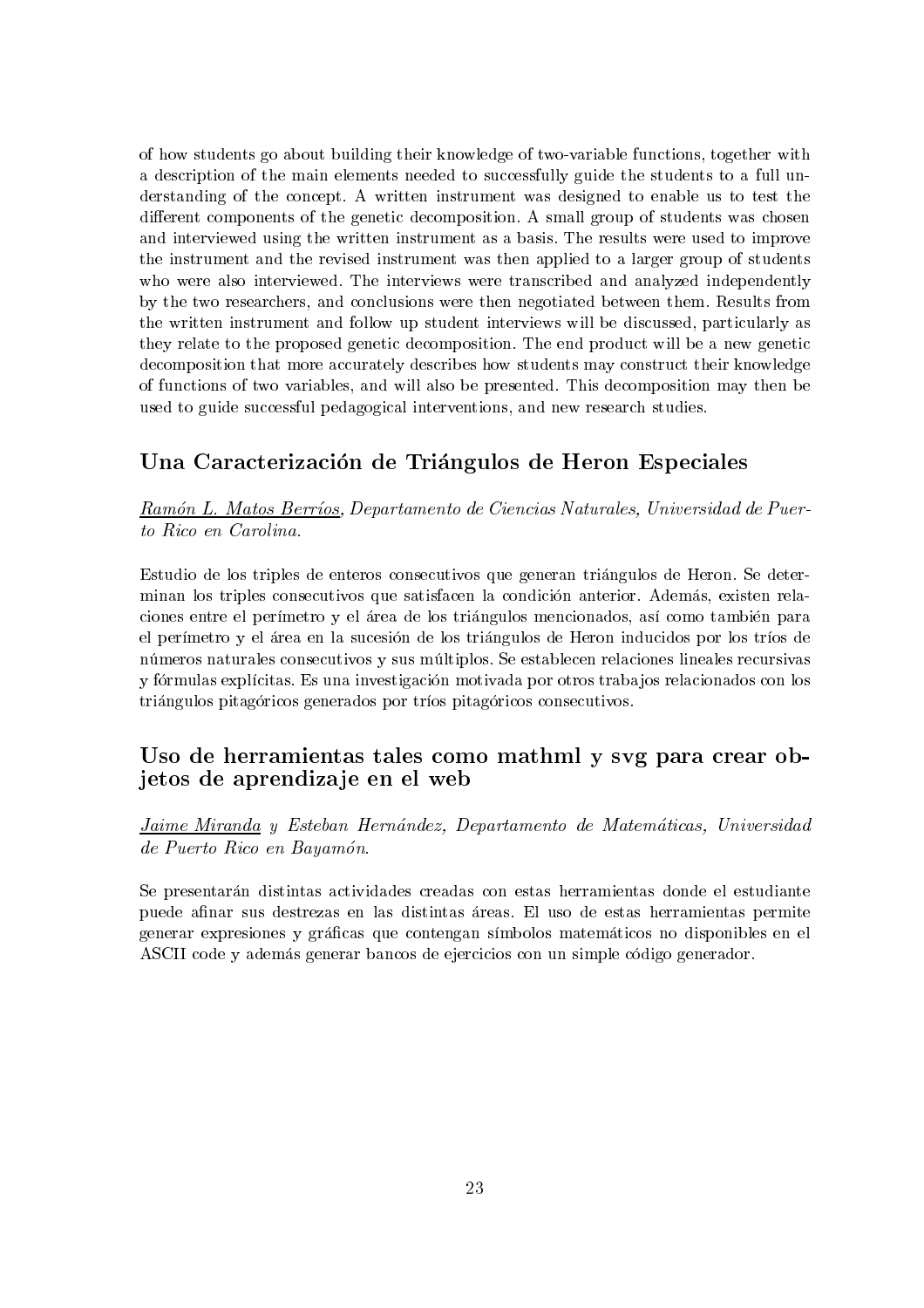## Bifurcation in Three Dimensional Elasticity and Violations of the Complementing Condition

**Errol L. Montes-Pizarro, Department of Physics and Mathematics, University of Puer**to Rico at Cayey and. Pablo V. Negrón-Marrero, Department of Mathematics, University of Puerto Rico at  $Humacao.$ 

In this presentation we will discuss a relationship we have noticed between violations of the complementing condition and bifurcation in the context of elasticity. The complementing condition (CC) is an algebraic compatibility requirement between the principal part of a linear elliptic differential operator and the principal part of the corresponding boundary conditions. When the CC holds the linear boundary value problem has many important functional analytic properties that simplifies its study. However, we have observed that in several nonlinear boundary value problems from three dimensional elasticity violations of the complementing condition of their corresponding linearization along a known trivial solution is associated to the existence of infinite sequences of bifurcation points that accumulates precisely at points where the CC fails. This is actually consistent with previous physical interpretations of violation of the CC as associated with oscillatory instabilities at the boundary, but it may also suggests a limitation in the theory of elasticity based on first order gradients to model such phenomena. We will briefly present some of our results and also open problems on which we are presently working.

**Acknowledgement:** The research of Negrón-Marrero was sponsored in part by the National Security Agency (NSA) under grant number H98230-04-C-0486.

## Técnica de Desarrollo de Sistemas de Objetos (TDSO)

Flor Narciso e Isabel Besembel, Universidad de los Andes, Facultad de Ingeniería, Escuela de Ingeniería de Sistemas, Departamento de Computación, Mérida 5101, Venezuela, Department of Mathematics, University of Puerto Rico at Humacao.

La Técnica de Desarrollo de Sistemas de Objetos (TDSO) permite la especificación y documentación de clases de objetos, constituyendo una herramienta apropiada para el diseño de software orientado por objetos. Estía basada en el método deductivo (MEDEE) utilizado para analizar, especificar, documentar, diseñar y probar sistemas programados, y en la metodología de modelado de objetos OMT (Objectoriented modeling technique), que describe todo el proceso de modelado de clases de objetos. Del primero contiene todas las fases. De la segunda se toman algunos diagramas que fueron adaptados para TDSO y que soportan todos los constructos de la orientación por objetos. TDSO incluve una guía para el desarrollo de las pruebas de los métodos y operaciones de una clase, utilizando el paradigma de la programación orientada por objetos.

Mediante representaciones tabulares. TDSO permite definir el universo de clases y tipos de datos abstractos (TDAs); definir cada clase en términos de sus atributos, la especificación sintáctica y semántica de sus métodos y las declaraciones de las instancias de la clase, TDAs, atributos  $y/\sigma$  variables que serán utilizadas en el escenario de pruebas de la especificación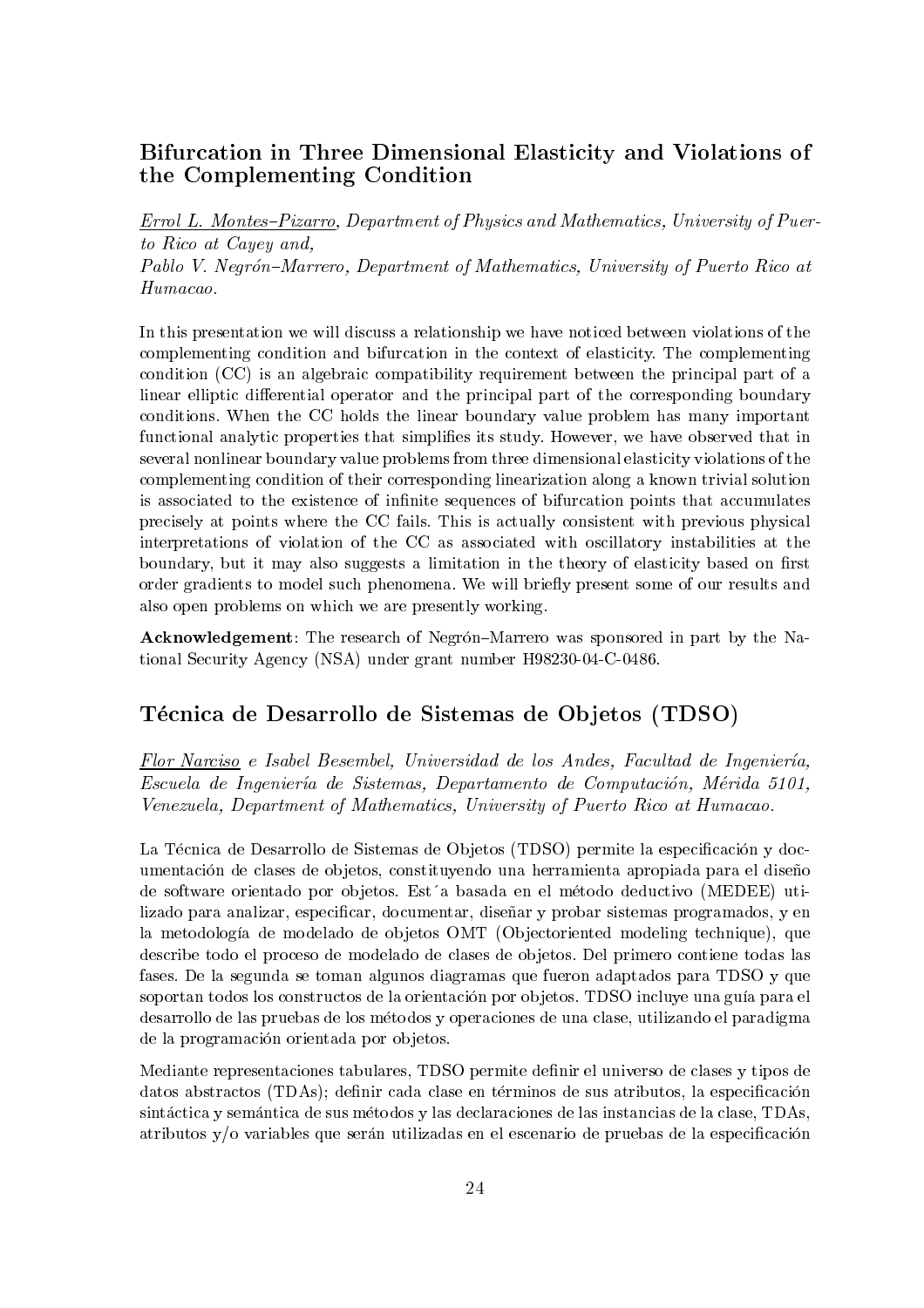semántica. Además, TDSO permite especificar formalmente los métodos de una clase.

## The Random Homotopy Method for Signal Tracking and Global Positioning Systems (GPS)

## Pablo V. Negrón-Marrero, Department of Mathematics, University of Puerto Rico at Humacao.

Global positioning systems have become very popular in the last few years. They are used nowadays for travelling, exploration, navigation, etc.. The 24 satellite system on which GPS systems are based was originally developed for military purposes during the 1980's. A GPS system works as follows: the person interested in determining its location on the earth employs a *receiver* that reads or gets information from the satellite system. The satellites constantly send information on their current times and positions. With this information the receiver can compute the distances to the satellites. On an ideal situation, the receiver can determine its position over the surface of the earth from the information of three satellites. by computing a point on the intersection of three spheres whose radii can be determined from the information received from the satellites and the traveling speed of the signal. However, signal degradation due to atmospheric considerations, differences in the satellite's onboard clocks, and other physical factors, makes it necessary to process the information of at least four satellites.

On a global positioning system, the satellites play a passive rol in the sense that they send information on their current times and position, and is up to the receiver to compute its position. On the other hand in a tracking situation, the "satellites" now assume the rol of receivers or sensors, and only register the times when the signal from the unknown source is received or detected by them. This could be the situation, for example, if one is interested in the location where a shot was fired, or to determine the location of a cellular telephone call. With the times recorded by the sensors, and using the relative time differences among them, one can find the location of the signal.

In this paper we discuss the mathematics of a three dimensional GPS system and that of a two dimensional tracking system. Both problems lead to the consideration of polynomial systems of equations. Thus we give an overview of the theory and practical issues behind one of the most effective methods for solving polynomial systems: the random homotopy method.

Both GPS and tracking system problems are of an inter disciplinary nature. For there successful solution, a good understanding of physics, engineering, and mathematics is required. We discuss some of the physics behind each problem, but emphasize on the mathematics (analytic geometry, algebraic curves) and numerics (homotopy methods) needed to tackle each of them. Thus the material in this paper could be used to motivate further discussions or projects in an applied mathematics course.

**Acknowledgement:** This research was sponsored in part by the National Security Agency  $(NSA)$  under grant number H98230-04-C-0486.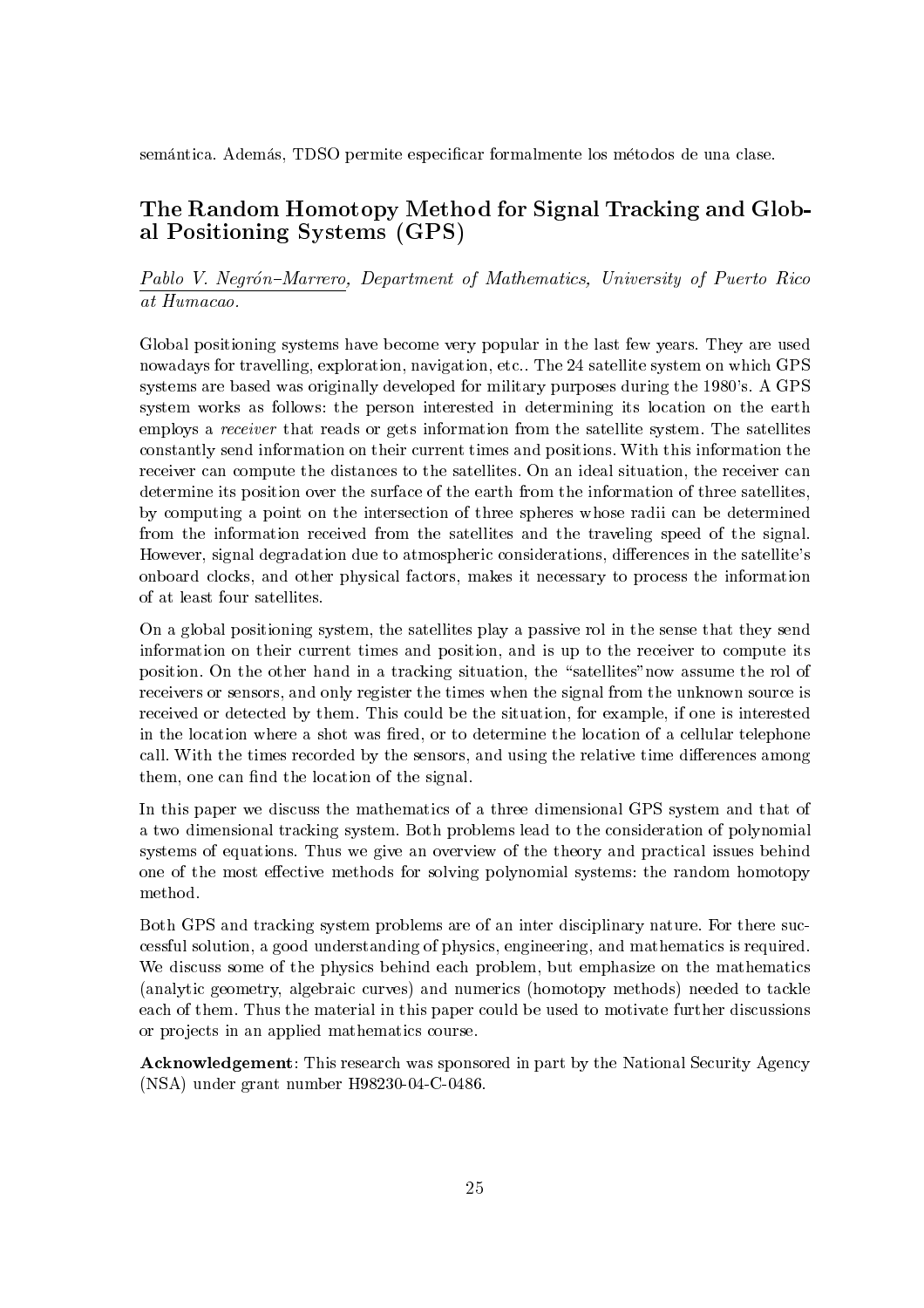## On Baire property of sets from the Descriptive Set-Theory viewpoint

#### Mehdi Nikpour, Department of Mathematics, The University of Toledo, Toledo, OH.

In Descriptive Set-Theory, Baire property of subsets of a topological space is a property like Borel, dense, nowhere dense, and dense in itself... properties. In this talk, after giving its definition, I try to characterize the Baire property and some of its direct applications, from the Descriptive Set-Theory viewpoint, by using the concept of ideal (in its Set-Theoretic sense). Through the process, some interesting concepts and theorems are expressed.

## Torsión de Reidemeister en el Complejo de Khovanov

#### Juan Ariel Ortiz-Navarro, Department of Mathematics, University of Iowa.

La construcción de la torsión de Reidemeister se puede aplicar al complejo utilizado para computar la homología de Khovanov para nudos o enlaces. Al hacer esto se define una forma de volumen en la homología de Khovanov. Esta forma de volumen se transforma correctamente bajo las movidas de Reidemeister y genera un volumen invariante en la Homología de Khovanov. En este trabajo se utiliza esto para estudiar invariantes de nudos. En esta presentación mostraremos la invariante y la calcularemos para algunos ejemplos.

## La Codiferencial de la Forma de Kähler sobre una Variedad **Bandera Maximal**

Marlio Paredes, Escuela de Ciencias y Tecnología, Universidad del Turabo, PR.

En este trabajo presentamos una fórmula para calcular la codiferencial de la forma de Kähler sobre una variedad bandera maximal

$$
\mathbb{F}(n) = \frac{U(n)}{U(1) \times \cdots \times U(1)}
$$

El interés por conocer esta fórmula es el de usarla para estudiar métricas cosimplécticas sobre las variedades bandera maximales, puesto que la condición para que una métrica sea cosimpléctica es que la codiferencial de la forma de Kähler sea nula. El resultado aquí presentado hace parte de un reciente artículo del propio autor.

## Objective Bayesian Analysis of Hardy-Weinberg Equillibrium

María-Eglée Pérez and Luis Raúl Pericchi, Department of Mathematics, Universi- $\overline{ty\ of\ Puerto\ Rico\ at\ Rio\ Piedras.}$ 

There is a growing consensus about the need of developing Bayesian methods for hypothesis testing. This is specially true for the analysis of large datasets, where most frequentist methods reject any null hypothesis just because the size of the data.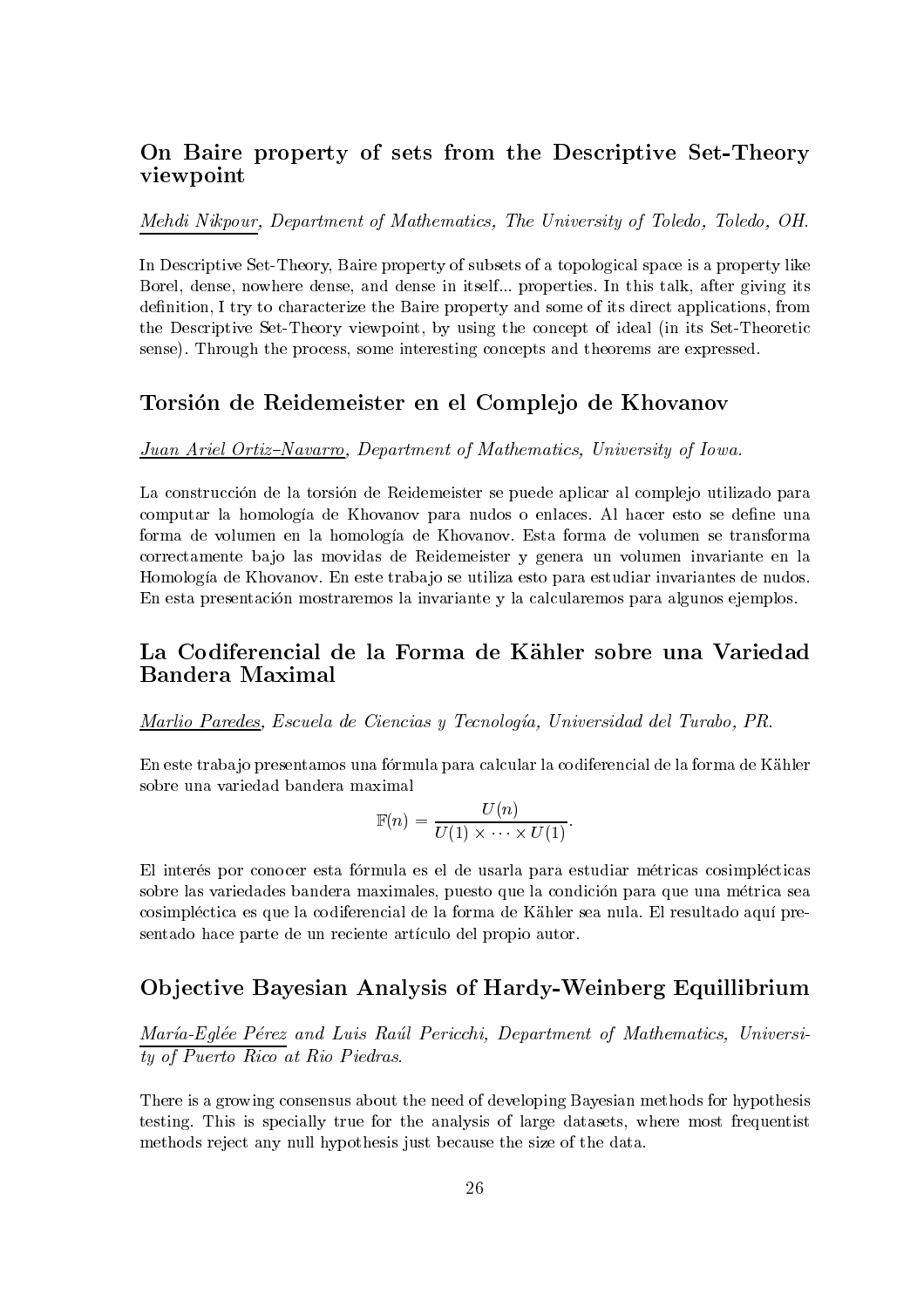Even though assessment of Hardy-Weinberg equilibrium is one of the basic problems in population genetics, it is far for being closed from the statistical point of view, as recent efforts in this direction prove. This is a specially challenging problem for the Bayesian hypothesis testing methods, as a precise null hypothesis has to be tested.

In this work, we propose an objective Bayesian approach based on a recent refinement of the BIC (Bayesian Information Criterion), the "Generalized Bayesian Information Criterion" (GBIC) (Berger et al. 2006), using Lindley's parametrization and a null orthogonal reparametrization (Kass and Vaidyanathan 1992). Results obtained are compared to those obtained using frequentist methods and ranges of proper prior distributions.

#### Sistemas dinámicos finitos booleanos y operaciones de puente

Luis O. Perez y Omar Colón-Reyes, Departamento de Matemáticas, Universidad de Puerto Rico en Mayagüez.

Definiremos la noción de puentes entre dos grafos dirigidos. El grafo que se origina,  $X_f$ , define un sistema dinámico  $f: \mathbb{Z}_2^n \to \mathbb{Z}_2^n$ , no-lineal, sobre el cuerpo con dos elementos  $\mathbb{Z}_2$ . Usaremos un invariante llamado el "Loop Number" que aplicado a  $X_f$  nos ayuda a proveer condiciones necesarias y suficientes para que  $f$  sea un sistema de punto fijo.

## Large Modern Designs and Monitoring of Randomized Clinical Trials by Bayesians Methods

Luis Raúl Pericchi Guerra. University of Puerto Rico at Rio Piedras and Universidad Simón Bolívar, and David Torres Núñez, University of Puerto Rico at Rio Piedras.

The Bayesian approach to the design and monitoring of randomized controlled trials has been the focus of attention in recent years, by scientists medical personnel and regulatory agencies. There are several articles that argue each of the philosophical aspects that solve a variety of problems on the health care evaluation and clinical trials. Here we review some of the designs and monitoring of randomized clinical trials aspects and discuss the advantage of the Bayesian over frequentist approaches.

## Construcción de conceptos de Geometría Analítica utilizando Cabrí II

#### Orlando Planchart Márquez, Universidad Interamericana Recinto de Ponce.

En la enseñanza de la matemática ha ganado terreno la construcción de los conceptos con medios visuales y programas interactivos, especialmente con las computadoras y calculadoras. Esto permite que los estudiantes, junto al profesor, participen de clases dinámicas y constructivista. Por tal motivo, la conferencia tiene como objetivos: a) presentar la construcción de las figuras básicas de geometría analítica (parábolas, elipses e hipérbolas) a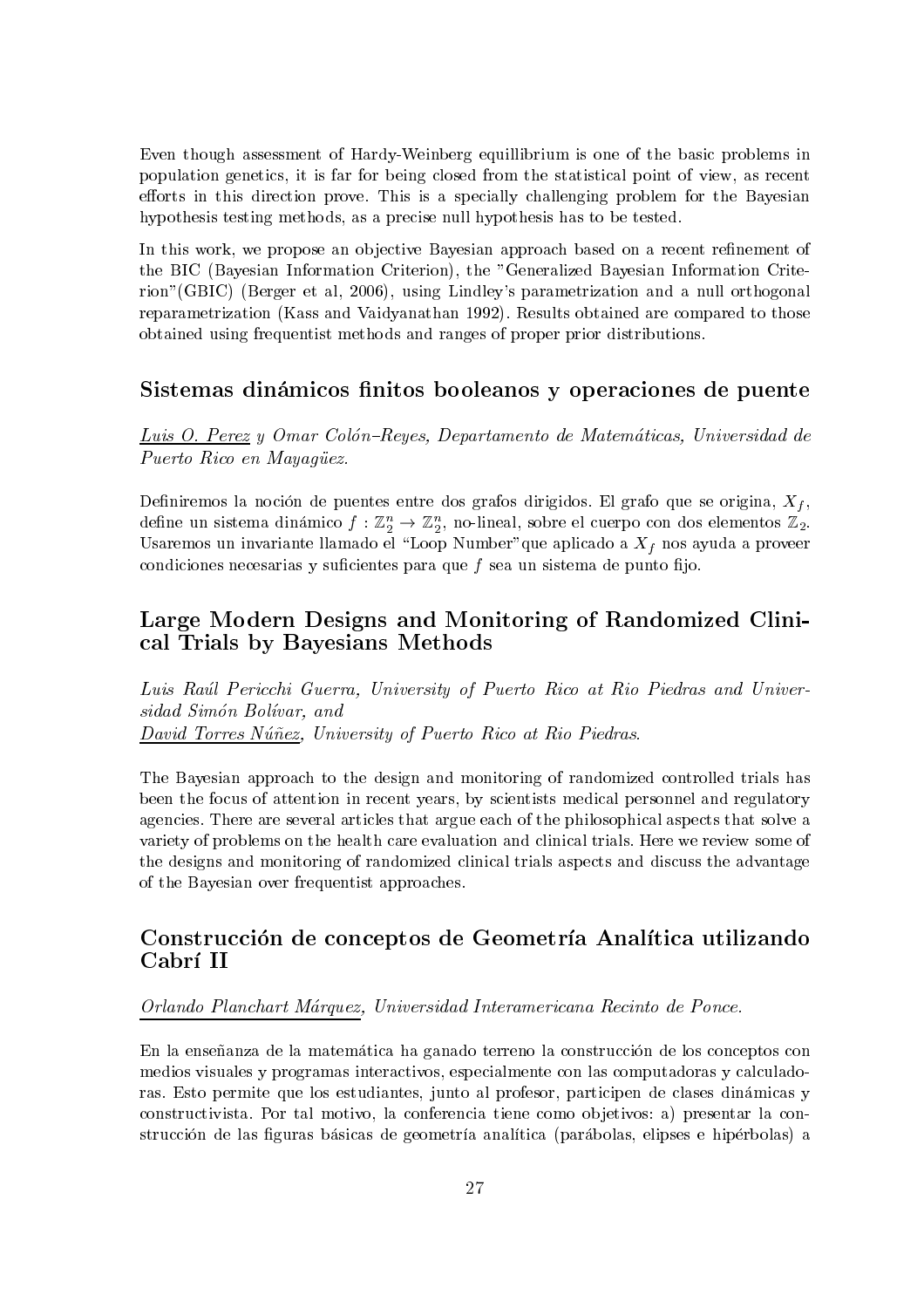partir de la idea de lo que representa el lugar geométrico, b) analizar el contexto teórico en que se inscriben estas estrategias de enseñanza y c) presentar diferentes representaciones que ofrece el programa Cabrí II.

## El conocimiento matemático que se necesita para la enseñanza

Ana Helvia Quintero, Departamento de Matemáticas, Universidad de Puerto Rico en  $R$ *io Piedras.* 

El conocimiento matemático de los maestros se concentra en reglas y algoritmos. Basado en esta situación se promueven talleres y seminarios que apoyan el desarrollo conceptual de la matemática en los maestros. Ahora bien, al promover el desarrollo conceptual, se enfatizan principios del aprendizaje en general, sin tomar en cuenta los principios que surgen del desarrollo de los conceptos matemáticos. Este estudio explora los resultados de un taller que enfatiza los principios del aprendizaje en general, para analizar sus fortalezas y debilidades.

Los resultados del estudio muestran que los principios generales del aprendizaje son importantes pero no suficientes. Es necesario también tomar en cuenta los principios que surgen de la materia bajo estudio, en este caso la matemática. Se proponen los principios de la Matemática Realista para atender este aspecto.

## **Fuzzy Information Space Based Voice Processing**

Wladimir Rodríguez, Departamento de Computación, Facultad de Ingeniería, Universidad de Los Andes Mérida, Venezuela.

A new approach for analyzing the similarity of dynamical systems is presented with applications to the analysis of voice. This approach is based on a fuzzy information space representation of the trajectories of the voice signal. The similarity between the segments of voice signal is determined based on similarity measures of the corresponding fuzzy information space representation. We present an application of the method to vowels recognition in the samples (amplitude-time) space.

## On a curvature related problem and Colombeau's algebras

Krzysztof Rózga, Department of Mathematics, University of Puerto Rico at Mayagüez.

A surface S given by  $z = u(x, y)$ , where u is a sufficiently smooth function, possesses an induced Riemannian metric structure,  $ds^2 = dx^2 + dy^2 + du^2$ . If its curvature is everywhere zero then  $S$  has the following property: for each of its points there exists a neighborhood which can be isometrically flattened.

On the other hand there are nonsmooth surfaces with the latter property. The simplest among them are given by certain continuous and piecewise linear functions. To be able to determine for them  $ds^2$  and next the curvature, we employ Colombeau's algebras of generalized functions. And so a piecewise smooth function  $u(x, y)$  is identified with the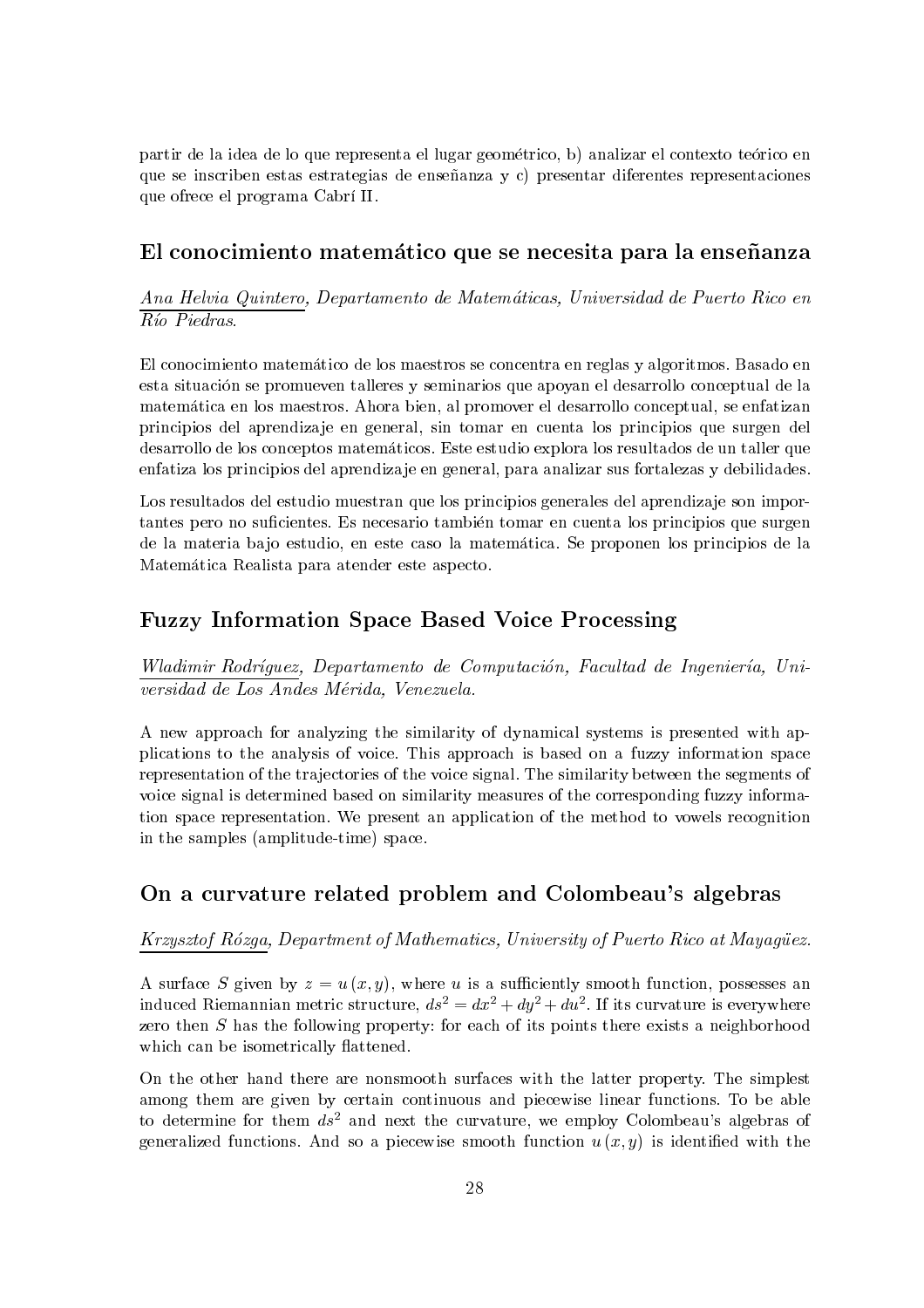corresponding generalized function and the operations of differentiation and multiplication are performed according to the rules of Colombeau's algebras. Consequently, the components of the metric and curvature are generalized Colombeau's functions.

However, in general the curvature components of such a surface S do not vanish. That fact can be explained in terms of the association relation (equivalence relation) in Colombeau's algebras: there are many metric structures on S which are equivalent to  $ds^2 = dx^2 + dy^2$  +  $du^2$ , however there is one among them, not necessarily  $ds^2 = dx^2 + dy^2 + du^2$ , for which the curvature is zero, where by the curvature we mean now an appropriate curvature density.

We consider the following problem. Given a continuous and piecewise-linear function  $u(x, y)$ , its graph S and a class of metrics associated with  $ds^2 = dx^2 + dy^2 + du^2$ , determine a necessary and sufficient conditions under which the curvature of a metric is zero.

It turns out that necessity of those conditions requires linear independence of certain systems of generalized Colombeau's functions, which are products of distributions involved in the process. We prove linear independence of those systems in case of one out of three important variants of Colombeau's algebras and present the zero curvature conditions.

## Dickson permutation polynomials that decompose in cycles of the same length

**Ivelisse Rubio**, Department of Mathematics, University of Puerto Rico at Humacao, Gary Mullen, Department of Mathematics, The Pennsylvania State University, University Park, PA,

Carlos Corrada, Department of Computer Science, University of Puerto Rico at Río Piedras, and

Francis Castro, Department of Mathematics, University of Puerto Rico at Río Piedras.

Let  $F_q$ , be the finite field with q elements,  $a \in F_q$ . The *Dickson polynomial*  $D_i(x, a)$  of degree *i* is defined by  $D_i(x, a) = \sum_{j=0}^{\lfloor \frac{i}{2} \rfloor} \frac{i}{i-j} {i-j \choose j} (-a)^j x^{i-2j}$ , where  $\lfloor \rfloor$  is the greatest integer function.<br>It is well known that, for  $a \neq 0$ ,  $D_i(x, a)$  permutes  $F_q$  if and only if  $gcd(i, q^2 - 1) = 1$ . For

In this work, for certain families of Dickson permutation polynomials, we present the necessary and sufficient conditions on the degree of the polynomial in order to obtain a permutation that decomposes in cycles of the same length.

**Acknowledgement:** The research of I. Rubio was sponsored in part by the National Security Agency (NSA) under grant number H98230-04-C-0486.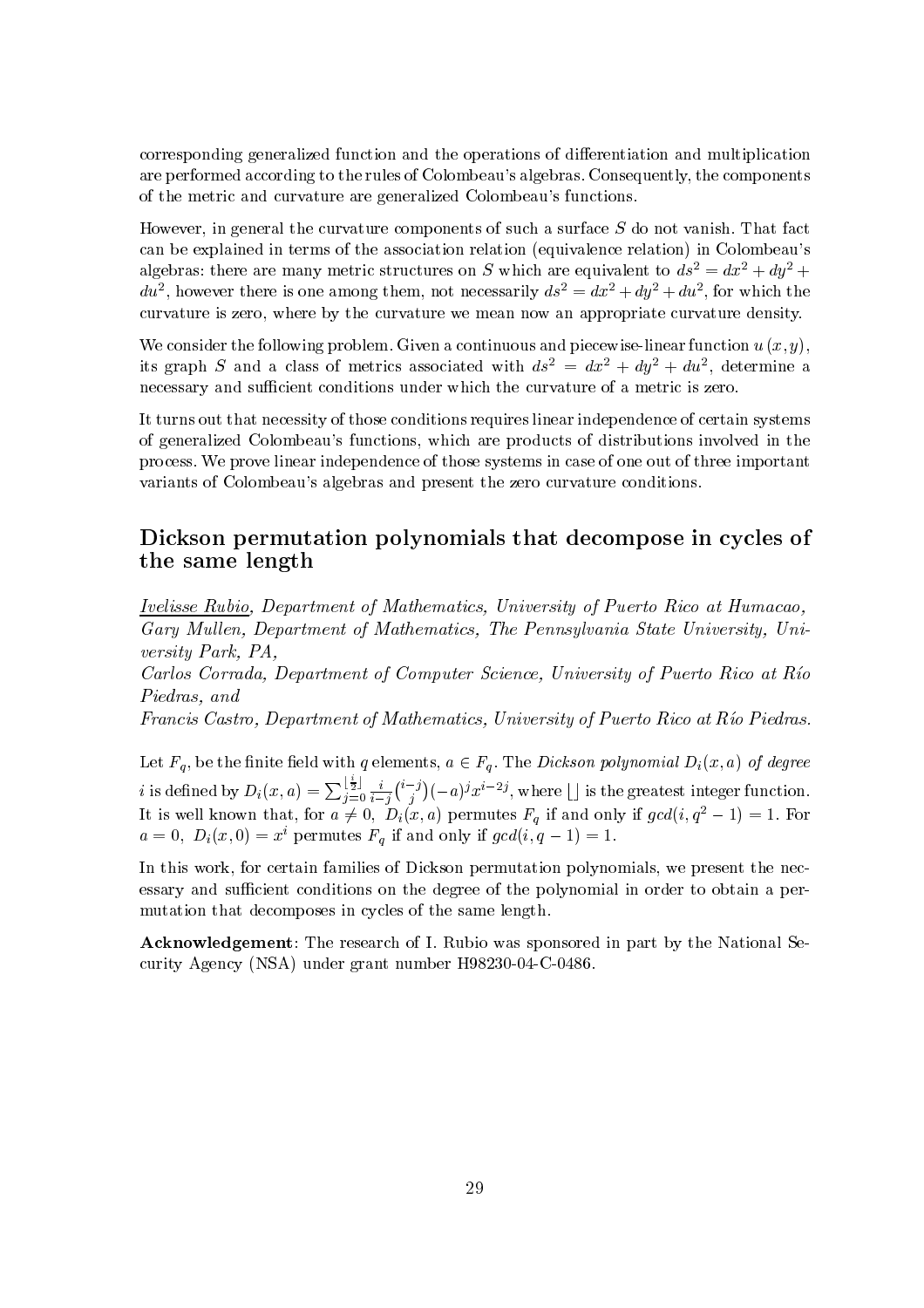## Ternas Consecutivas en Residuos o no Residuos Cuadráticos y sus aplicaciones a sistemas dinámicos discretos

Leonid Brehsner Sepúlveda Avendaño y Omar Colón-Reyes, Departamento de Matemáticas, Universidad de Puerto Rico en Mayaqüez.

Presentaremos el conteo de N ternas consecutivas en residuos o no residuos cuadráticos para primos de la forma  $p \equiv 3 \mod 4$ . Para primos de la forma  $p \equiv 1 \mod 4$ , demostramos que el número hallado es  $N \mod p$ . Dicho conteo nos permite descubrir, entre otras cosas, la distribución de residuos cuadráticos sobre ciertos cuerpos finitos. Usaremos esta distribución junto con la teoría de polinomios de permutación para proveer condiciones necesarias y suficientes para que un sistemas dinámico discreto no sea de punto fijo.

## The Numerical Computation of the Critical Load for Radial Cavitation

Jeyabal Sivaloganathan, Department of Mathematical Sciences, University of Bath, Bath, BA2 7AY, UK and

Pablo V. Negrón-Marrero, Department of Mathematics, University of Puerto Rico at  $\overline{H}$ umacao.

The phenomena of void formation on bodies in tension have been observed among others by Gent and Lindley (1958) in laboratory experiments. (See also Gent (1990) for a review on cavitation in rubber.) Ball (1982) showed in the context of nonlinear elasticity, that void formation or "cavitation can decreased the (potential) energy of a body in tension when the tension is sufficiently large. In fact for a spherical body composed of isotropic material, when the tension is sufficiently large, the purely radial deformation that opens a hole at the center of the ball, is a global minimizer among such deformations. We refer to Horgan and Polignone (1995) for a nice account of cavitation in nonlinear elasticity.

A very important problem here is that of characterizing or computing the critical tension at which cavitation occurs. As cavitation can point the initiation of fracture or rupture on a body, the computation of such critical tension is a very important one from the structural design point of view. This problem has been studied extensively in the past but we mention here the works of Hill (1957), Beatty (1967), Stuart (1993), and Polignone and Horgan (1993). In this paper we describe a numerical scheme for computing the critical load for cavitation. We give examples for specific materials and compare our numerical computations with some previous analytical results.

**Acknowledgement:** The research of Sivaloganathan was sponsored in part by a grant from the London Royal Society. The research of Negrón–Marrero was sponsored in part by the National Security Agency (NSA) under grant number H98230-04-C-0486.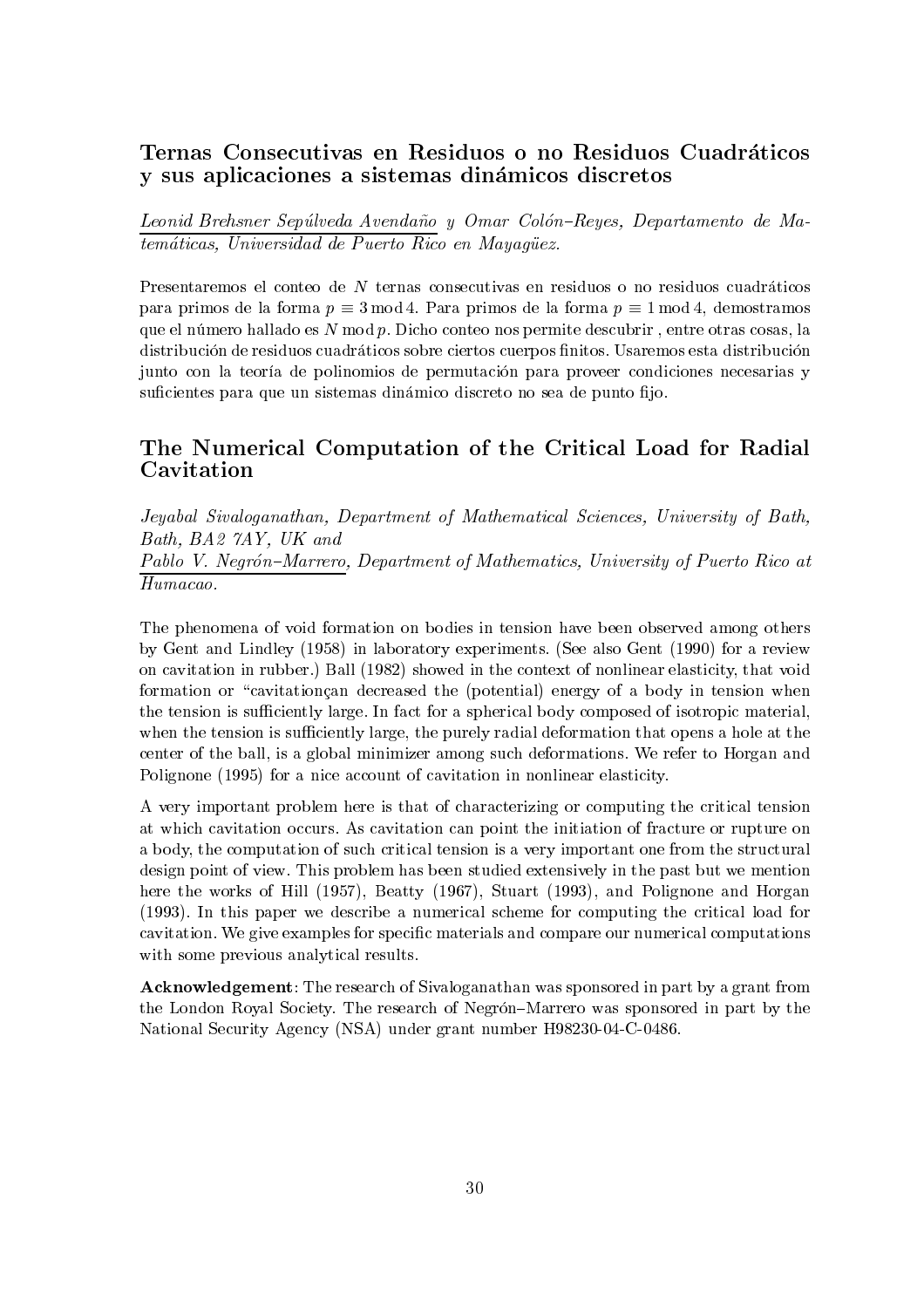## Acoplamiento de modelos de fluidos y acústicos en la simulación de un oscilador de fluidos

José O. Sotero Esteva, Departamento de Matemáticas, Universidad de Puerto Rico en Humacao.

Rogerio Furlan, Departamento de Física y Electrónica, Universidad de Puerto Rico en Humacao, y

Jorge J. Santiago Avilés, Departamento de Ingeniería Eléctrica y de Sistemas, Universidad de Pennsulvania. Filadelfia.

Herramientas computacionales basadas en Métodos de Elementos Finitos han sido aplicadas al estudio de un oscilador miniaturizado de fluidos sin piezas movibles. El aparato bajo estudio está compuesto por una cámara de intercambio, un canal de insumo y dos de salida. Desde hace décadas se conoce que en un un aparato en forma de "V" en el cual el insumo se coloca en la unión inferior el movimiento de fluido tiende a pegarse a una de las paredes laterales, el llamado efecto de Coanda. Canales de retroalimentación colocados en posiciones apropiadas en cada brazo de la "V" desvían parte del flujo de vuelta a la unión, interrumpiendo el efecto de Coanda con el efecto de desviar el flujo hacia el lado contrario del aparato. Allí se repite el proceso análogo, creando así el efecto oscilatorio. Previamente los autores de este trabajo han publicado resultados de simulaciones computadorizadas de este fenómeno basadas en ecuaciones convencionales de tipo Navier-Stokes resueltas numéricamente mediante Métodos de Elementos Finitos que han ayudado a develar detalles sobre cómo opera el fenómeno de Coanda. Un resultado de validación de este estudio fue la corroboración de un modelo  $T/2 = \xi L/u$  que relaciona el tiempo de oscilación  $(T)$ , la distancia entre el retro alimentador y el insumo  $(L)$ , la velocidad de insumo  $(u)$  y una constante experimental  $\xi$ . Sin embargo, estos estudios presentan la limitación de que sólo son aplicables a la descripción de flujo de líquidos. Cuando un gas fluye por el aparato hay que considerar un término adicional  $l/c$  en el que se influyen el largo del canal de retroalimentación (l) y la velocidad del sonido  $(c)$ . A la simulación inicial se ha acoplado un modelo de acústica para tomar en cuenta este efecto. La simulación resultante permite predecir configuraciones del aparato con características oscilatorias deseadas para aplicaciones particulares. Experimentos con aparatos de laboratorio sirven de validación del modelo.

Acknowledgement: El trabajo de J. Sotero fue auspiciado en parte por la Agencia de Seguridad Nacional (NSA) bajo el contrato con numero H98230-04-C-0486.

## Theory of Cosserat Plates. Part I. Mathematical Model with Variation Micro-rotations in the Thickness Direction

Lev Steinberg and Pedro Madrid, Department of Mathematics, University of Puerto Rico at Mayagüez.

In this talk we shall discuss the bending-twisting problem of elastic plates. The classic bending of elastic plates is well known and described by bi-harmonic differential equations. A system of equations, which takes into account the transverse shear deformation, has been developed by E. Reissner (1944). One of main advantages of Reissner's model is that it is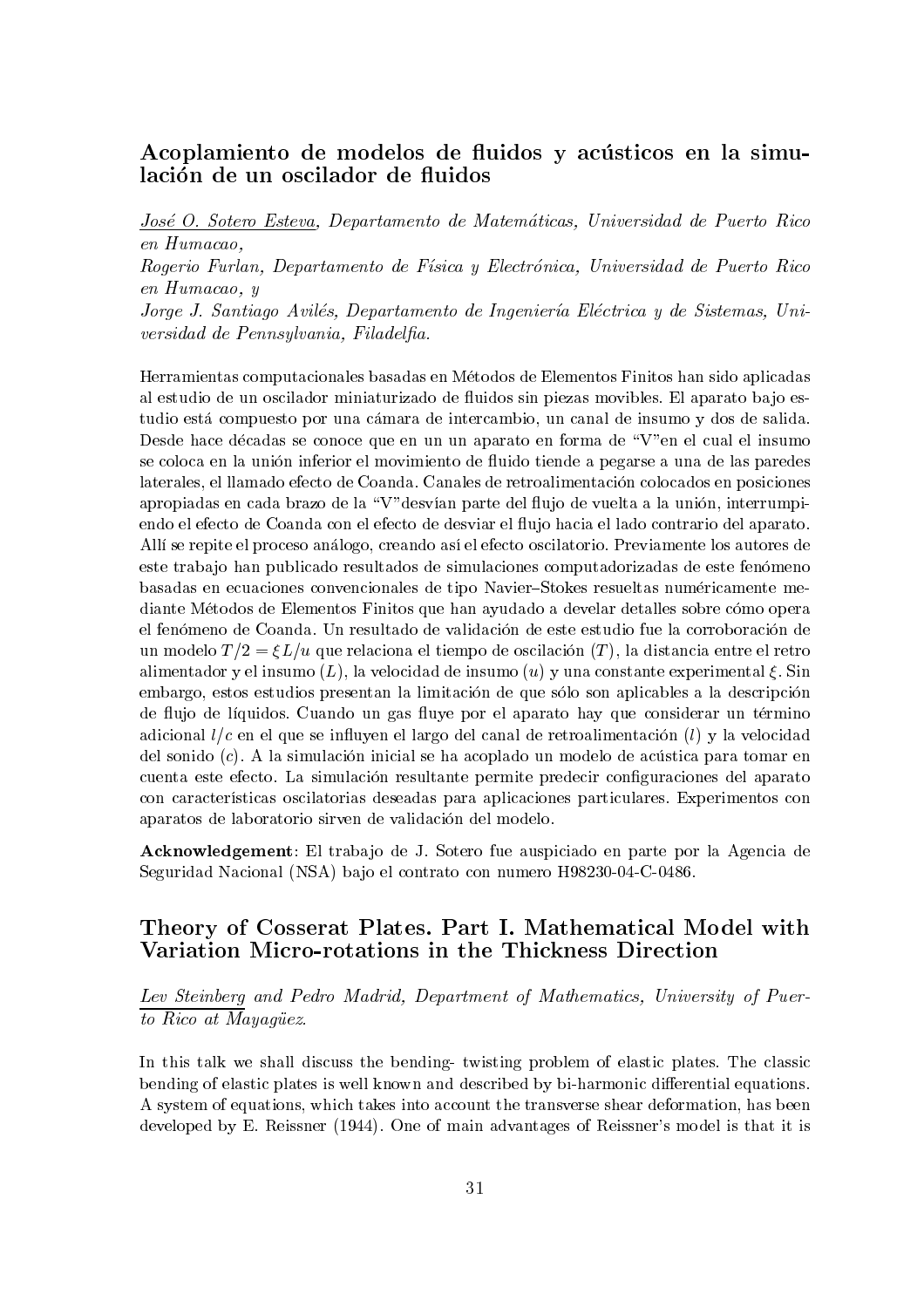able to determine the reactions along the edges of a simply supported rectangular plate, where classical theory leads to a concentrated reaction at the corners of the plate. In order to describe deformation of elastic plates that posses grains, particles, fibers, and cellular structures A. C. Eringen (1967) proposed a theory of plates in framework of Cosserat (micropolar) Elasticity Theory. His theory assumes also the variation of micro-rotation in the middle plane. In the case of no micro-rotations the Eringen's theory of plates produces the classic bending problem. In this talk we shall represent a new model of Cosserat plates based on the Reissner's approach.

## Theory of Cosserat Plates. Part II. Effect of the Variation Micro-rotations in Bending Problem

Lev Steinberg and Pedro Madrid, Department of Mathematics, University of Puerto Rico at Mayagüez.

In this talk we shall discuss the effect of the Variation Micro-rotations in Bending Problem of elastic plates. We shall discuss our mathematical model of Cosserat plates, which includes the constitutive equations and the equilibrium equations of the plate. The system of the model consists of nine partial differential equations of nine functions, which describes the bending (subsystem of 6 equations) and the twisting (subsystem of 3 equations). In order to illustrate the influence microstructure we considered built-in bending of a rectangular Cosserat plate. The represented numerical examples, which employed the finite difference method, will illustrate the influence microstructure on the bending of a simple rectangular Cosserat plate.

## La tecnología, los estilos de aprendizaje y la enseñanza de la matemática

Evelyn Torres-Gallardo, Departamento de Matemáticas, Universidad de Puerto Rico en Humacao.

Un gran número de la población de estudiantes que asiste a nuestras universidades han estado expuestos a diversos elementos de la tecnología. Como parte de las actividades del provecto "Mathematical Teaching and Learning Support Center", en la UPR-Humacao, hemos diseñado actividades para enseñar el Precálculo utilizando diversos elementos tecnológicos, y atendiendo distintos estilos de aprendizaje. Este proyecto está auspiciado por el "Minority Science and Engineering Improvement Program" (MSEIP) del Departamento de Educación de los Estados Unidos.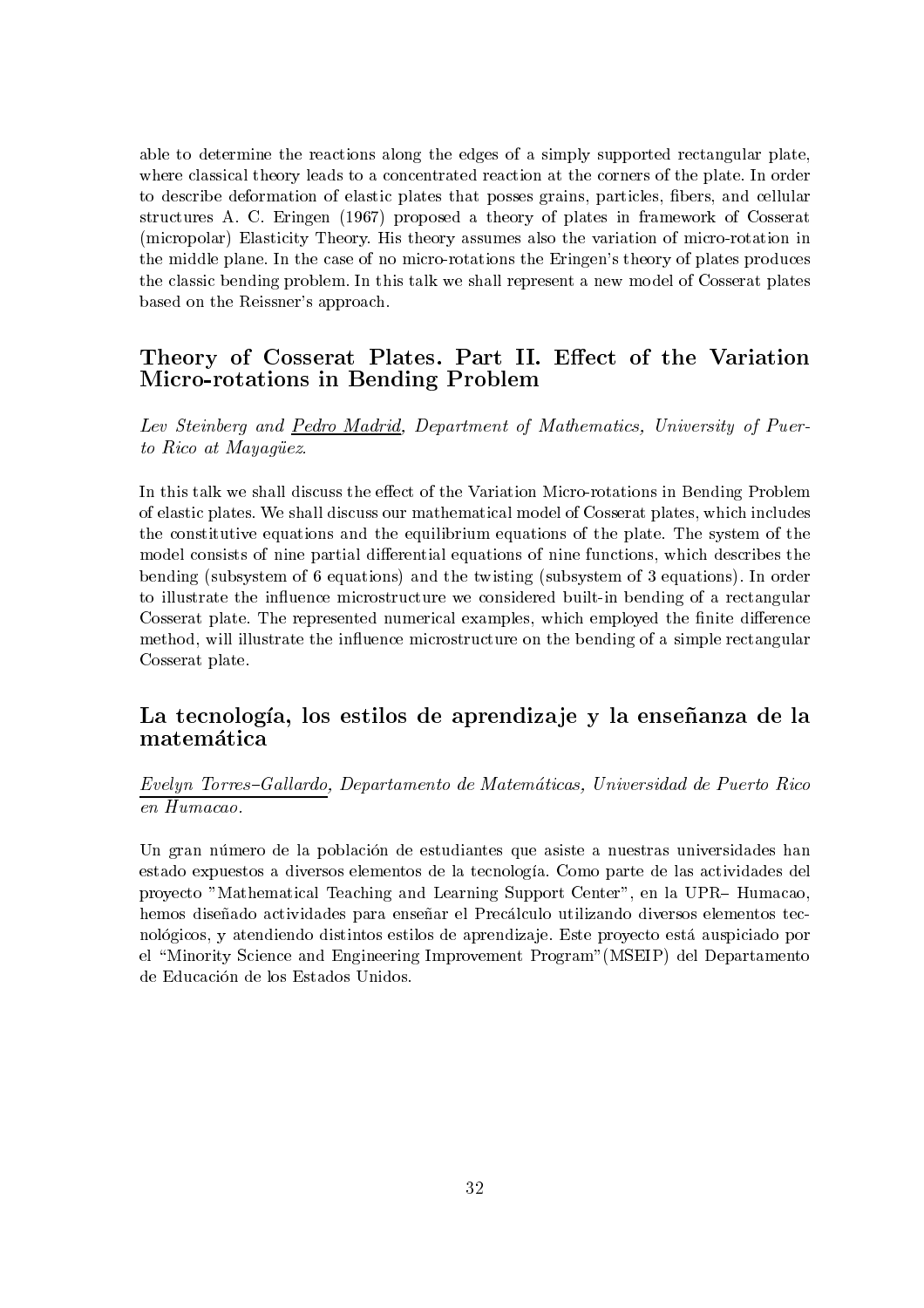## An Application of Continuous Wavelet Transform to Solve the Kuramoto-Sivashinsky Equation

Alexander Urintsev and Gloria Ruiz Valle, Department of Mathematics, University of Puerto Rico at Mayaquez.

We use a continuous wavelet built as first derivative of the Gaussian function and the computer algebra system Mathematica to convert the nonlinear Kuramoto-Sivashinsky equation in one-dimensional case to an integro-differential equation for the transformant. Then we formulate a Cauchy problem for this equation that is to be solved by the Galerkin method. The basis functions used for the Galerkin expansion are based on classical orthogonal polynomials introduced by Hermite and Laguerre. In order to calculate the coefficients of this expansion, we propose to solve the system of ordinary differential equations numerically by means of the procedure of integration available in Mathematica system. The results are presented in the form of graphs and tables.

## La Estructura Algebraica Del Espacio De Señales

Jorge Villamizar y Marlio Paredes, Escuela de Ciencias y Tecnología, Universidad  $del \; Turabo. \; y$ 

Domingo Rodríguez, Departamento de Ingeniería Eléctrica y Computadoras, Universidad de Puerto Rico en Mayagüez.

En este trabajo describimos la estructura matemática del espacio de señales usado en el procesamiento de señales. Mostramos como este espacio admite estructura de álgebra y se presentan varios de los operadores que actúan sobre este espacio que son usados en el procesamiento de señales. Particularmente se muestra que las matrices de todos estos operadores son matrices circulantes.

## REU (Research Experience for Undergraduates) in Statistics at Miami University

Vasant B. Waikar, Department of Mathematics and Statistics, Miami University, Oxford, Ohio.

In this paper I will describe the working of this REU named the Summer Undergraduate Mathematical Sciences Research Institute or SUMSRI that I have directed for the last eight summers at Miami University. SUMSRI is funded by the National Security Agency (NSA) and the National Science Foundation (NSF). I will also discuss the nature and content of the research papers written by the undergraduates at this REU under my supervision. Some of these papers have won awards in the student paper competition sponsored by the American Statistical Association (ASA).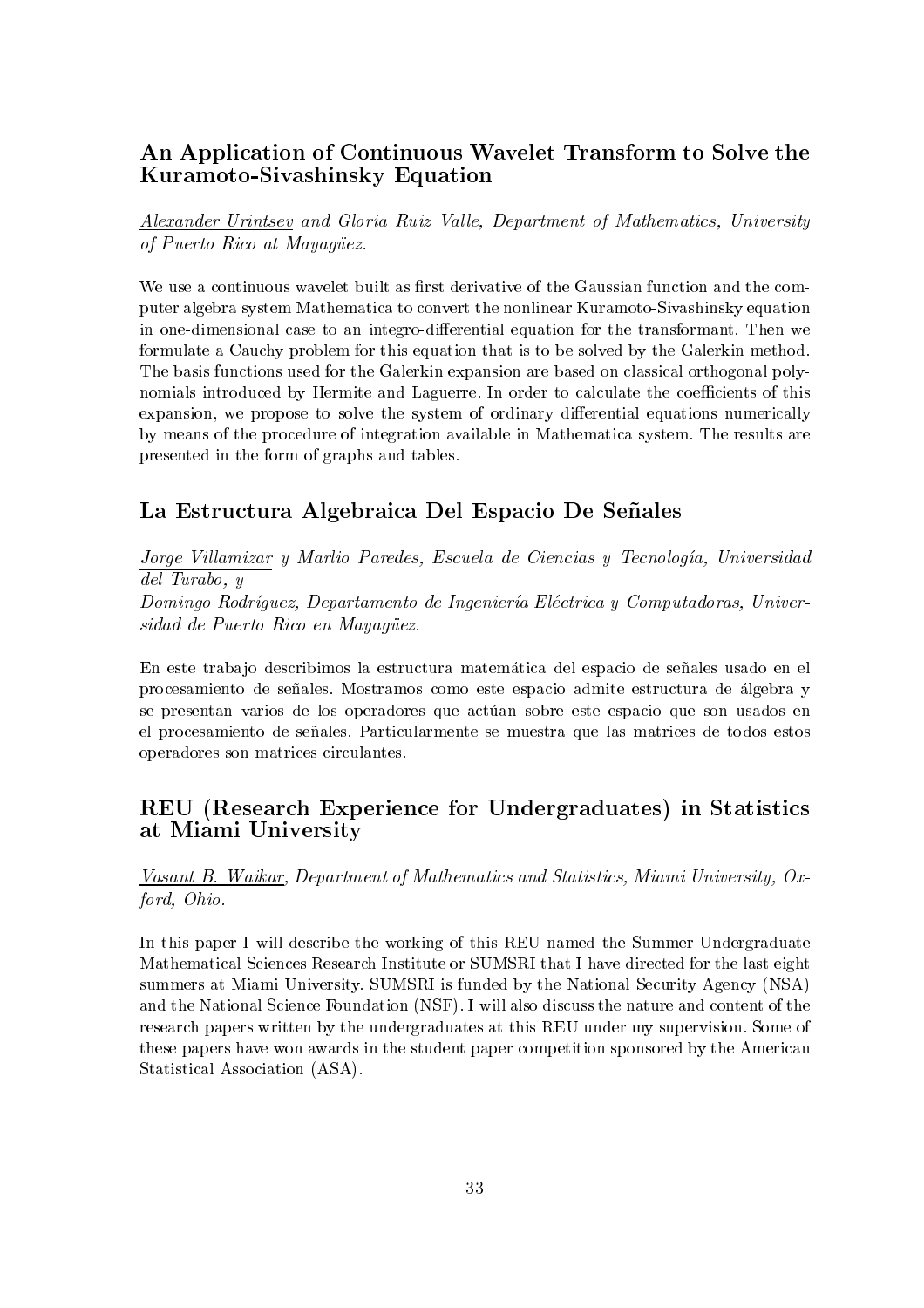## Regularity in Capacity and the Dirichlet Laplacian

Mahamadi Warma, Department of Mathematics, University of Puerto Rico at Rio Piedras.

Given an open set  $\Omega$  in  $\mathbb{R}^N$ , we prove that every function u in  $H_0^1(\Omega) \cap C(\overline{\Omega})$  is zero everywhere on the boundary  $\partial\Omega$  if and only if  $\Omega$  is regular in capacity. If in addition  $\Omega$ is bounded, then it is regular in capacity if and only if the mapping  $\varphi \mapsto u(\varphi, \Omega)$  from  $C(\partial\Omega)$  into  $\mathcal{H}(\Omega)$  is injective, where  $u(\varphi,\Omega)$  denotes the Perron solution of the Dirichlet problem. Let R be the set of all open subsets of  $\mathbb{R}^N$  which are regular in capacity. Then one can define metrics  $d_l$  and  $d_q$  on  $R$  only involving the resolvent of the Dirichlet Laplacian. Convergence in those metrics will be defined to be the local/global uniform convergence of the resolvent of the Dirichlet Laplacian applied to the constant function 1. We prove that the spaces  $(\mathcal{R}, d_a)$  and  $(\mathcal{R}, d_l)$  are complete and contain the set W of all open sets which are regular in the sense of Wiener (or Dirichlet regular) as a closed subset.

## Is there a difference in student performance based on medium of instruction or learning resources?

White, S.B. and White, J.A., Saint Leo University, FL.

This study examined final exam scores of distance-education students who utilized supplemental learning resources and those who did not, as well as final exam grades of students in distance education and traditional students enrolled in a finite mathematics class, to determine if distance education is better, worse, or as good as traditional classroom instruction and to determine if supplemental learning resources are improving distance education. Significant differences were found in student performance between students who utilize MyMathLab® as a learning tool in Finite Mathematics and those who do not take advantage of MyMathLab® through Course Compass. There was no significant difference in final exam scores for students in distance education as compared to traditional instruction.

#### Afiches (Posters) 5.

## Permutations that decompose in cycles of length 2 and are given by monomials

Louis Cruz, University of Puerto Rico at Humacao, Department of Mathematics, Humacao, PR 00791-4300, Advisor: Ivelisse Rubio, University of Puerto Rico at Humacao.

In this work we study permutations of finite fields  $F_q$  given by monomials  $ax^i$ . In particular, we give the necessary and sufficient conditions in the coefficient  $a$  and the exponent  $i$  to obtain permutations of  $F_q$  that decompose into cycles of length 2. We prove that  $i = q - 2$ is the only exponent such that  $ax^i$  decompose in cycles of length 2 for all  $a \neq 0$ . We also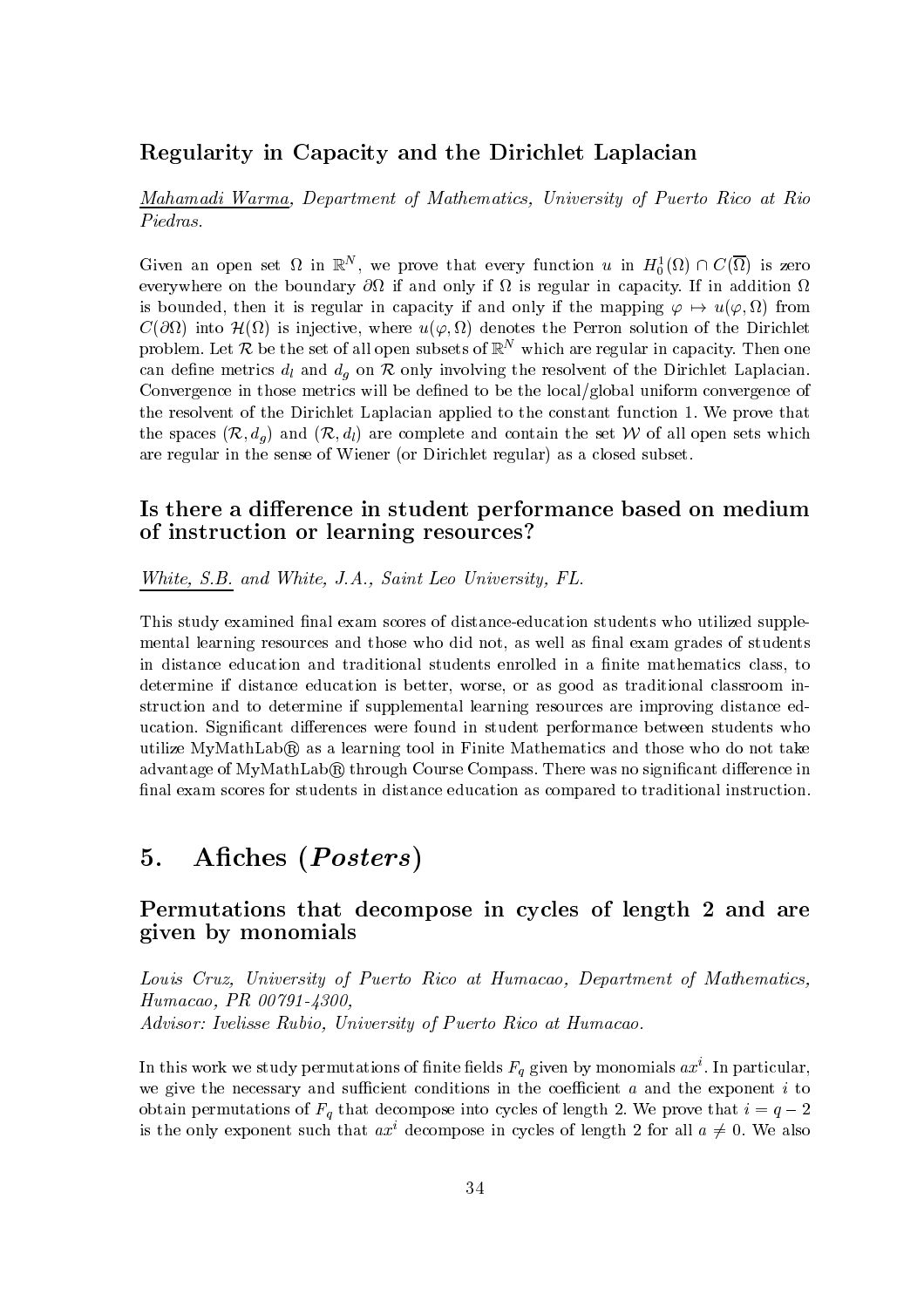prove that  $i = (q-3)/2$  is the only exponent such that  $ax^i$  decompose in cycles of length 2 for all  $a = \alpha^{2k}$ , where  $\alpha$  is a primitive root and k an integer.

**Acknowledgement:** This research was sponsored in part by the National Security Agency  $(NSA)$  under grant number H98230-04-C-0486.

## Permutations of  $F_q$  that are given by binomials and decompose in cycles of length two

Yesenia Cruz, University of Puerto Rico at Humacao, Department of Mathematics, Humacao, PR 00791-4300. Advisor: Ivelisse Rubio, University of Puerto Rico at Humacao.

We study binomials that give permutations of  $F_q$ . In particular, we study the necessary and sufficient conditions to obtain permutations that decompose in cycles of length two. These types of permutations are useful for applications to coding theory and cryptography. We present some binomials that are never permutations and permutation binomials that never decompose in cycles of length two. Furthermore we found the necessary conditions for certain permutation binomials to decompose in cycles of length two.

**Acknowledgement:** This research was sponsored in part by the National Security Agency  $(NSA)$  under grant number H98230-04-C-0486.

## Permutations of  $\mathbb{Z}_{p^r}$  as interleavers for turbo codes

Joyce Fernández, University of Puerto Rico at Humacao, Department of Mathematics, Humacao, PR 00791-4300, Advisor: Ivelisse Rubio, University of Puerto Rico at Humacao.

Interleavers for error correcting codes are permutations of  $\mathbb{Z}_n$ . Permutations of  $\mathbb{Z}_{p^r}$  constructed from permutations of finite fields  $F_{p^r}$  using monomials  $x^i$  and the performance of Turbo Codes using them as interleavers have been studied in Corrada and Rubio (2004) and Luis and Pérez (2005). We construct permutations of  $\mathbb{Z}_{p^r}$  from permutations of finite fields  $F_{p^r}$  that decompose in cycles of length 2 using monomials  $cx^i$ . We present results on the dispersion and spreading of these permutations and the performance of Turbo Codes that use them as interleavers.

Acknowledgement: This research was sponsored in part by the National Security Agency  $(NSA)$  under grant number H98230-04-C-0486.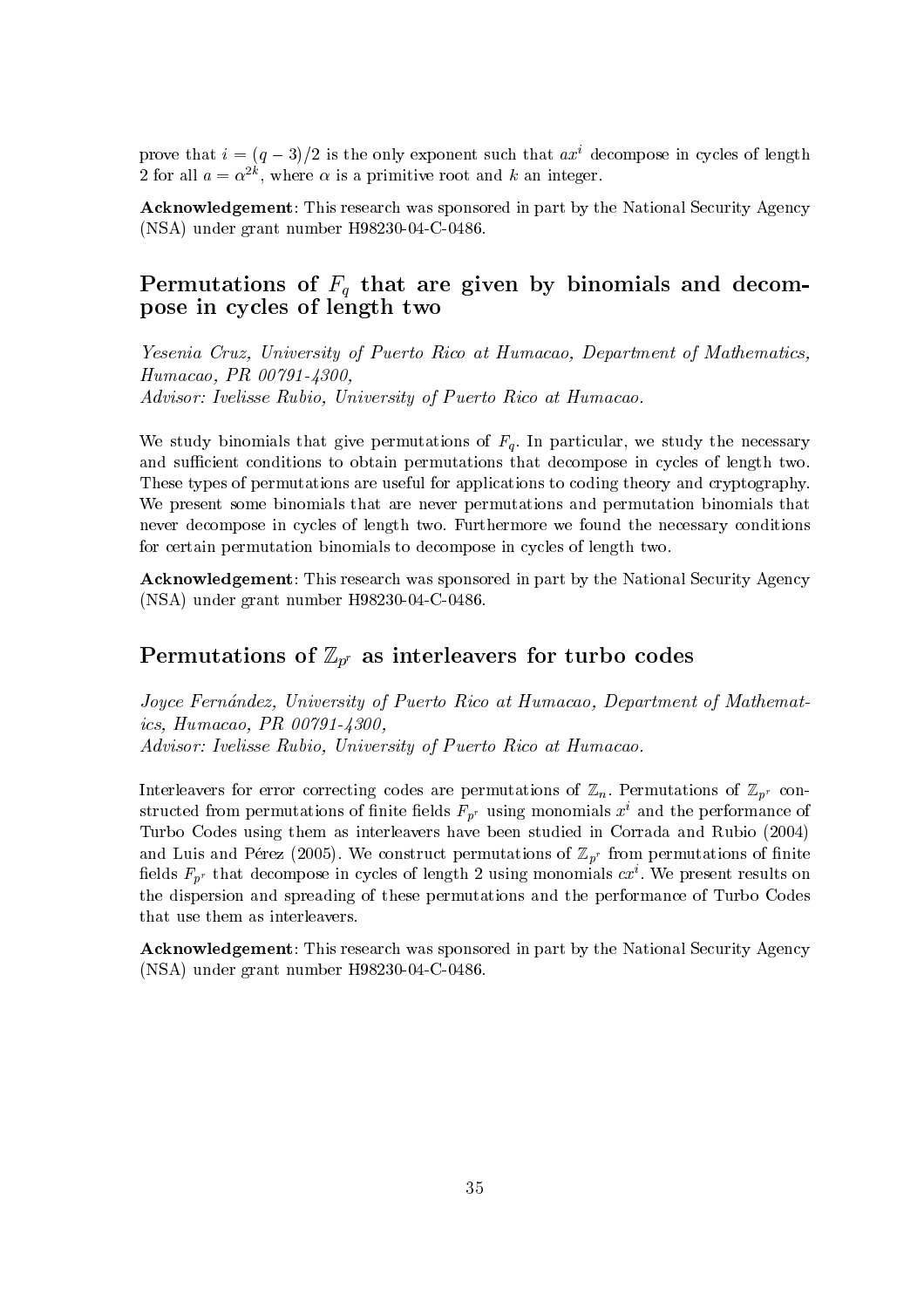## The brachistochrone problem on a vertical plane and over surfaces

Jessica Flores, University of Puerto Rico at Humacao, Department of Mathematics. Humacao. PR  $00791 - 4300$ . Advisor: Pablo V. Negrón-Marrero, University of Puerto Rico at Humacao.

The classical Brachistochrone Problem consists of the following: given two points A and B on a vertical plane, find the shape of the curve along which a particle, under the influence of gravity, can slide from A to B in minimum time. This problem was first posed by Johann Bernoulli in 1696 and solved that same year by Newton, Leibniz, the Bernoulli brothers, and L'Hopital. They found that the solution to this problem is given by a curve called a cycloid". For the classical problem we developed a graphical interface in MATLAB where the user can experiment with different types of curves, such as the straight line, parabolic type, exponential type, and a cycloid. The user can also see an actual animation of the particle sliding through the selected curve and the time that it took for it to reach the end point B. We also developed some routines in MATLAB that directly minimize the discretized time integral using the method of steepest descent. These routines compute numerically the curve of minimum descent.

We also studied the Brachistochrone Problem over Surfaces, which consists of finding the curve traced by a particle that slides from point A to point B on a given frictionless surface and under the influence of gravity, in the shortest time. For this problem we also developed some routines in MATLAB that directly minimize the discretized time integral. These routines compute numerically the curve of minimum descent over a given surface. As an example, we construct curves of minimum descent when the surface is given by an inclined plane, for different angles of inclination. We then joined together these curves to construct an envelope or surface of minimum curves.

**Acknowledgement:** This research was sponsored in part by the National Security Agency  $(NSA)$  under grant number H98230-04-C-0486.

## Caracterización de Patrones Espaciales en Microfotografías de Epidermis de Hojas

Melissa López, Departamento de Matemáticas, Universidad de Puerto Rico en Humacao, Humacao, PR 00791-4300, Advisor: Elio Ramos, University of Puerto Rico at Humacao.

Se analizaron imágenes microscópicas de hojas obtenidas del bosque seco de la Isla de Mona. Las imágenes muestran una gran variedad de texturas, patrones espaciales, estructuras celulares y configuración de estomas. El principal objetivo de esta investigación es caracterizar matemáticamente los patrones observados en las imágenes y determinar algunas características que puedan ser utilizadas para su clasificación. Para este propósito, se calculó la lacunaridad (cantidad de espacios vacíos) a diferentes escalas de píxeles para un grupo de imágenes de especies de hojas conocidas. Ademas, se utilizó el método de la matriz de co-ocurrencia del nivel de gris (GLCM) para analizar la distribución espacial y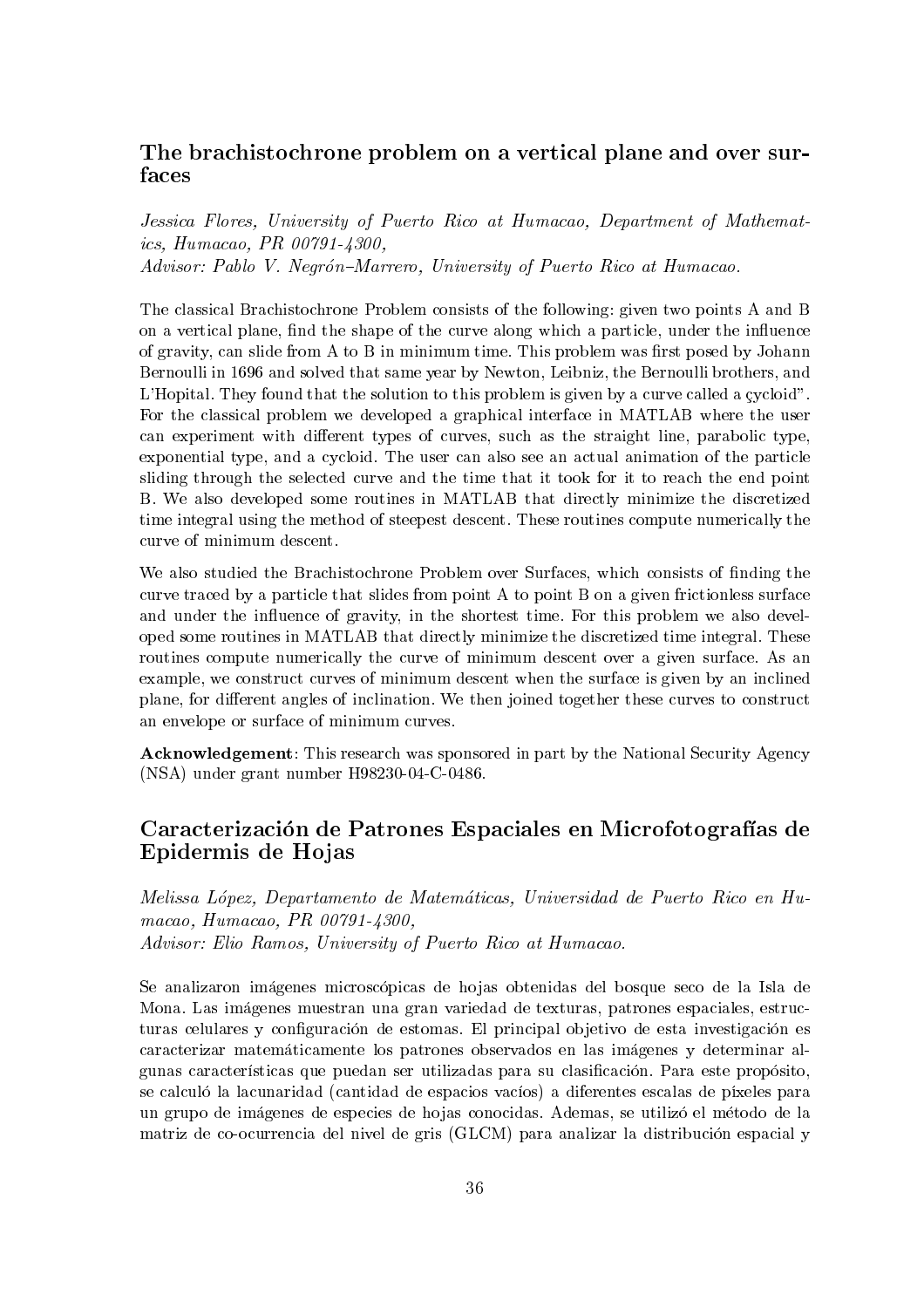las texturas observadas. De este metodo se calcularon algunas características tales como: el segundo momento angular (ASM), el contraste, la correlación, el momento de diferencia inverso (ISM), y la entropía. Resultados preliminares indican que el contraste y el momento de diferencia inverso proveen un buen discriminante en las texturas observadas.

Acknowledgement: This research was sponsored in part by the National Security Agency (NSA) under grant number H98230-04-C-0486.

## Sistema de simulación por dinámica molecular de interacciones entre nanotubos de carbono de pared sencilla y diferentes polímeros

Murna Merced. Departamento de Matemáticas. Universidad de Puerto Rico en Humacao, Humacao, PR 00791-4300. Advisor: José O. Sotero Esteva, University of Puerto Rico at Humacao.

La simulación de dinámica molecular es una técnica basada en leyes de la física que permite usar la computadora para estudiar materiales a nivel atómico. En este provecto hemos construido herramientas computacionales basadas en esta técnica para estudiar la interacción entre nanotubos de carbono (NTC) de pared sencilla y polímetros de distinto tipo. Los nanotubos son placas cilíndricas de carbono que pueden tener un diámetro de 1 nm y un largo de hasta varios centímetros. Son únicos por su tamaño y sus propiedades. Los nanotubos tienen propiedades eléctricas y estructurales que varían dependiendo del diámetro, largo y su quiralidad. También los nanotubos poseen propiedades interesantes como alta fuerza mecánica (pueden ser 60 veces más tensos que el acero) y estabilidad electrónica (pueden acomodar densidades corrientes 1000 veces más arriba que el cobre y la plata). El foco de la investigación científica se concentra en como propiciar la formación de sus distintas variedades ya que se ha descubierto, entre otras propiedades, que su capacidad para conducir electricidad varia dependiendo de la conformación de sus átomos. Otro factor que afecta esa variabilidad es la presencia de otros compuestos químicos. Esa cualidad les hace aptos para la construcción de sensores. Existe evidencia experimental de que, por ejemplo, los híbridos de NTCs a los cuales se les ha adherido ciertas secuencias de ADN de hebra sencilla sirven como sensores de algunos gases, entre ellos gases peligrosos. Combinaciones de NTC con otros polímetros también han mostrado ser útiles para estos propósitos.

El estudio de las interacciones entre los NTCs y polímetros es importante para entender estos fenómenos. La imposibilidad de la manipulación precisa de estos materiales a nivel atómico con las herramientas disponibles en la actualidad hace la simulación por computadora un recurso central en este estudio. Para este interfaz se utilizaron el lenguaje de programación Pyhton. La herramienta computacional presentada aguí provee un interfaz gráfico, fácil de usar, que agiliza la utilización de programado complejo. Este provee, además, un acopio de los parámetros físicos apropiados para este tipo de simulación y funciones de distribución mas apropiadas para este estudio que las que se encuentran en programados de dinámica molecular de uso general.

**Acknowledgement:** This research was sponsored in part by the National Security Agency  $(NSA)$  under grant number H98230-04-C-0486.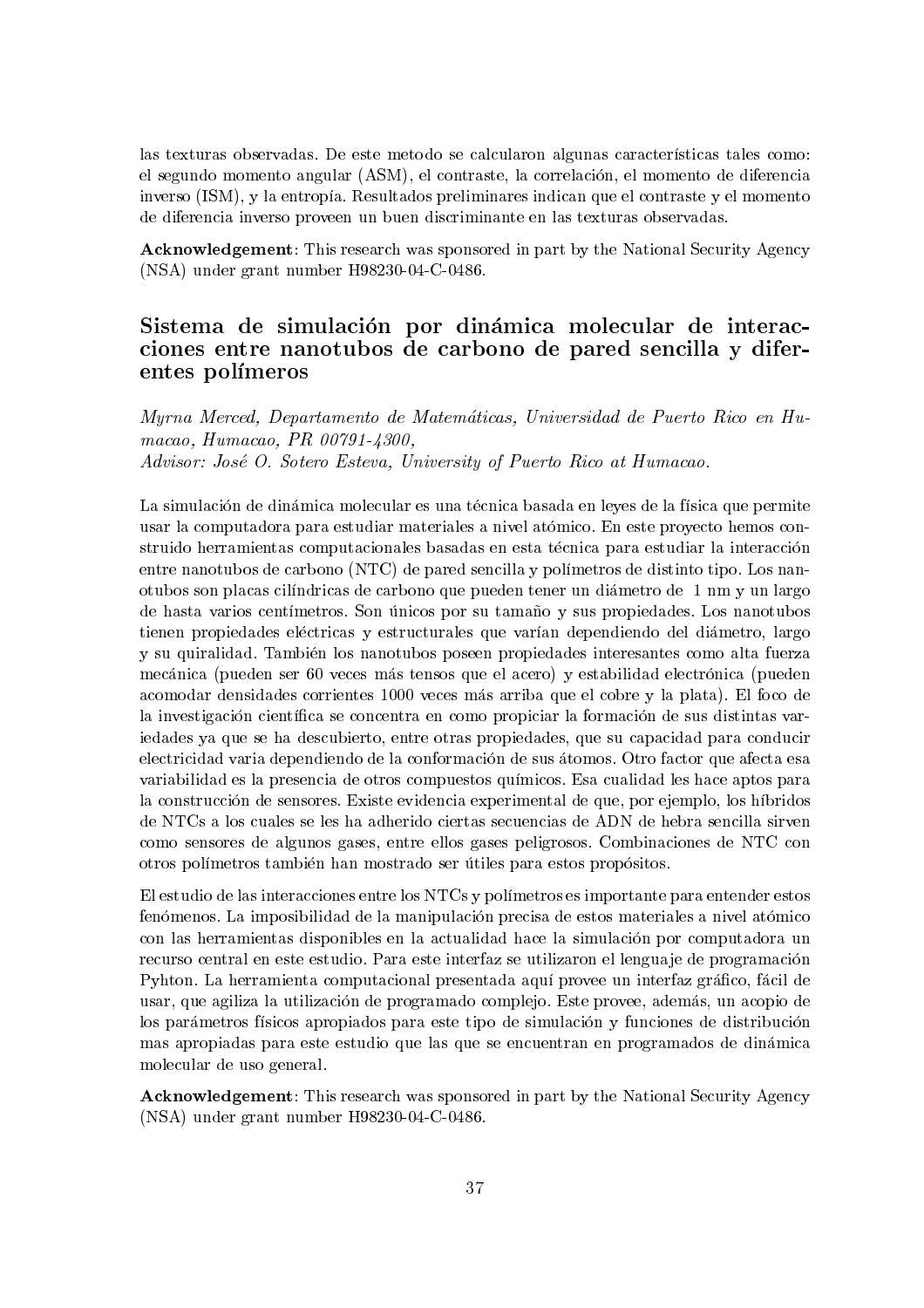## Enseñanza Interdisciplinaria en la Practica: La Experiencia de MeCoBi en la UPR-Humacao

Elio Ramos y Denny S. Fernández, Departamento de Matemáticas, Universidad de Puerto Rico en Humacao.

La investigación y la enseñanza interdisciplinaria es una tendencia moderna en las ciencias y las matemáticas aplicadas. En la ultima década hemos visto el desarrollo de areas tales como la ecología computacional en donde se plantean problemas matemáticos y computacionales aplicados a problemas ecológicos. Es por esta razón que el estudiante subgraduado de ciencias naturales que aspire a insertarse en esta tendencia necesita aprender herramientas matemáticas y computacionales para estudiar estos y otros fenómenos complejos. Además, el estudiante subgraduado de matemáticas y computación necesita aprender las herramientas conceptuales para reconocer la complejidad del mundo natural. Presentamos nuestras experiencias en en el desarrollo y enseñanza de un curso subgraduado que integra conceptos ecológicos con técnicas de modelado computacional y matemático. Nuestro enfoque esta basado en la estrategia de co-enseñanza en donde un profesor con formación en ecología (D.F.) y un profesor con formación en matemáticas y computación (E.R.) comparten el mismo salon de clases. El mismo se ha estado enseñando de forma experimental en la Universidad de Puerto Rico en Humacao desde el 2002 y ha contado con la participación de estudiantes subgraduados de matemáticas, biología, y química. Desde su primer ofrecimiento el tema central del curso ha sido el de biología de poblaciones, sin embargo, en las ultimas ocasiones se han realizado algunas actualizaciones tales como la inclusion del modelado poblacional a escala espacial así como de comunidades.

**Acknowledgement:** The research of E. Ramos was sponsored in part by the National Security Agency (NSA) under grant number H98230-04-C-0486.